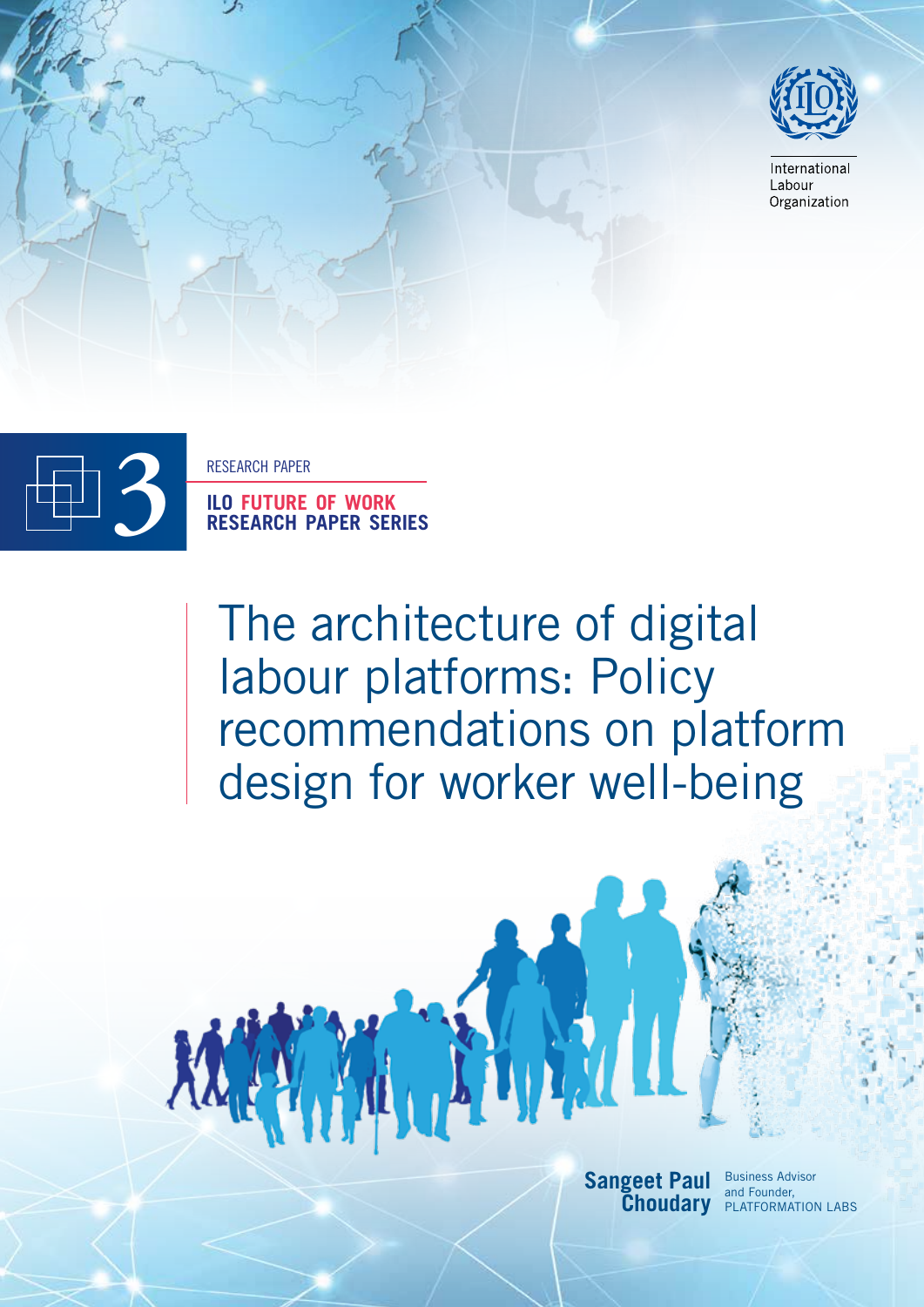#### Copyright © International Labour Organization 2018 *First published 2018*

Publications of the International Labour Office enjoy copyright under Protocol 2 of the Universal Copyright Convention. Nevertheless, short excerpts from them may be reproduced without authorization, on condition that the source is indicated. For rights of reproduction or translation, application should be made to ILO Publications (Rights and Licensing), International Labour Office, CH-1211 Geneva 22, Switzerland, or by email: rights@ilo.org. The International Labour Office welcomes such applications.

Libraries, institutions and other users registered with a reproduction rights organization may make copies in accordance with the licences issued to them for this purpose. Visit www.ifrro.org to find the reproduction rights organization in your country.

*The architecture of digital labour platforms: Policy recommendations on platform design for worker well-being* 

ISBN 978-92-2-030769-4 (print) ISBN 978-92-2-030770-0 (web pdf)

International Labour Office – Geneva: ILO, 2018

The designations employed in ILO publications, which are in conformity with United Nations practice, and the presentation of material therein do not imply the expression of any opinion whatsoever on the part of the International Labour Office concerning the legal status of any country, area or territory or of its authorities, or concerning the delimitation of its frontiers.

The responsibility for opinions expressed in signed articles, studies and other contributions rests solely with their authors, and publication does not constitute an endorsement by the International Labour Office of the opinions expressed in them.

Reference to names of firms and commercial products and processes does not imply their endorsement by the International Labour Office, and any failure to mention a particular firm, commercial product or process is not a sign of disapproval.

Information on ILO publications and digital products can be found at: www.ilo.org/publns.

Printed in Switzerland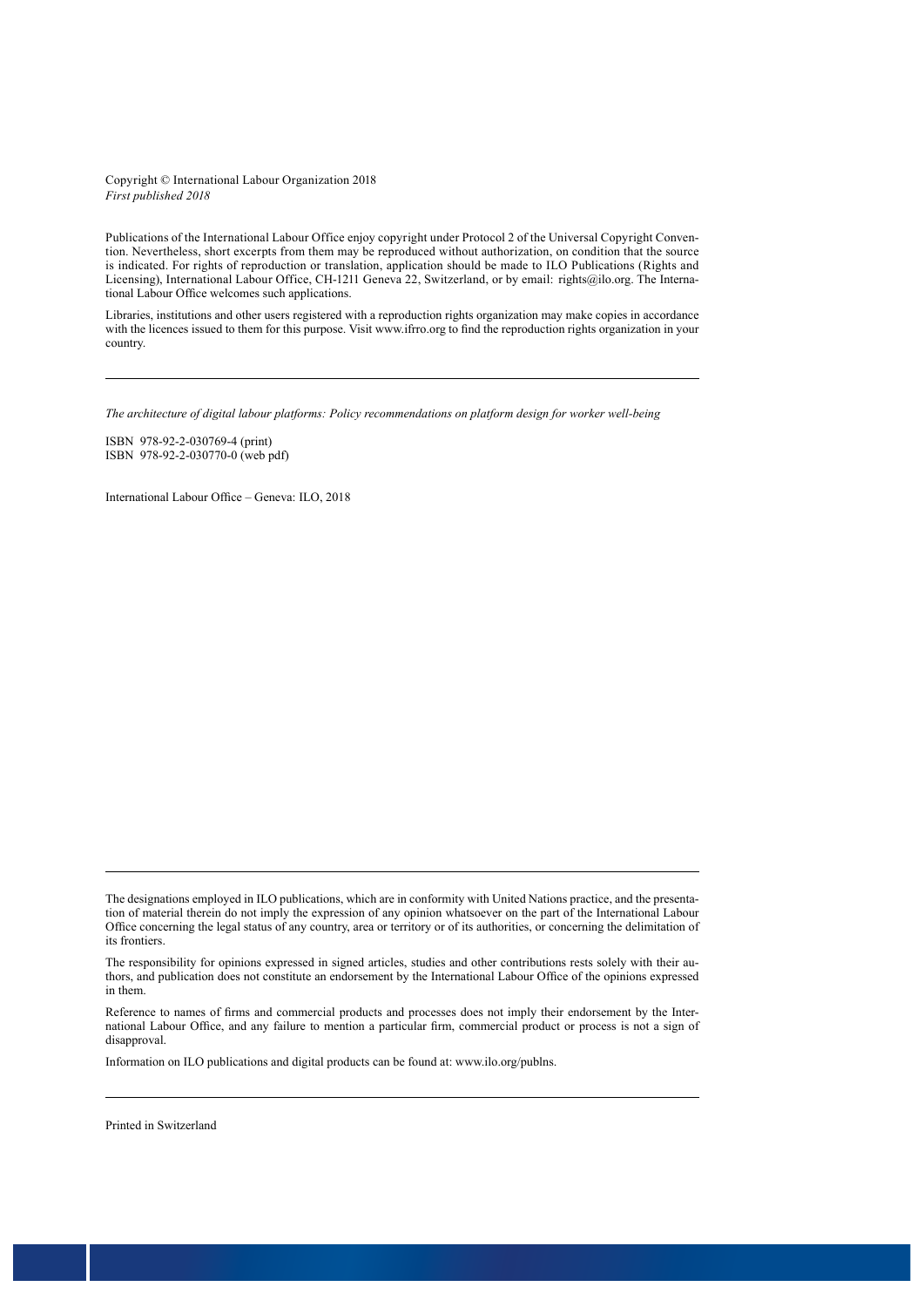The architecture of digital labour platforms: Policy recommendations on platform design for worker well-being

### **Sangeet Paul Choudary**

Business Advisor and Founder, PLATFORMATION LABS (sangeet@platformthinkinglabs.com)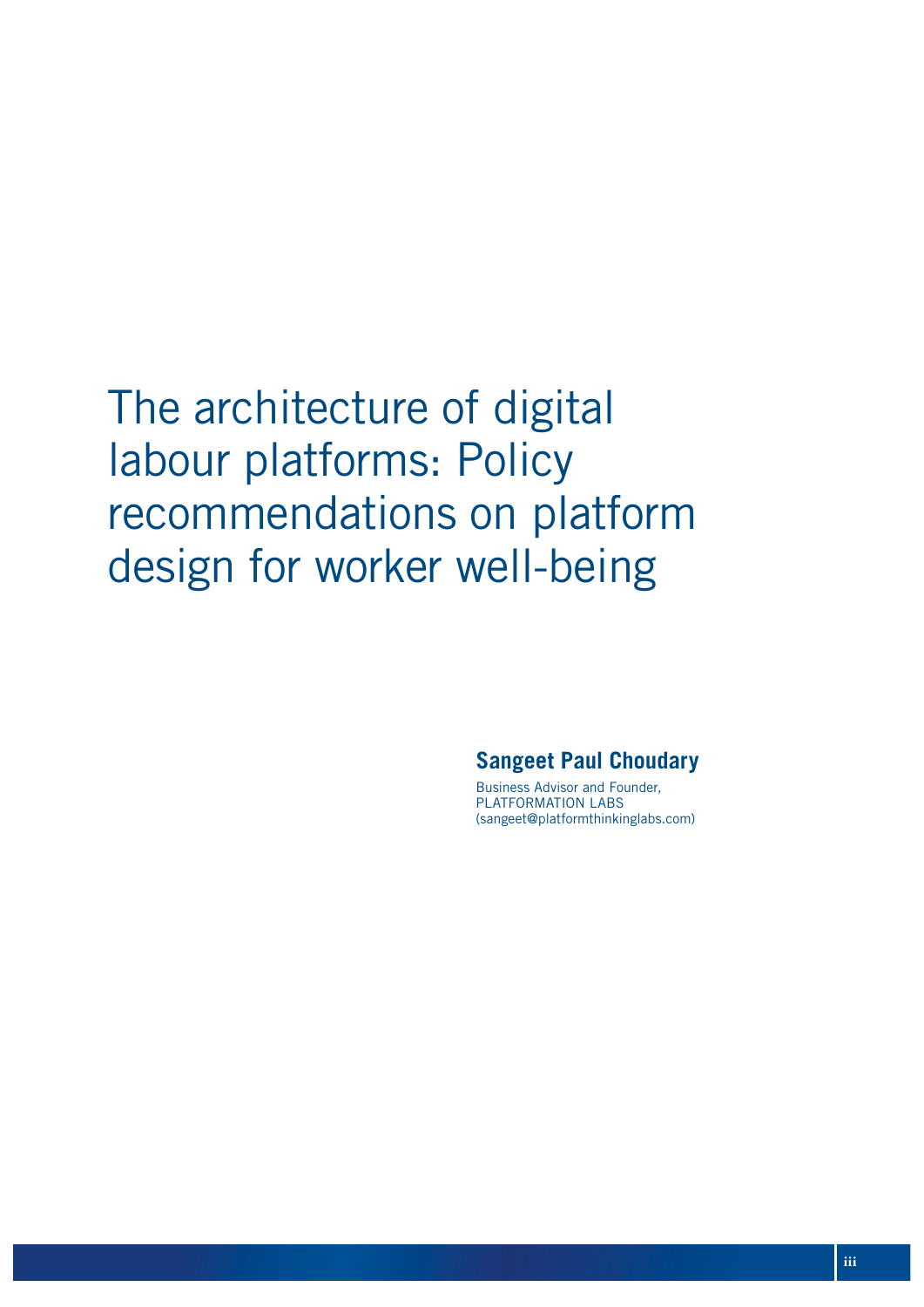# Abstract

Digital labour platforms connect workers with consumers of this work and provide the infrastructure and the governance conditions for the exchange of work and its compensation. Yet the architecture, or business model design, of digital labour platforms has important consequences for workers, affecting whether they are empowered or exploited on the platform. This paper explores the business model design choices of digital labour platforms and which attributes – particularly the centralization of power, policies to retain consumers and workers and monitoring and reward systems – contribute to worker well-being. It puts forth policy recommendations for improving working conditions on digital labour platforms, addressing concerns such as the asymmetry of information, data access and usage rights, which can improve the fairness and conditions of platform work.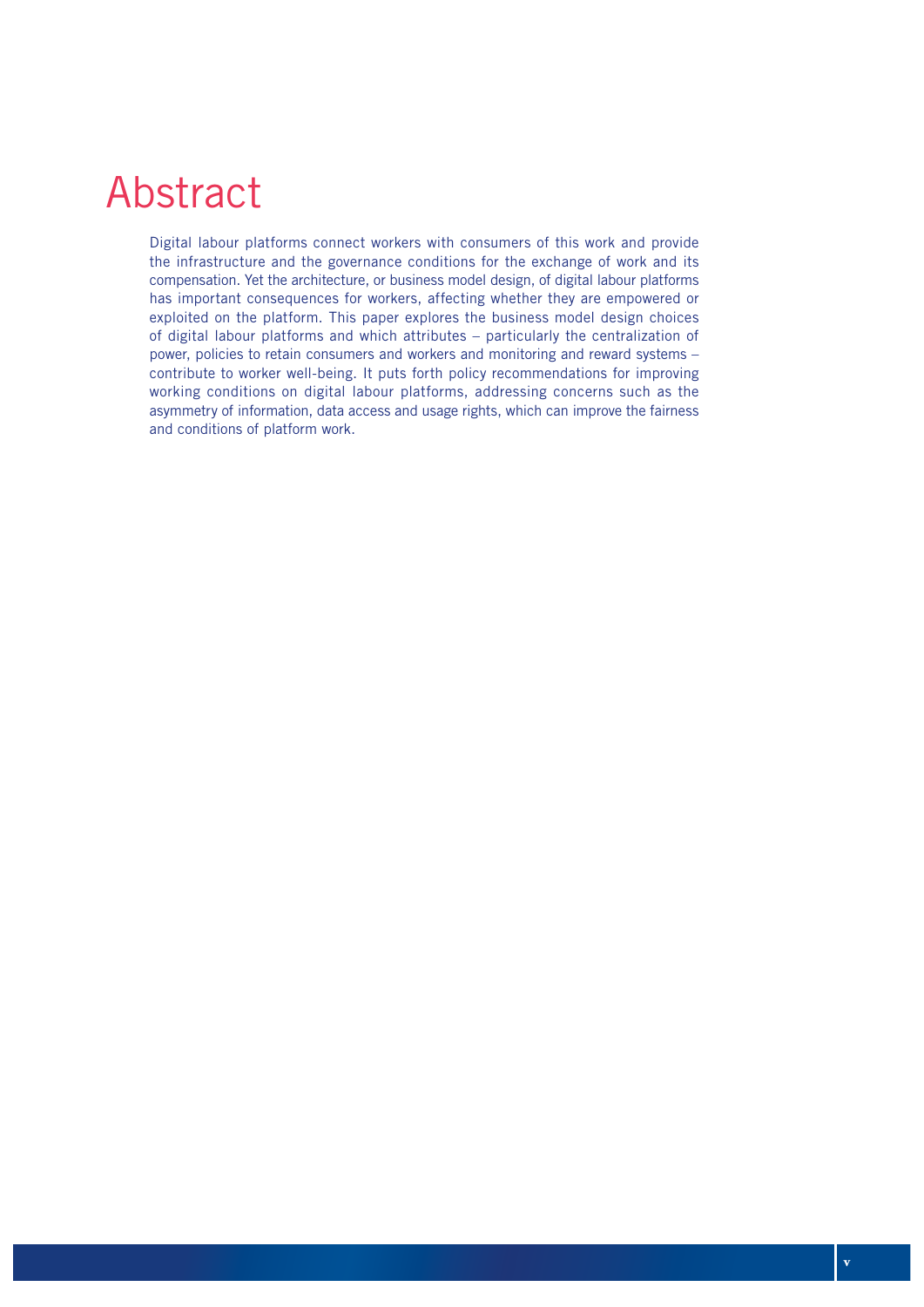# Preface

In August 2017, the Director-General of the International Labour Organization convened an independent Global Commission on the Future of Work. The Commission will produce an independent report on how to achieve a future of work that provides decent and sustainable work opportunities for all. This report will be submitted to the centenary session of the International Labour Conference in 2019.

The Future of Work Research Paper Series aims to support the work of the Commission by publishing in-depth, original studies on specific topics of interest to the Commission, ranging from explorations of artificial intelligence and the platform economy to lifelong learning and universal social protection. Each paper provides a critical analysis of current and future developments and raises important questions about how to ensure a future of inclusive development with decent work at its heart.

Digital labour platforms have garnered significant attention in recent years, owing to their rapid growth and their ability to reshape jobs, workplaces and entire sectors of the economy. This paper by Sangeet Paul Choudary brings a unique perspective among the growing body of literature on the platform or gig economy. Choudary is well-known in the business community as a tech business adviser and author of two leading popular press books on the platform economy: *Platform Scale* (2015) and *Platform Revolution* (2017).

Choudary emphasizes how understanding the business design choices of digital labour platforms provides insight into how platform architecture can affect workers on the platform, for better or for worse. Building on these insights, he explains how regulation of the platform economy needs to be tailored to the specificities of this economic model and that while the goals of industrial-era regulation may be the same, the means to achieve these goals have to change if they are to be effective. As a result, he emphasizes policies that would increase worker agency on the platform, particularly through greater data transparency that can improve worker bargaining.

We hope that this research paper can provide useful insights for grappling with the challenges of achieving decent work in the digital age.

> **Damian Grimshaw Director** Research Department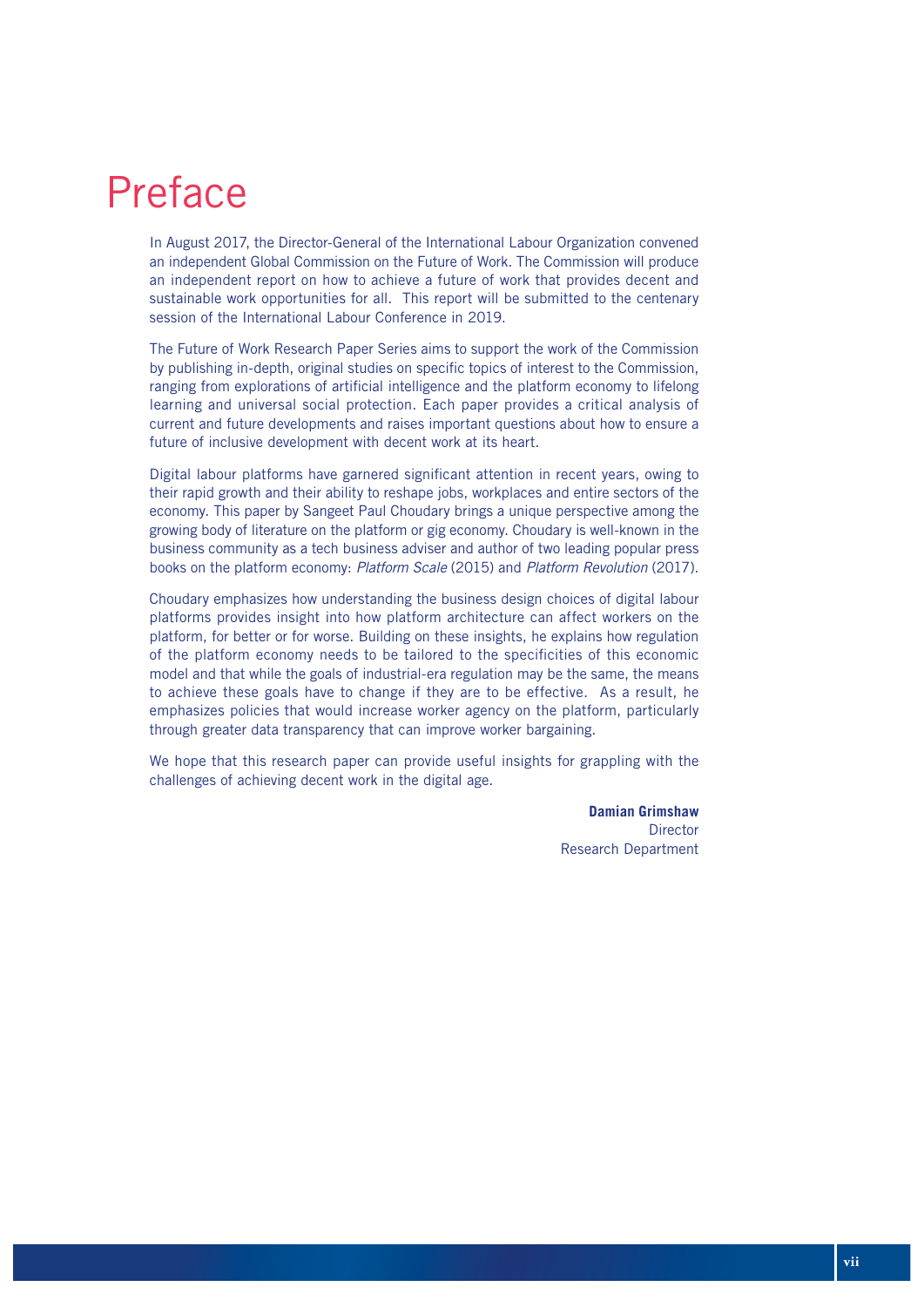# 1. Introduction

This paper seeks to identify the business model design (Zott and Amit, 2010) and policy choices that render labour platforms liable to empower their workers, or, conversely, to exploit them. It posits that certain choices implemented by labour platforms to create a successful business model may inadvertently lead to adverse working conditions and worker exploitation. It also describes how other factors, particularly the centralization of power and rewards in the hands of the platform's owner, can contribute to undesirable terms and conditions of work for platform workers.

The paper begins by developing a working definition of labour platforms, as a network that connects producers and consumers. It then introduces a framework for understanding the concept of exploitation as indicated by limited free agency, reduced bargaining power, domination, dependence and an unfair allocation of risk and rewards. These factors are discussed with particular attention to the context of platform mediated work, and the framework is used throughout the paper to understand how platform design decisions may result in either worker empowerment or worker exploitation. Exploitation, the paper argues, is more likely to occur when conditions for worker empowerment are at odds with what the platform perceives to be the conditions required for market efficiency and network growth.

In its analysis of platform architecture, the paper lays bare the key business design choices that platforms use to attract participants and foster growth within the producer and consumer network. It then turns to management techniques that platforms use to retain participants, encourage reliable interactions, and ensure market liquidity. Finally, the paper concludes with a discussion of potential avenues for regulation, evaluating existing approaches to regulation, as well as proposing new paths forward. Each regulatory response is discussed regarding its ability to contribute to greater choice and agency for workers and a more equitable power distribution between workers and the platform.

# 2. The platform business model

A platform is a business that connects external producers and consumers and enables value-creating interactions between them. A platform provides a participative infrastructure for these interactions and sets governance conditions for them. At the core of the platform's ecosystem are the parties using the platform to engage in value-creating interactions; however, the ecosystem may also encompass other actors, such as data partners or industry actors who do not directly participate on the platform.

In the specific case of labour platforms, platforms connect workers with consumers of work. The platforms also provide the infrastructure and the governance conditions for the exchange of work, and facilitate the corresponding compensation. A platform's overall goal is to enable producers and consumers to find each other, engage in the exchange of goods and services for money, and in some cases build lasting commercial relationships (Parker, Van Alstyne and Choudary, 2016; Van Alstyne, Parker and Choudary, 2016; Choudary, 2015).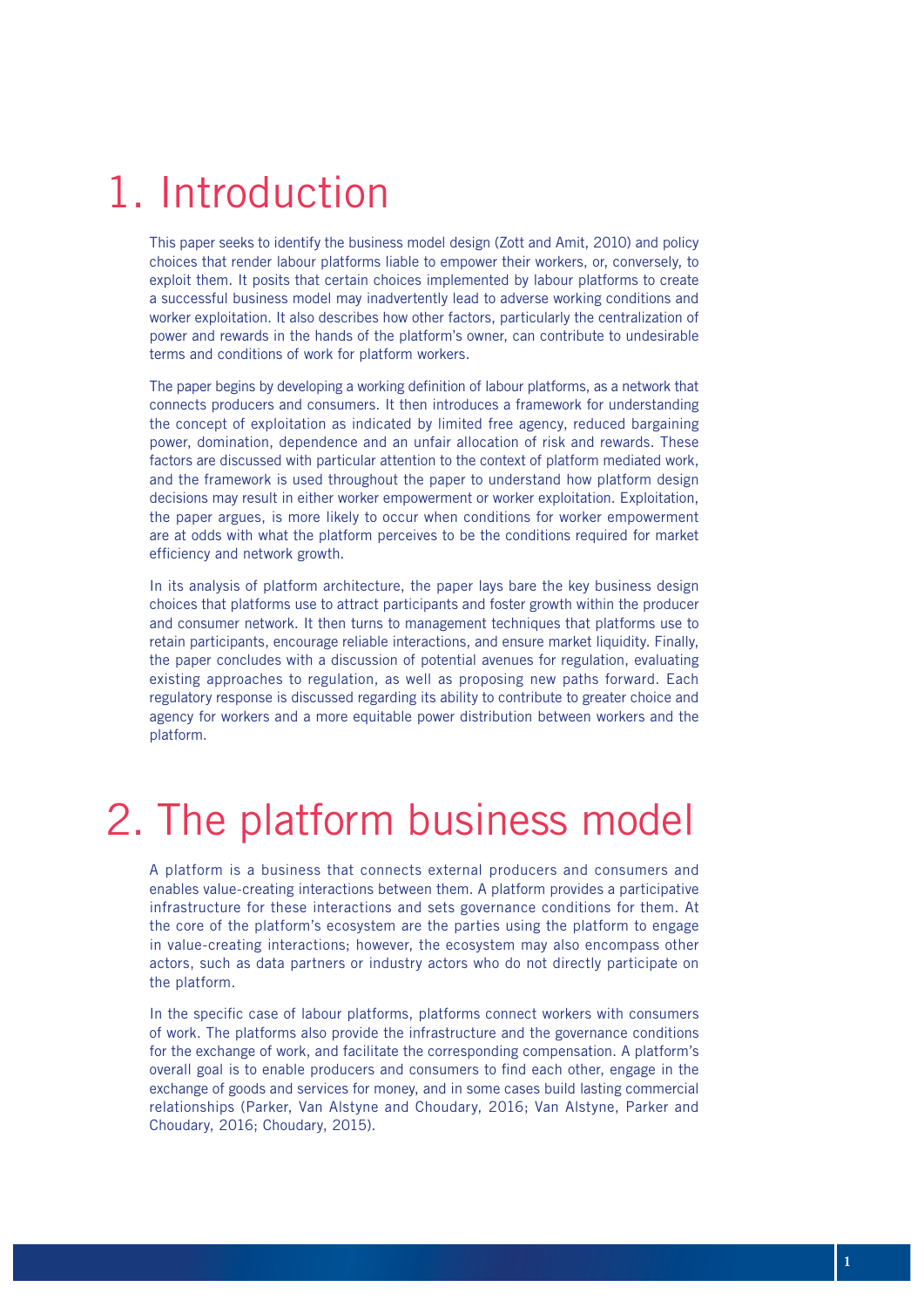# 3. Business model design choices for platforms

If a platform is to enable value-creating interactions between consumers and producers, it must attract and retain participants and be able to orchestrate repeatable interactions within the network.

In order to attract consumers and producers, the platform will set up incentives and subsidies to attract one side, whose participation then attracts the other side. Then as more producers and consumers join, the platform is able to scale up its operations, due to network effects. During this phase, a platform needs to retain its participants, ensuring that its producers and consumers do not migrate to other platforms.

These business model considerations can be encapsulated in terms of the following framework:



Value creation on a labour platform is centred around the core interaction between workers (as producers), and their clients (as consumers). The provision of work is usually in response to a specific request by the consumer, who then pays the worker. The core interaction can be described in terms of three phases: discovery, when producers and consumers find each other; exchange, when goods, services and money change hands; and relationship, fed by multiple interactions and repeated exchanges.

The relevance and importance of the three phases will vary. For some platforms, such as Uber, the first phase, discovery, is dominant; in this case every interaction involves the discovery of a new participant. For other platforms, such as UpWork, the relationship phase tends to dominate. Some platforms, such as Deliveroo or TaskRabbit actively track the exchange of work, whereas others, like Craigslist, will merely enable discovery, without tracking exchange at all.

## 3.1. Design choices to attract and retain participants

Three key considerations underlie efforts to attract and retain the ecosystem of producers and consumers.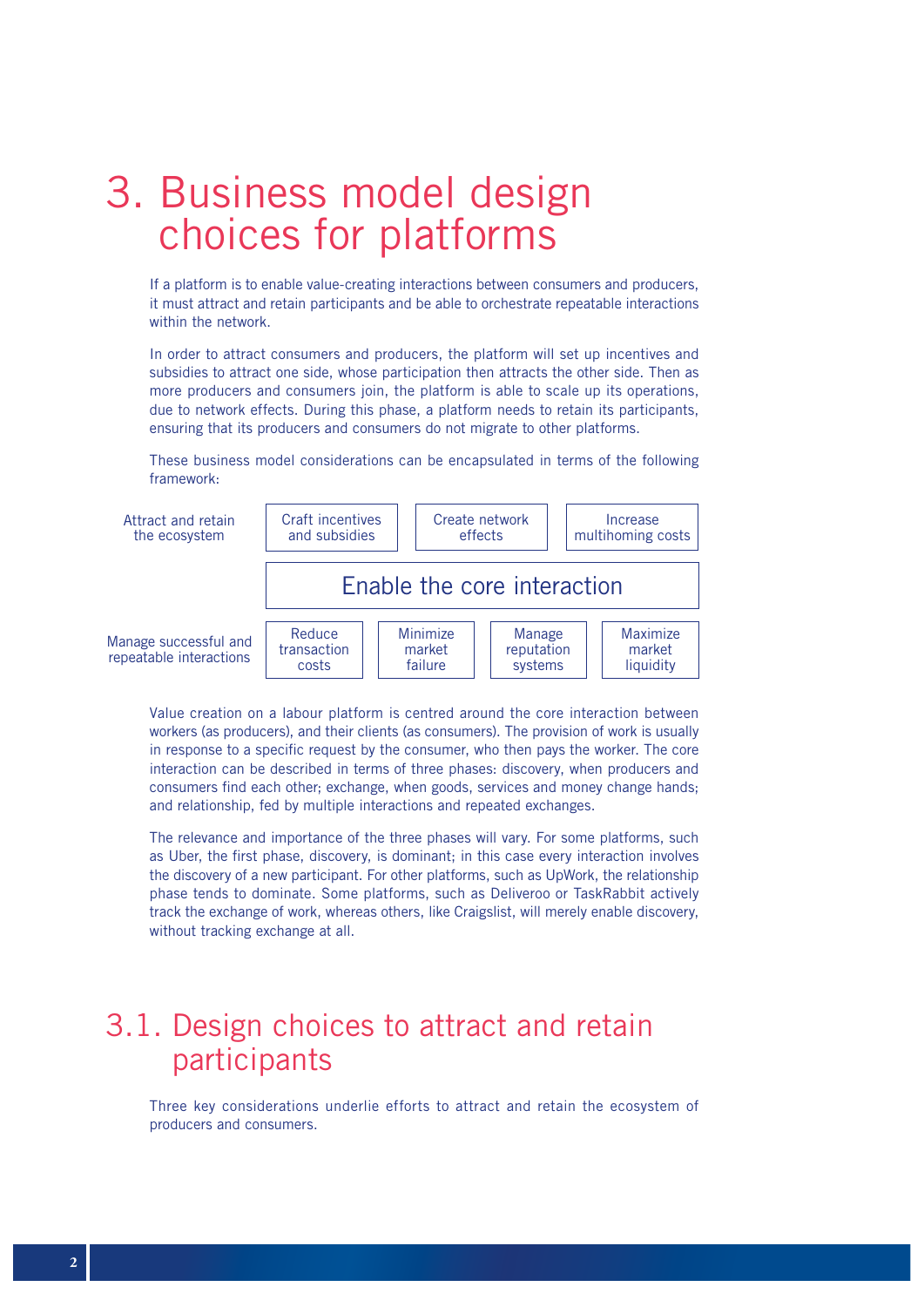

### 3.1.1. Incentives and subsidies in two-sided markets

Labour platforms have a chicken-and-egg problem; workers and consumers are both required for labour platforms to function. Without workers, consumers do not find value in using the platform, and without consumer participation, workers may not use the platform. To overcome this hurdle, the platform may subsidize initial participation.

However, as the platform expands, its ecosystem becomes an increasingly selfsustaining network and subsidies are typically discontinued. Sometimes this change in policy may adversely affect workers or consumers, or both, who participate on the basis of receiving certain subsidies but then find that their costs increase. For example, some ride-hailing platforms, such as Uber, have initially subsidized the participation of drivers by guaranteeing them minimum earnings, but introduced successive changes to the pricing structure once their market share increased (Horan, 2017).

As in many two-sided networks, labour platforms may incentivize one side over the other, not just in the creation of policies but also in the arbitration of disputes. If a labour platform values consumers more highly than workers, it will tend to subsidize consumer participation while increasing the worker's cost burden. Equal distribution of incentives and subsidies can serve as a yardstick by which a labour platform can be measured: does the platform promote fair and equitable work, or, conversely, does it contribute to an unequal balance of power and the possible exploitation of workers?

### 3.1.2. Network effects

Whereas industrial businesses gained dominance through supply-side economies of scale, platforms rely on demand economies of scale (Shapiro and Varian, 1998). In particular, platforms benefit from two-sided network effects, a phenomenon whereby an increased volume of producers using the platform makes it more attractive for consumers to participate, and those consumers in turn attract more producers. Owing to network effects, there may be a propensity for a single labour platform to expand until it dominates its region or sector, having eliminated any rival platforms.

### 3.1.3. Multihoming costs

Multihoming occurs when users participate on more than one platform. Multihoming costs refer to the cost of participating on more than one platform. The higher the multihoming costs, the less likely users are to participate on multiple platforms. As a result, a platform that increases these costs without erecting any barriers against its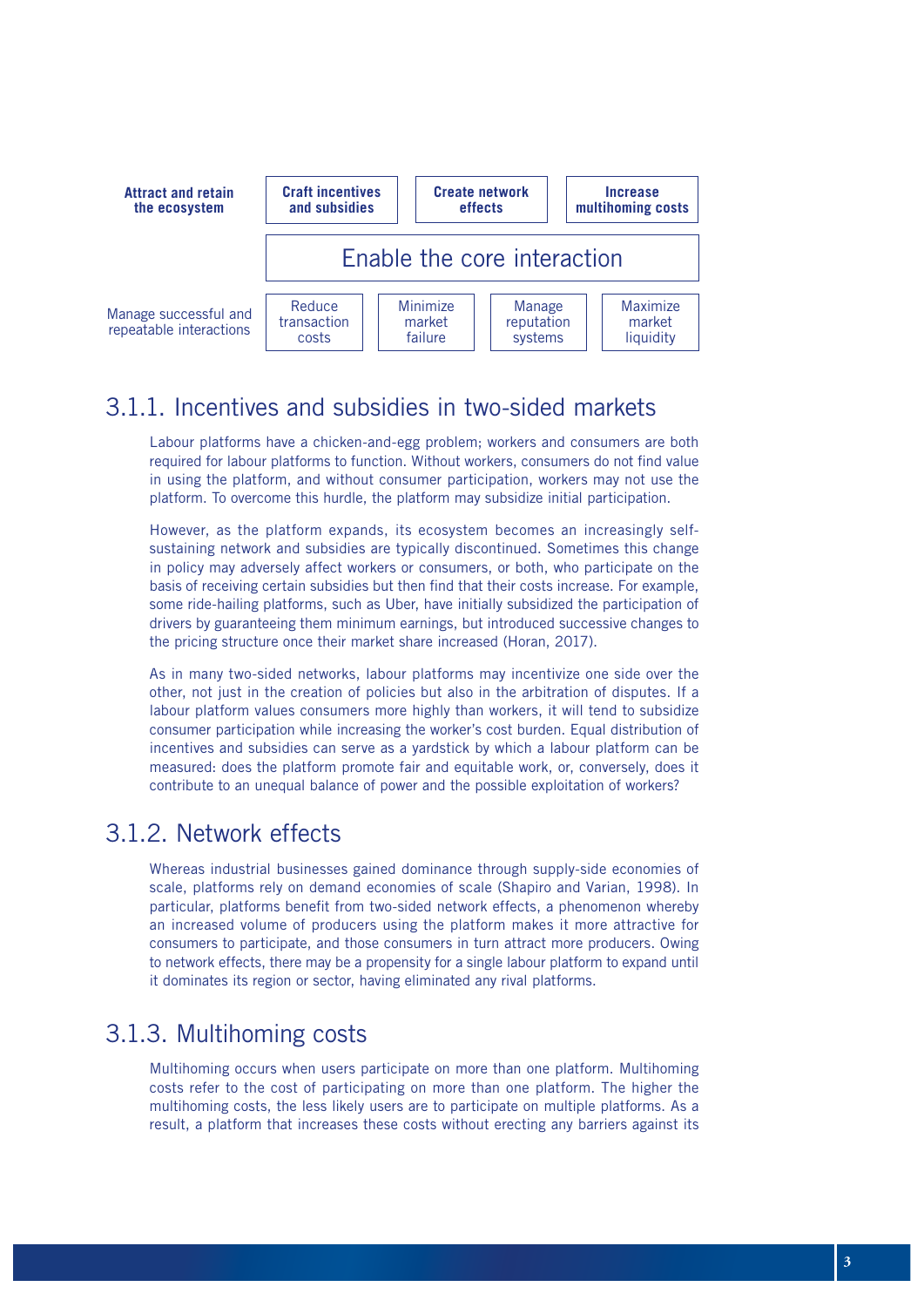own participants, will succeed in retaining its user base. Facebook, as an example, has high multihoming costs, making it expensive for users to create their network of friends on multiple platforms or to transfer their entire network of friends from Facebook to a competitor. By contrast, a platform like Uber has very low multihoming costs: drivers and passengers can easily switch applications, moving from Uber to Lyft or vice versa.

On labour platforms, one of the ways to increase multihoming costs is to create enforced dependence (lock-in) through reputation systems. Workers who have invested in building a reputation on one platform are hesitant to move to another platform without the ability to transfer their reputation. This is especially true if a higher reputation rating affords them greater visibility and increased work opportunities on a particular platform.

## 3.2. Design choices to encourage repeatable interactions

Labour platforms make the following four design choices to ensure the success and repeatability of interactions.



### 3.2.1. Reduced transaction costs

Platforms seek to make markets more efficient by reducing three main types of transaction costs: (1) search and information costs, incurred in the discovery of relevant goods and services, including availability pricing; (2) bargaining costs, incurred by bringing the two transacting parties to a mutually acceptable agreement; and (3) policing and enforcement costs, which are incurred in ensuring that the parties adhere to the terms of the agreement, and include the costs of taking action to enforce these terms.

Labour platforms are designed to reduce all three types of transaction costs. By providing a central listings directory, as in the case of Upwork, or by directly matching consumers to workers, as in the case of Uber, labour platforms reduce search and information costs. Labour platforms can also reduce bargaining costs, often by providing bidding and auction tools that can mediate communication between producers and consumers, or by avoiding bargaining altogether, by directly setting prices. Finally, labour platforms may also serve as the arbiter of the interactions that they facilitate. Some labour platforms may provide an escrow service to ensure appropriate and timely payment as per the agreement. Some freelancing platforms, like Upwork, also provide tools for monitoring the production and delivery of work.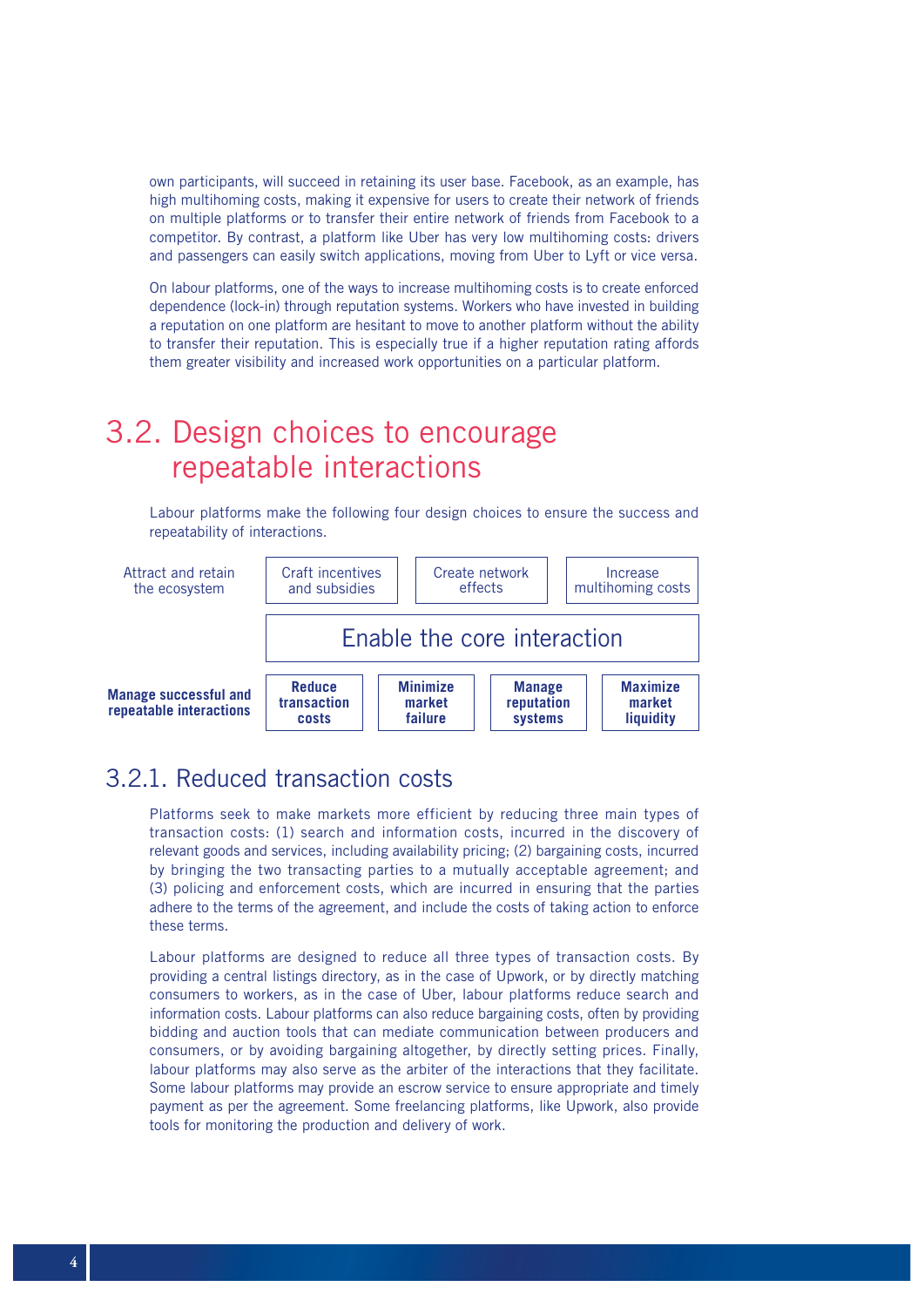### 3.2.2. Market failure

On labour platforms, market failure occurs when the platform is unable to consummate interactions among its participants. Three common causes of market failure are: information asymmetry, when one party to an interaction has sole access to knowledge, conferring an unfair advantage; externalities, which arise when an interaction generates costs or benefits to a party not involved in that particular interaction; and high levels of risk, which may result in a bad transaction.

Labour platforms may seek to reduce market failure and increase the likelihood of repeat interactions by standardizing consumer experience and removing information asymmetry between workers and consumers. This reduces the risk for consumers participating in the core interaction and encourages them to participate repeatedly, confident that their next experience on the platform will be as satisfactory as their previous one. For example, platforms like Uber standardize the experience of recruiting and paying for a taxi by mediating these actions through the platform.

### 3.2.3. Reputation systems

A platform needs to guarantee quality and foster trust among its participants to prevent market failure and to encourage repeated interactions. In order to achieve this goal, the design of a platform needs to incorporate a reputation system  $-$  a mechanism to differentiate between good and bad actors among the platform's participants. The reputation system must be scalable to keep up with the growth of the network. Reputation systems often rely on codifying and tracking the actions of platform participants in order to determine patterns of good behaviour or abuse. They also rely on feedback mechanisms like ratings and reviews.

Labour platforms also ensure interaction success by creating trust among participants. The primary mechanism for doing this involves establishment of worker reputation (and in some cases, consumer reputation) through a reputation system. Labour platforms require clients to rate and/or review workers whenever they conclude the transaction. As workers gain a more favourable reputation, they may be given greater visibility on some platforms. On other platforms, reputation systems may primarily be employed to identify bad actors without rewarding the high-performing ones.

Labour platforms may also ensure the success of an interaction by tracking the delivery of work to determine whether it was completed in compliance with the contract mediated through the platform. This surveillance also enables the platform to arbitrate worker– consumer disputes, increasing trust in the system. Conversely, this surveillance may well give the platform an informational advantage over a worker who has only limited access to such data.

Labour platforms that provide favourably reviewed workers with greater market access can create a positive feedback loop, whereby increased work opportunities lead to further enhancement of the favoured worker's reputation. This is the essential design of any meritocratic market system and helps the platform retain the best workers. However, in order to promote equal opportunities, the platform's structure must be careful not to obstruct market entry for new participants (Choudary, 2017a).

### 3.2.4. Market liquidity

Market liquidity is a measure of the likelihood that successful interactions occur in the market. Labour platforms must continually monitor and manage market liquidity to ensure that client work requests are appropriately filled. To guarantee a liquid market,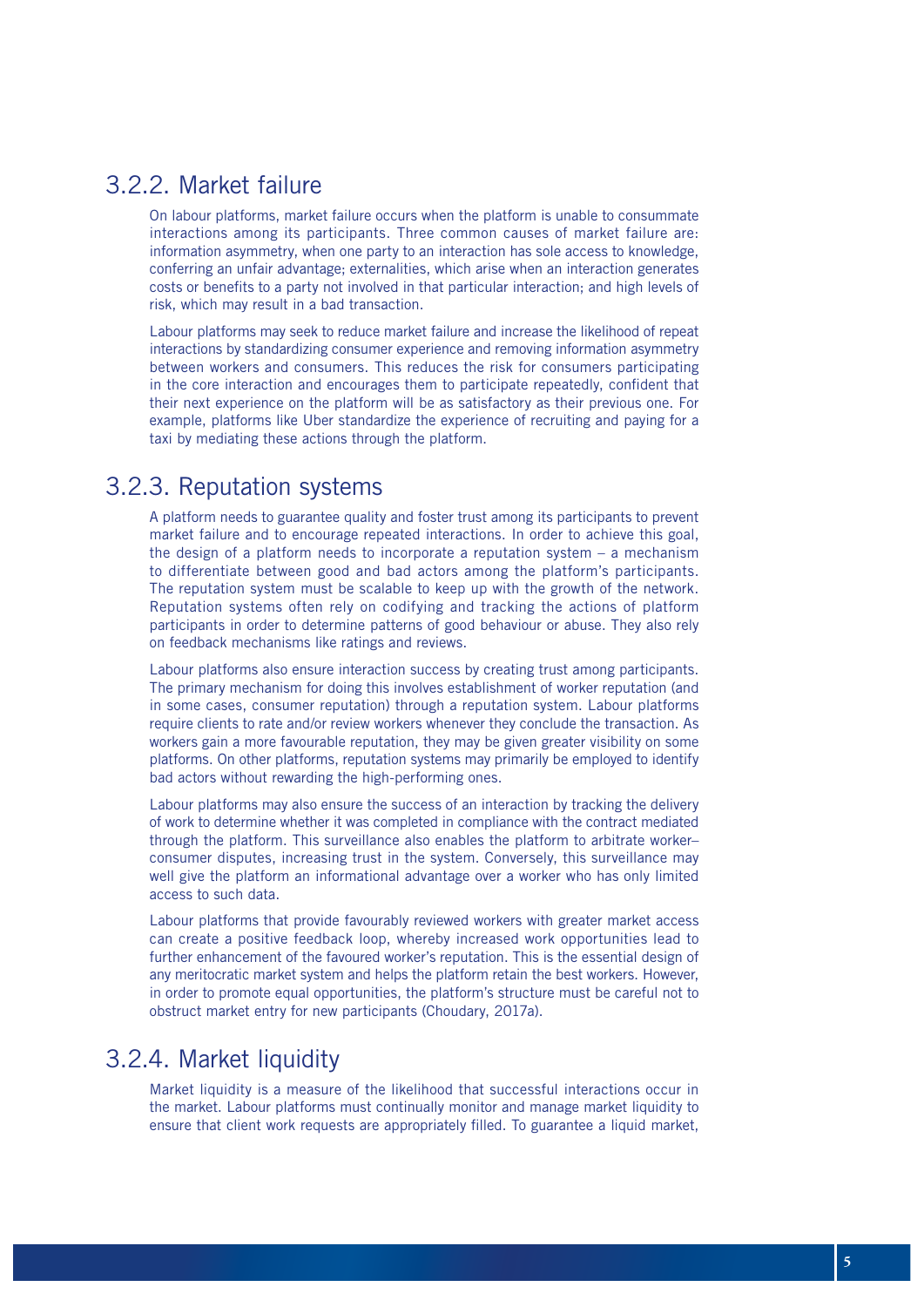some labour platforms focus on algorithmic scheduling and management of work to ensure that consumer demands can be met. Platforms like Deliveroo require workers to sign up for certain work schedules in advance, and automatically assign work requests to workers while limiting their ability to accept or reject requests.

Labour platforms also increase market liquidity by providing algorithmic feedback to workers and consumers and nudging them towards new behaviours (Eyal, 2014). For example, ride-hailing platforms provide notifications and feedback to workers advising them on how to manage their schedules to earn more money on the platform. This feedback, which is engineered to ensure driver availability when demand increases, can over time significantly influence the driver's schedule and working hours.

# 4. Management techniques

The management techniques used by labour platforms are an integral part of the framework that determines the propensity for workers to be either empowered or exploited. Two of these techniques should be noted: the lean startup methodology and management by metrics.

## 4.1. The lean startup methodology

Many startups, including labour platforms, adopt the lean startup methodology, evangelized by Eric Ries (2011) and described as a "scientific approach to creating and managing startups". The methodology bases product development on market feedback and encourages entrepreneurs to refine their offerings accordingly. The approach helps startups to reduce the time spent taking products to market and allows firms to respond quickly to market needs, avoiding long internal development cycles. Nevertheless, frequent changes to the platform's design choices and policies may adversely impact consumers or producers who spend considerable amounts of time or money to participate on the platform only to realize that the workings of the platform have changed.

## 4.2. Management by metrics

In line with the lean startup methodology, labour platforms base their development on actual market metrics. The culture of management by metrics is deeply ingrained in the workings of platform organizations. In addition to managing internal product development with metrics, platforms can also manage their ecosystem through metrics. Ride-hailing platforms, for example, use metrics to manage their drivers, who are obliged to achieve or avoid a given threshold as a pre-condition of continued participation on the platform.

## 5. Design choices that empower workers

Labour platforms can promote decent work and empower workers by providing them with access to new income generation opportunities and by removing barriers to market access. These platforms create new jobs, give workers the ability to choose schedules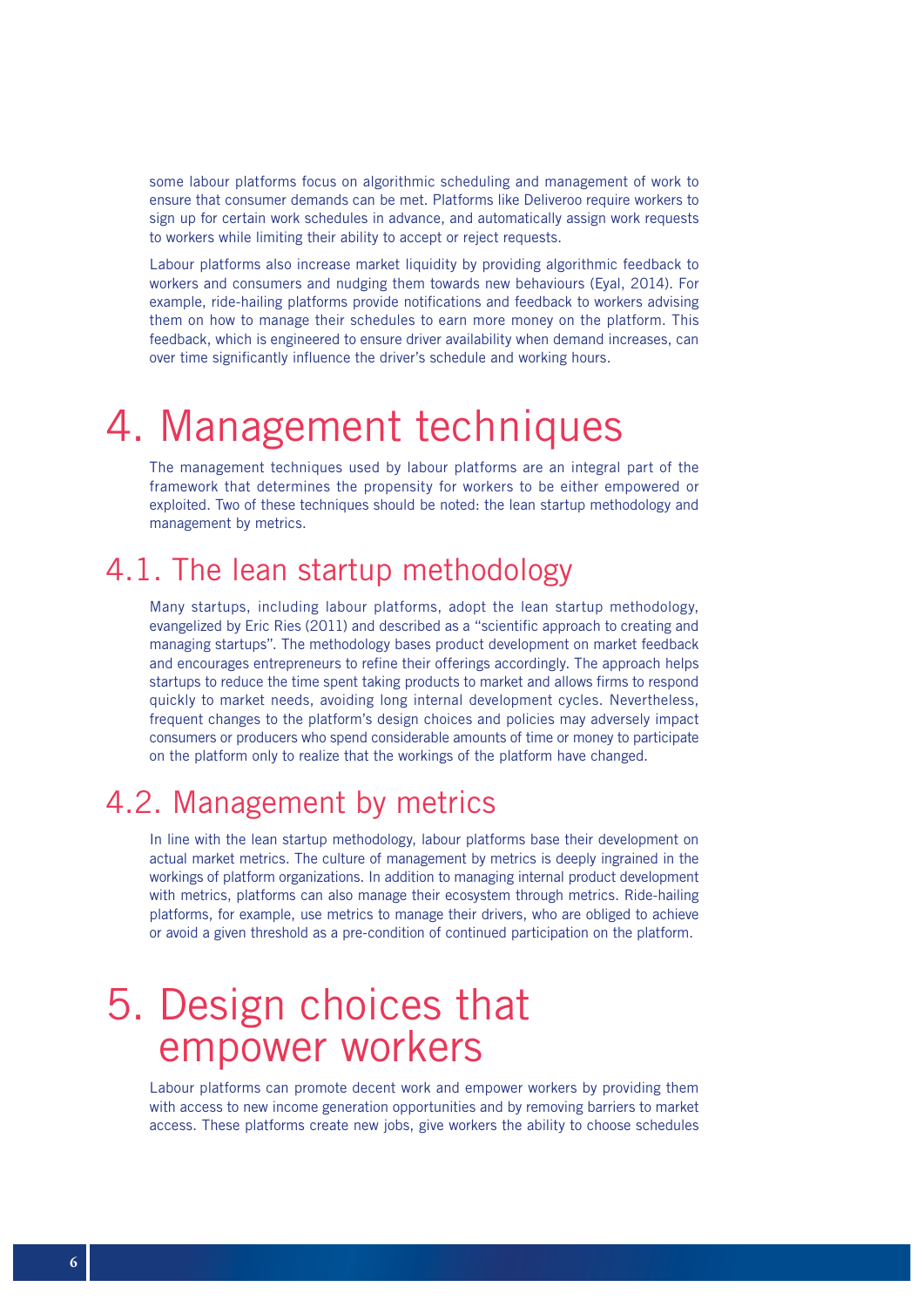they want, expand markets for creators of intellectual property, and enable workers to discover clients and build new relationships. To the extent that these platforms allow workers to set their own prices and manage customer relationships, they can encourage entrepreneurship in the place of wage labour, and present workers with opportunities to build client relationships based on a worker's growing reputation and brand development (Sundararajan, 2016a and 2016b; Botsman and Rogers, 2010).

Labour platforms can allow more efficient use of surplus assets, resulting in an increase in the impact of capital. In platform-mediated work, workers may be better positioned to utilize their physical assets. These platforms also empower amateurs by giving them access to technology and tools that augment their capabilities, leading in turn to new or expanded market access. Uber, for example, uses GPS and route-optimization technologies to enable anyone with a car to become a driver without needing intimate knowledge of a city's road network. This also allows workers to supplement their main source of income with extra work, or a "side gig", permitting a diversification of income streams that reduces their dependence on employers.

Labour platforms can also provide opportunities for workers who may be unable to participate in regular paid work, such as mothers or students, by giving them scheduling flexibility and part-time work opportunities (Everett, 2015). Platforms may also empower workers from marginalized communities by reducing the barriers to market access and democratizing participation, especially for those marginalized by low education or lack of funds to gain occupational licensing (Dillahunt and Malone, 2015). Temporary employment on labour platforms can also benefit workers who are transitioning between jobs, by providing a source of transitional income for them.

Research on labour platforms suggests that these networks can create work and income opportunities for producers. For example, widely cited research on labour platforms, using data from the ride-sharing platform Getaround, concludes that ride-sharing empowers lower-income populations, both as consumers of low-cost services and as workers on the platform (Fraiberger and Sundararajan, 2015). Labour platforms frequently release their own data to paint a picture of worker empowerment.1 A report commissioned by and based on Airbnb data concluded that home sharing through the platform could enable households to earn significant additional income (Sperling, 2015). The report found that a single-property host was likely to earn an annual average of US\$7,530 by renting their property for an average of 66 days per year.

Beyond empowerment of workers in their ecosystem, labour platforms can also create greater trust within communities. This is especially true for peer-to-peer platforms where participants trust the platform's central monitoring functions while transacting with peers (Bardhi and Eckhardt, 2012). Additionally, some platforms enable further entrepreneurship beyond the direct producer–consumer exchange by enabling the creation of supporting services, not always provided by the platform. For example, the rise of Airbnb has led to the creation of a whole range of services that serve Airbnb hosts in running and managing their properties.2 Finally, by increasing consumer choice and eliciting greater consumer participation, labour platforms also create greater demand for the work being exchanged on the platform, which in turn benefits the workers on the platform.

*<sup>1</sup> https://www.airbnb.co.in/economic-impact*

*<sup>2</sup> https://skift.com/2014/11/18/the-startup-businesses-built-around-the-airbnb-ecosystem/; http://www.web-strategist.com/blog/2014/ 04/21/airbnb-blooms-an-entire-ecosystem-of-startups/*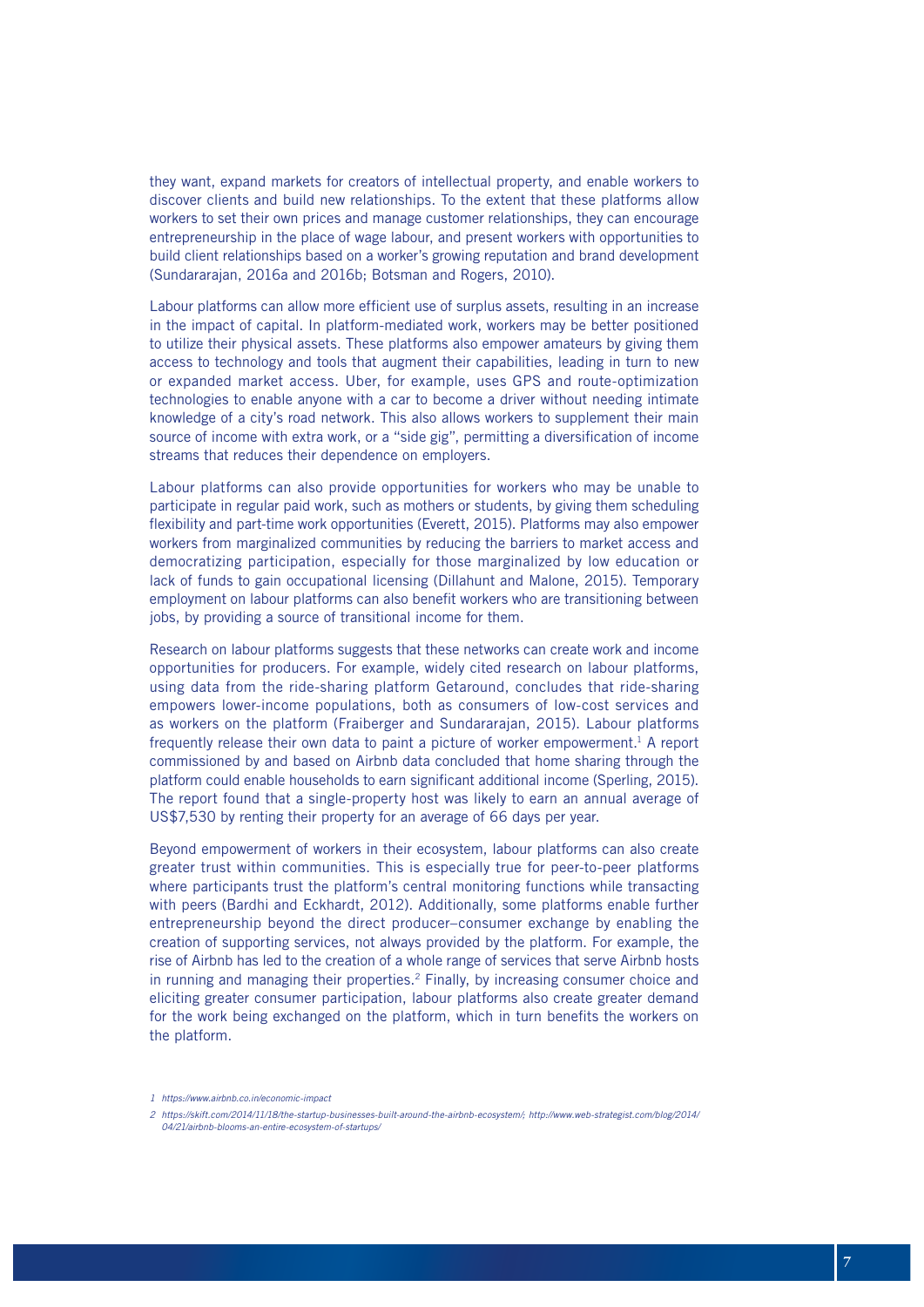While labour platforms can create new opportunities for workers that lead to worker empowerment, some business model choices can also inadvertently result in poor working conditions which, if sustained, can result in worker exploitation.

## 6. Design choices that lead to exploitation

The dominant narrative surrounding labour platforms is one of empowering entrepreneurship. To that extent, platform firms like Uber, Deliveroo, TaskRabbit and UpWork position themselves as intermediaries that provide infrastructure and market access that enables workers to run their own businesses. However, the primary business goal of labour platforms is the creation of an efficient or well-functioning market that can increase the platform's market share – not the empowerment of workers as entrepreneurs. If and when these two goals are aligned, labour platforms may well empower workers as entrepreneurs. However, if empowerment of workers as entrepreneurs proves to be at odds with the creation of a well-functioning market – and especially at odds with the platform's ability to monetize this market and capture value – then the labour platform will prioritize the creation of an efficient market even if it results in worker exploitation.

Tension between the goal of increased market share and worker empowerment explains most scenarios that lead to unfavourable work conditions on labour platforms (examples below). To create network effects, labour platforms need to enable an efficient market for both workers and consumers; guaranteeing successful interactions between consumers and workers is crucial to achieve this goal. This may cause labour platforms to create policies that require workers to commit to unprofitable or less-profitable interactions, working conditions and behaviours that may not be efficient for the individual worker (for example, if search or wait time is extensive, or if the worker is compelled to take on less profitable assignments), in order to guarantee an efficiently functioning market with assured outcomes for consumers. In this scenario, the labour platform values consumers over workers, and thus creates policies that result in better outcomes for the consumers, at a cost to the workers.

Finally, labour platforms may also require greater control over the ecosystem in order to guarantee an efficiently functioning system that favours the platform's goal of market expansion. This may involve control over workers as well as over consumers. This is especially true in markets with low multihoming costs, where both workers and consumers can switch platforms.

It is important here to note the distinction between platforms and tool providers. Although platforms are indeed tool providers, this function is subservient to their primary function of gaining market share. Platforms like Uber and eBay need to prioritize the functioning of an efficient market over the provision of tools, and will therefore provide tools merely to the extent that they serve the creation of an efficient market. This is in contrast with tool providers like Harvest or TimeTracker – providers of time-tracking tools for freelancers – which help workers manage their services, but do not provide market access. Because workers pay for these tools, the interests of the tool provider reflect the interests of the worker. In contrast, platforms that also provide market access, build a business model aimed at market efficiency rather than worker empowerment.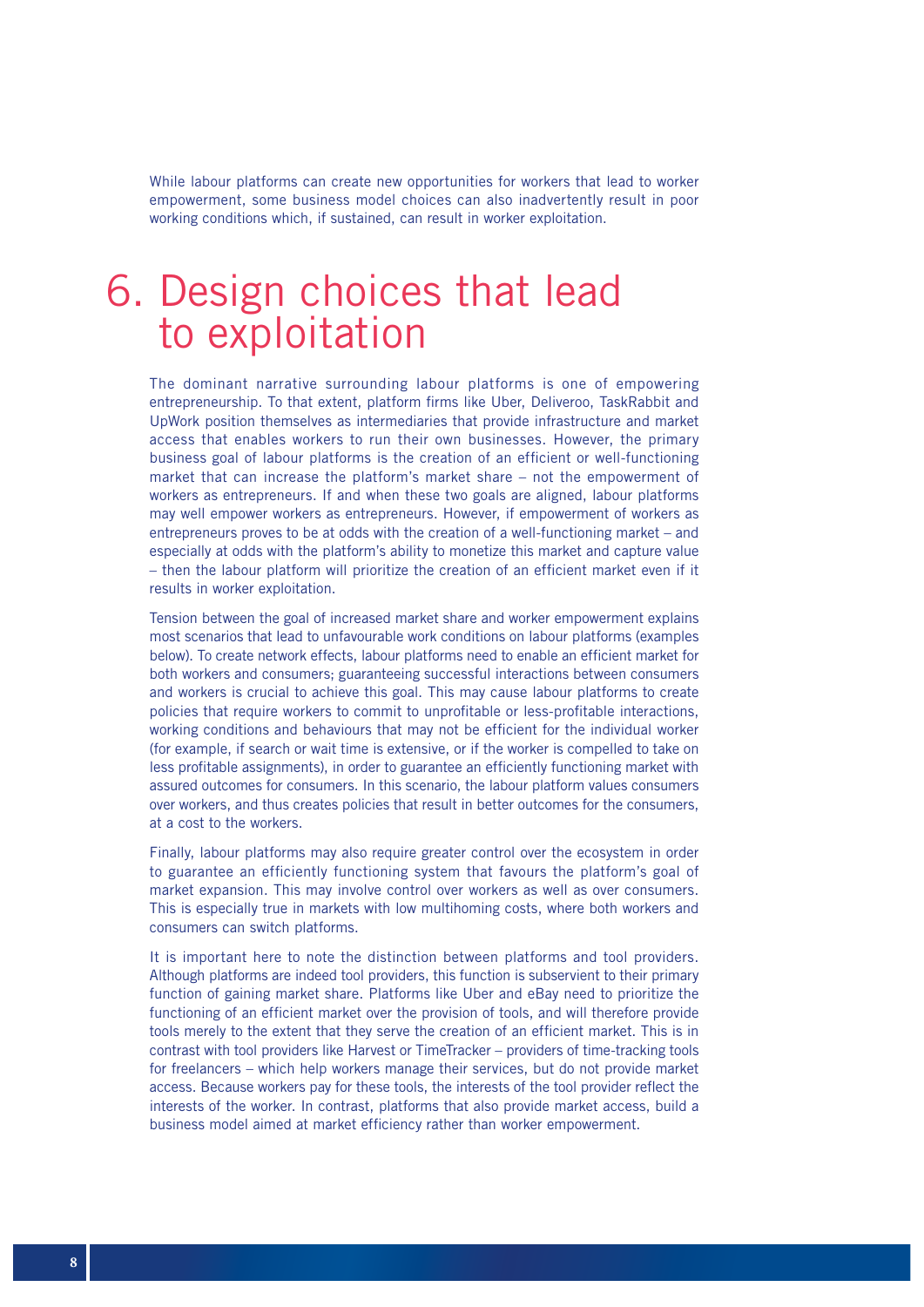# 7. A framework for exploitation

This paper proposes a framework for understanding exploitation, which comprises five elements that are influenced by platform design. The presence of these characteristics indicates the propensity for the platforms to contribute to worker exploitation.

- 1. Removal of free agency: Free agency is central to empowerment and entrepreneurship. By removing free agency, platforms take power away from workers, making it more likely that workers' interests may be disregarded in favour of an efficient market on the platform, or even to directly profit the platform.
- 2. Reduced bargaining power and rights: If a platform's design and policies take bargaining power and rights away from the worker, the worker is more likely to be exploited.
- 3. Domination: If a platform's policies make workers subservient to the platform, the platform can use its superior position to exploit the workers.
- 4. Dependence: If a platform's design decisions make workers dependent on the platform, effectively locking them in – for example by making it difficult for them to switch to other platforms – the workers are more susceptible to being exploited by the platform.
- 5. Fairness: A platform that does not allocate risks and rewards fairly across the ecosystem may exploit workers who are forced to take on higher risks or who are not rewarded sufficiently.

The examples that follow illustrate worker exploitation along one or more of the above dimensions. Several examples show that under certain conditions, free agency, independence, or fairness for the worker may well be at odds with market efficiency. We also note examples of worker exploitation that arise inadvertently from the design choices that platforms make.

The first part of this section lays out a framework for evaluating the distribution of power between the platform and the worker as well as the power distribution between the worker and the consumer. In cases where workers have limited power relative to others in the network, they are at risk of exploitation. Second, we delve deeper into the issue of power distribution between the platform and the worker and identify factors that allow platforms to control workers and remove free agency from them during the exchange of work. Third, we explore how in addition to skewing power towards the central platform owner, a labour platform can disempower workers by fragmenting the workforce, thereby preventing collective action. Fourth, we explore the role of reputation systems in creating additional lock-in, or worker dependence on the platform, and the role of reputation systems in limiting personal choice and career development of workers. Finally, the fifth section lays out the impact of feedback loops in highly networked platform markets and explains how these loops exacerbate worker exploitation. Two scenarios are explored in this last section: the role that feedback loops play in the dynamics between competing platform markets, particularly markets where network effects result in one dominant firm, and the role that feedback loops play in increasing inequality within the ecosystem, particularly as they might contribute to issues of bias and discrimination.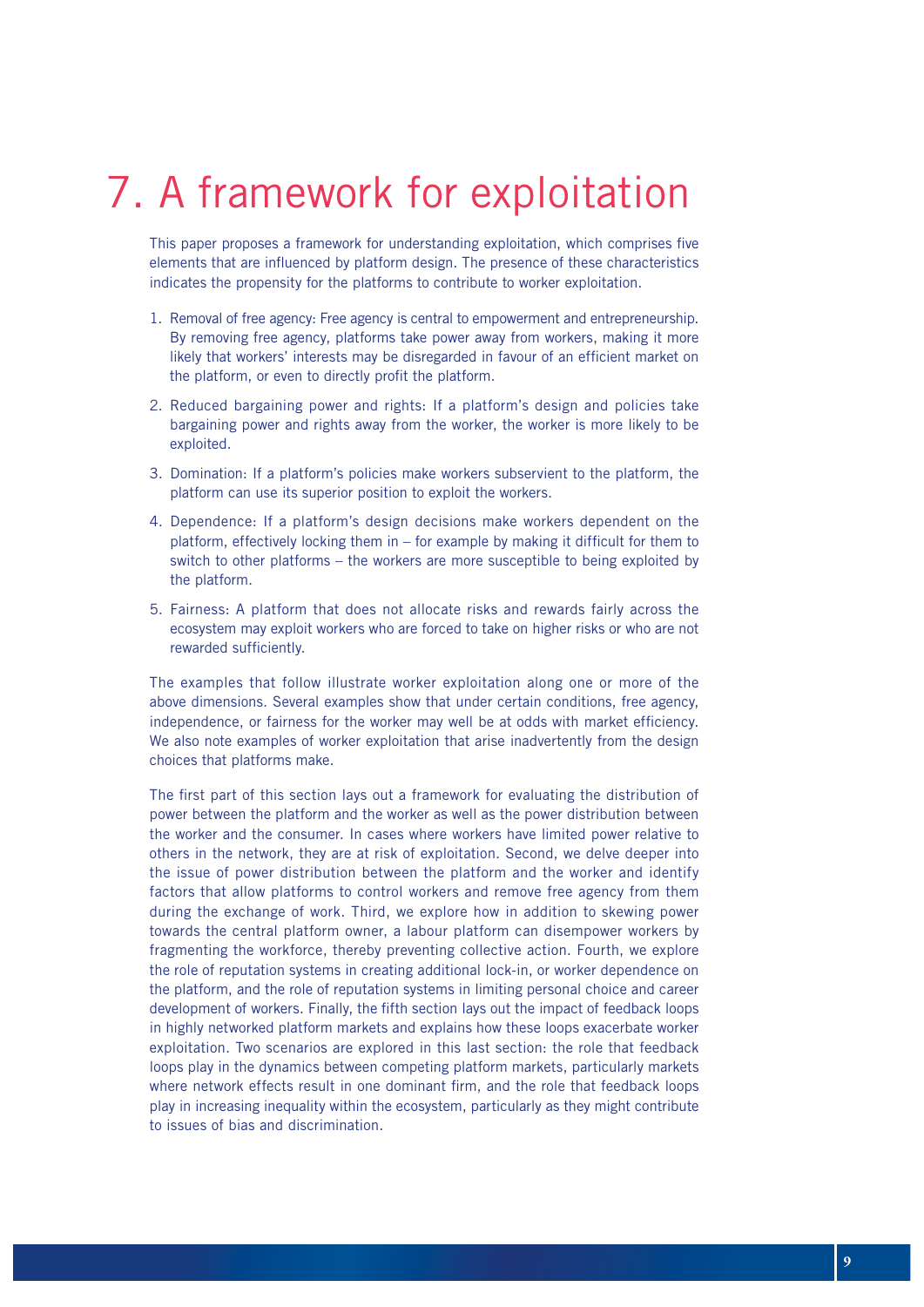## 7.1. Unequal distribution of power

To understand whether a labour platform is likely to exploit or empower workers, it is essential to understand the factors that determine the distribution of power between the platform and the worker, and the power distribution between workers and consumers. When workers are at a disadvantage, they lack bargaining power and are more susceptible to exploitation on the platform.

This analysis lays out three approaches to understanding power distribution in a platform ecosystem. First, it identifies factors that skew power in the direction of the platform and away from the worker, particularly through the platform's greater access to information. Second, it identifies factors that increase risks for the worker without offering commensurate rewards. Finally, the analysis explores power dynamics in the relationship between the worker and the consumer.

Throughout this section, we refer back to the framework laid out in section 3 to illustrate how the platform's design and policy choices, which can result in worker exploitation, are primarily made to enable and strengthen the platform's business model.

### 7.1.1. Power imbalance favours the platform

Platforms may reduce information asymmetry between workers and consumers but increase information asymmetry between the platform and its workers.

The conventional narrative around platforms suggests that they remove information asymmetries by giving producers transparent access to a market while giving consumers an opportunity to make informed choice across multiple available options (Cohen and Sundararajan, 2015). However, although most platforms can reduce information asymmetry between producers and consumers, some platforms actively create and increase information asymmetries between the platform firm and the ecosystem participants; typically this asymmetry is most acute between the platform and the worker. Such asymmetries are part of the functional design of the platform business model. Platforms gather vast amounts of data from across the ecosystem: this data is used to identify patterns and develop and implement learning algorithms used by the platform for governance and management purposes. Data visibility and access to the firm's data processing and intelligence is not available to individual workers in the ecosystem, thus giving labour platforms greater power over workers. Platforms may use their data collection and processing to optimize the functioning of the overall market; however, this can occur at a cost to the worker.

Information asymmetry between platforms and workers limits free agency for workers by preventing them from accessing information that would help them choose profitable interactions on the platform.

Labour platforms may design their interfaces such that limited information is presented to workers in order to maximize market liquidity and increase multihoming costs. For example, Uber's ride allocation algorithm and driver app interface withhold key information until after a driver has accepted a ride request. By creating this information asymmetry between itself and the worker, the platform uses its information advantage to remove workers' free agency (Slee, 2015; Rosenblat and Stark, 2016).

Uber's core interaction involves low multihoming costs. Both drivers and passengers can easily leave the platform and can participate on multiple competing platforms.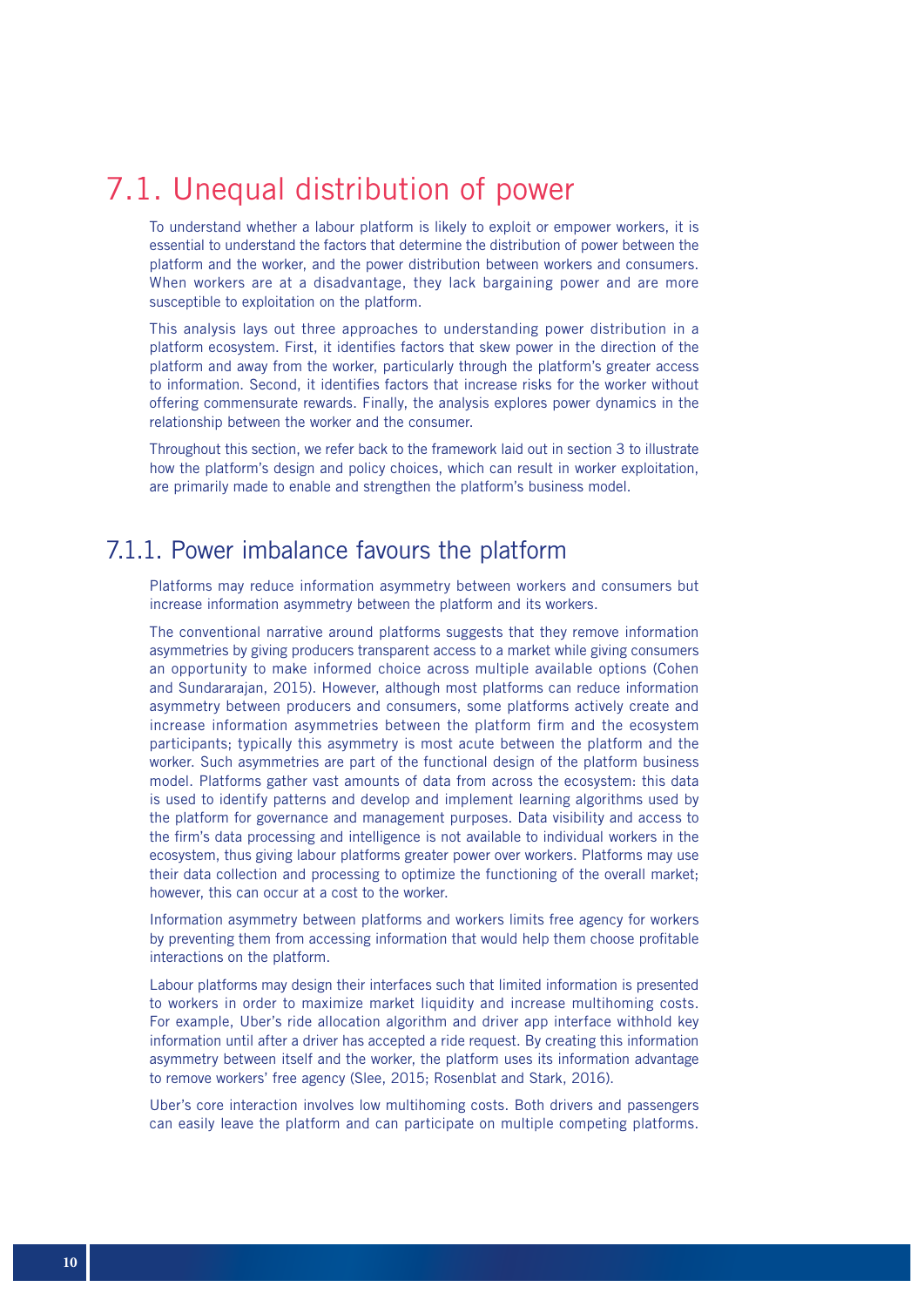One of the key factors that encourage passengers to abandon Uber is a cancelled ride request or submitting a request for a ride that is not accepted. To mitigate this and stay competitive despite low multihoming costs, Uber creates an information asymmetry whereby the driver is required to accept a ride request without prior knowledge of the destination or the amount that might be earned from the job. While this reduces ride cancellation rates and increases acceptance rates, thereby increasing the likelihood that a passenger finds a ride, it drastically constrains the driver.

If drivers were operating as entrepreneurs, they would tend to choose the rides which delivered maximum financial outcomes at minimum cost. To empower drivers as entrepreneurs, the platform would have to provide them with all the information needed to make a decision about accepting a ride. However, by forcing the driver to accept a journey with scant information, the platform reduces free agency for the worker (Van Doorn, 2017). This is further exacerbated by the fact that drivers are required to keep their ride acceptance rates high in order to avoid being deactivated by the platform (Rosenblat and Stark, 2016). Uber penalizes those drivers who accept a ride and then cancel it upon learning the details of the ride, and requires drivers to keep ride cancellation rates low. In effect, information asymmetry enables Uber's business model; it is not incidental.

Information asymmetry empowers the platform at the expense of workers during the arbitration of disputes in the ecosystem. Labour platforms employ a variety of mechanisms to gather real-time information about work, and then use this information to arbitrate disputes that may arise between workers and consumers. For example, ridehailing and delivery platforms track the exact route taken by the driver, while freelancing platforms may track work progress by taking screenshots of the worker's computer screen and by taking photos using the worker's webcam. All of this information gives the platform an upper hand when arbitrating disputes between workers and consumers. This information asymmetry is compounded on platforms which frequently change policies. In these situations, a worker often can neither access information about a disputed exchange nor determine which policies were in effect at the time of the incident (Calo and Rosenblat, 2017).

Changes in how platforms present information can also influence worker behaviour. This can result in favourable outcomes for the platform. In these cases, platforms may change the presentation of information after having established trust with platform participants. A notable example is Uber's approach to surge pricing, which entails higher fares during peak hours. Uber's original app design displayed detailed and precise surge price information to drivers, along with a heat map to inform drivers about how much money they could potentially earn in different areas. However, an app redesign in October 2015 retained the heat maps, but withheld precise price information (McQuown, 2016). By redesigning and presenting less information, the platform exploits the drivers' trust that was established by the earlier design. Thus drivers are still encouraged to move to surge locations, but the platform bears no responsibility for the level of demand that drivers will actually encounter when they arrive. From the platform's perspective, this change increases market liquidity during periods when the platform expects high demand, and encourages drivers to move in the direction of the expected surge. Meanwhile, the drivers are forced to resort to mere guesswork as they decide whether or not to "chase the surge" based on insufficient information.

Platforms may also exploit workers' trust in their recommendation systems that encourage targeted behaviour. These recommendation systems rely on data collected from workers to develop and train their algorithms.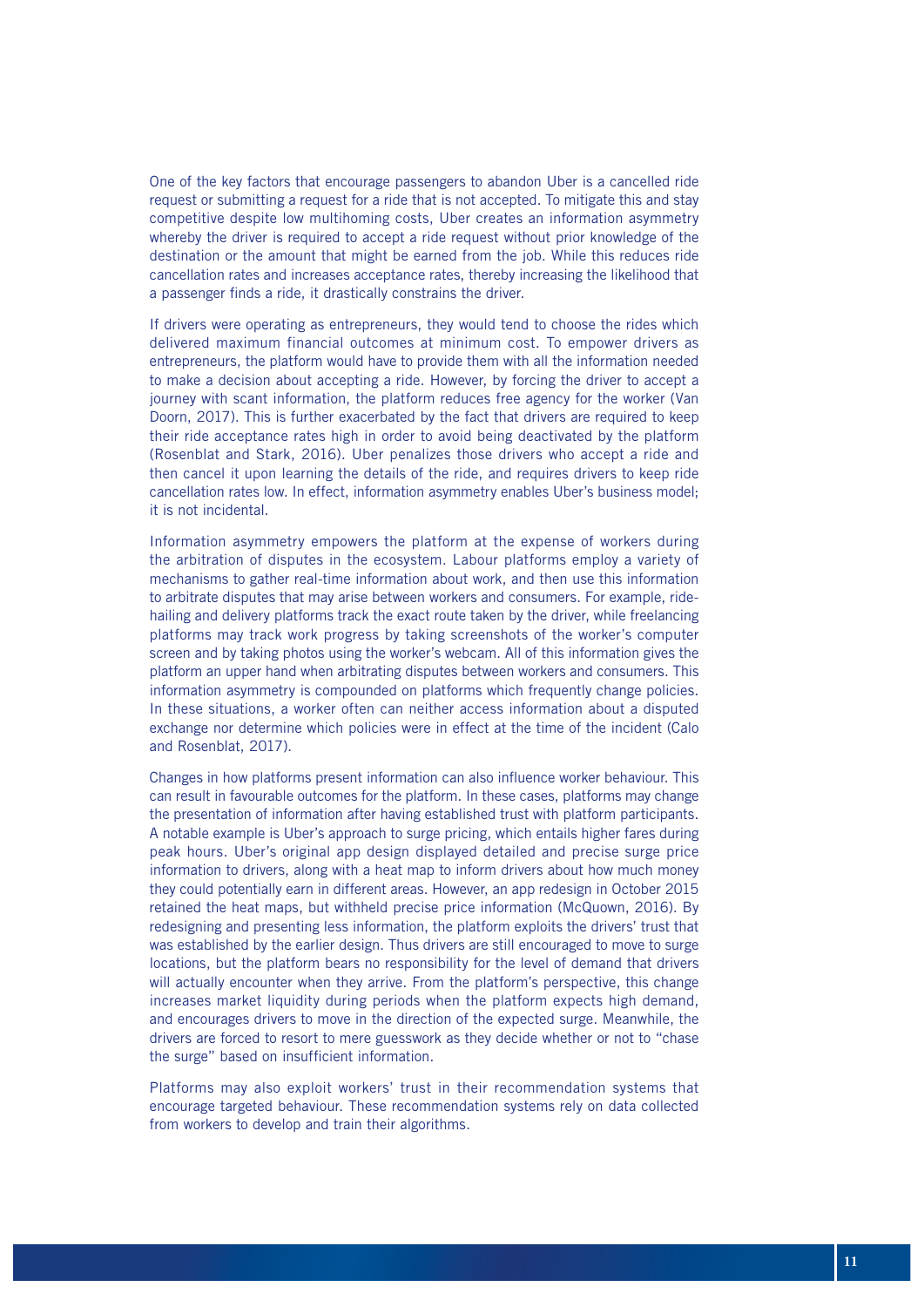Platforms give their users advice by means of recommendation systems which are built on data captured by the platform. The more data captured, the better the recommendations. These recommendation systems are perceived as being neutral and highly personalized, and they serve to build trust with the platform's users. Users expect recommendation systems to provide relevant and accurate information, or to clearly indicate when they are not doing so. A system that provides non-standard or inaccurate recommendations exploits the trust of platform users, often to the detriment of the user.

Power imbalances on platforms also occur when platforms rely on user input to develop machine learning models. These models are used to minimize market failure in future interactions by influencing how tasks are completed. In order to develop these models, the platform may require non-standard user input and often encourage or recommend choices that generate additional user data. As an example, navigation technologies employ the multi-armed bandit algorithm to map traffic and inform their learning models. The algorithm can guide most traffic along the best performing route, while routing a small fraction of the traffic via an alternate, undertested, possibly sub-optimal route, merely to test the route and generate data about road conditions. This does benefit all users in the sense that it does improve the algorithm. However, if the driver training the algorithm is given a sub-optimal route without being informed about it, the platform has exploited information asymmetries to its own benefit. This is not to suggest that such algorithms should not be deployed at all. Instead, when they are deployed, the platform should ensure that there is appropriate communication regarding the recommendation of sub-optimal routes, and that workers taking those routes are compensated in some way through additional incentives. In the absence of clear communication and incentives, these algorithms risk becoming exploitative.

#### 7.1.1.a. Algorithm creators gain an information advantage

Programmers in labour platform companies have access to a wide range of data flows about the ecosystem and analyse these data flows to inform the creation and modification of the algorithms that manage the ecosystem. This allows them to alter their algorithms to optimize market outcomes by imposing policies in response to observed worker behaviour, either as explicit policies or encoded into their algorithms. These interventions have also been observed in other markets mediated by platforms (Gillespie, 2015).

Workers who are managed by these algorithms, however, often have a limited understanding of how they function. This information asymmetry further empowers the platform and disempowers workers. While the platform company can alter its algorithms in response to worker behaviour, workers find it much more difficult to appropriately adjust their behaviour when the algorithm changes. Even if workers are able to change their behaviour strategically, algorithms can swiftly track the relevant changes in behaviour patterns, identify such workarounds and render them ineffective. Feedback by Postmates workers on online forums shows that workers perceive a power imbalance between themselves and the invisible operators of the algorithms that govern their work (Biddle, 2014).

The above case studies illustrate how a platform may create an information asymmetry between itself and the worker in order to exert greater control over the worker, often removing free agency and disempowering the worker.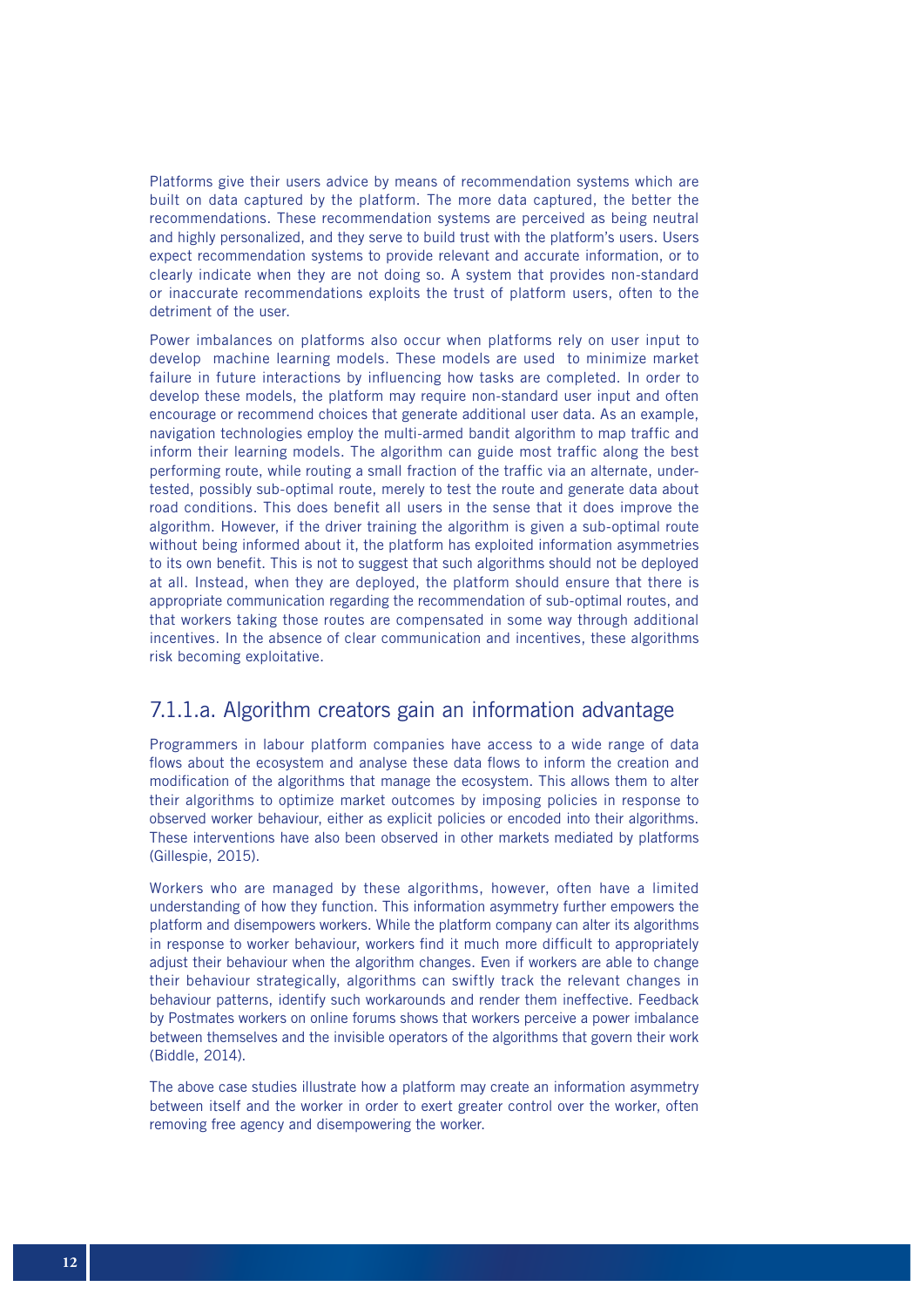### 7.1.1.b. Design and policy choices

In sum, the aforementioned design and policy choices are employed by the platform for any or all of the following three reasons: (1) increasing multihoming costs, (2) minimizing market failure, and (3) maximizing market liquidity. Yet these choices can inadvertently disempower workers or limit their free agency.



## 7.2. Unfair allocation of risks

By virtue of their massive scale, labour platforms exercise high bargaining power relative to ecosystem participants. Power imbalances are particularly salient on platforms where highly standardized, routine and less-skilled work is provided (see discussion below). This allows the platform to profit steadily from the exchange of work while placing the burden of risk firmly on the shoulders of workers.

For example, ride-sharing platforms encourage workers to be available on the platform, to ensure ride availability for consumers, without any reciprocal guarantee of work. In order to minimize market failure, the platform must ensure that workers are on board. However, workers need to manage the cost of their time, of which an unpredictable proportion is spent being available on the platform, unpaid, waiting for work.

These platforms tend to pass on to workers the cost of any liability for unforeseen circumstances. For example, many offline work exchanges involve significant risks and the cost of insurance is often borne by the workers. Even when platforms appear to provide the necessary insurance, they may include clauses in their terms of agreement that workers find confusing. For example, Uber denied responsibility for an accident involving an Uber driver on the grounds that the driver was not "providing services on the Uber system" when the accident occurred. A court eventually ruled against Uber, but such examples demonstrate how labour platforms can ostensibly offer insurance and guarantees but subsequently employ the minutiae of legal agreements to avoid responsibility (Bradshaw, 2015; Pfeffer-Gillett, 2016). Additionally, some insurance policies are not valid when a car bought for personal use is on hire through a platform. Drivers on peer-to-peer car-sharing platforms can sometimes unwittingly take on huge risks when their personal insurance does not extend to leasing or renting (Wosskow, 2014).

Workers assume further risk owing to lack of clarity regarding the legality of their work, and bear the risk of potential penalties from regulators. Unlike platform owners, workers often lack access to legal protection and representation should a dispute arise over the legality of their provision of services.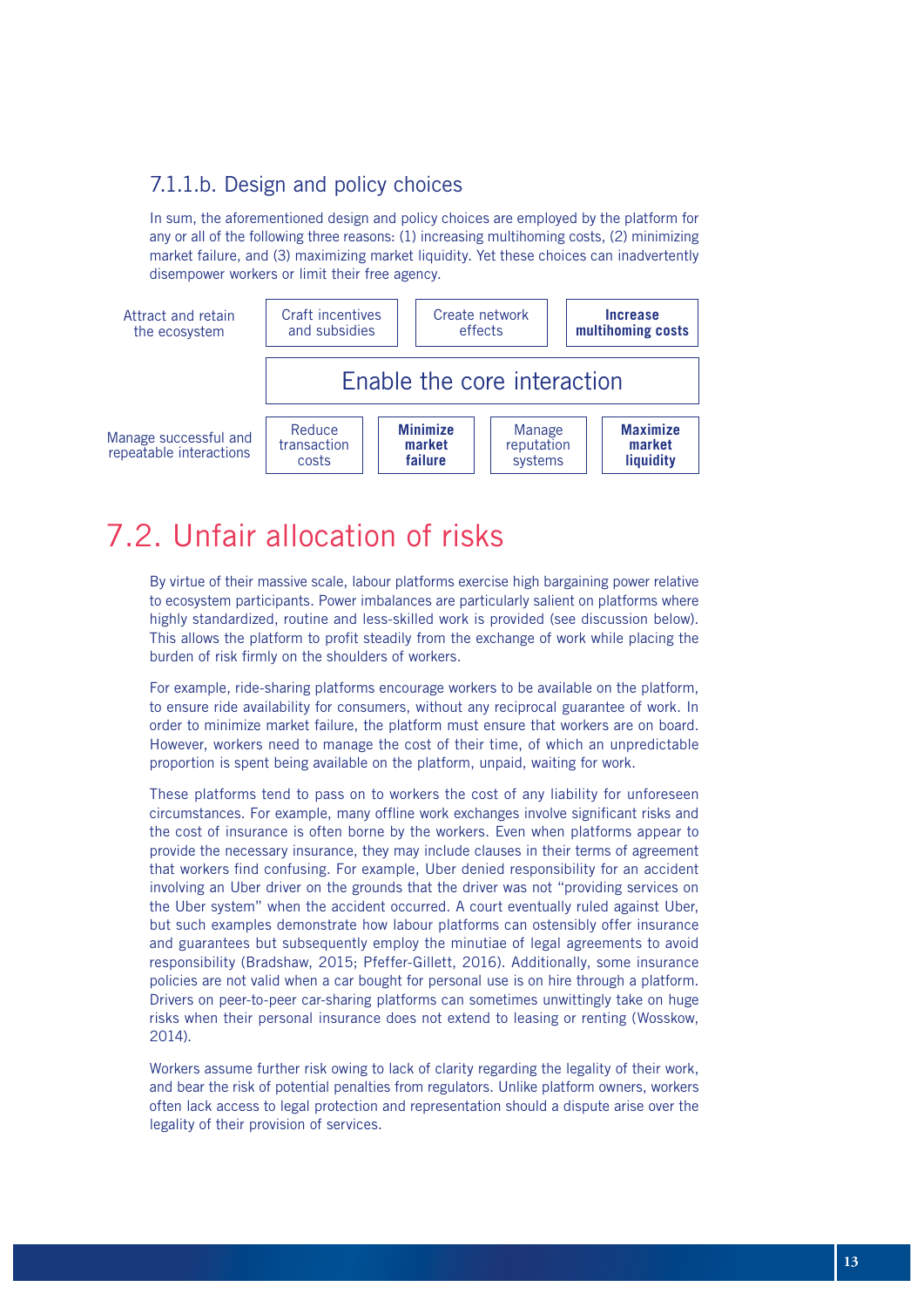Workers also lack clarity regarding the sustainability of current prices in the platformmediated market. Many platforms do not operate at market-clearing prices, and instead choose to subsidize consumer participation using venture funding (Horan, 2017). In the long run, such platforms may either raise prices and experience a consequent drop in demand, or lower the wage share and adversely impact workers in order to continue subsidizing consumers. Both outcomes are unfavourable to workers and create uncertainty about the reliability of earnings. On ride-sharing platforms, the risk of unprofitable fares is passed on to the drivers while the platform continues to benefit from the high availability of drivers.

Finally, as alluded to earlier, the power imbalance is also manifest in the role of the platform as an arbiter. With its wealth of data, the platform often intervenes as an arbiter in case of conflict between the customer and the worker. These arbitrations may conveniently minimize the platform's liability while passing on the cost of resolving a conflict to the worker (Cherry, 2016).

## 7.3. Market and worker characteristics leading to exploitation

As we noted in section 3, platforms that mediate two-sided markets may subsidize the price-sensitive side to encourage participation. Their participation, in turn, attracts users from the other side. This sets up a virtuous cycle where greater participation on each side attracts participants on the other. On labour platforms, the lower the skills required for the job and the more standardized the work, the less responsive the labour supply is likely to be to wage fluctuations. This is partly explained by the fact that lowskilled, highly-standardized work tends to be performed by a much larger worker base. Conversely, high skilled workers tend to be much more responsive to wage shifts, giving them higher bargaining power vis-à-vis the platform, owing to the relative scarcity of their skills.

Because of these two-sided markets, labour platforms – especially those that mediate the exchange of low-skilled work – tend to subsidize the participation of consumers, both through economic incentives and through more favourable policies. In this situation, the interests of workers may remain of secondary importance as long as this has no direct bearing on outcomes for consumers.

### 7.3.1. Lower and more standardized skills are more likely to lead to worker exploitation

Workers are likely to have less bargaining power when the potential worker base is large and when workers are more easily substituted. Hence, in the case of standardized or low-skilled work, the power balance shifts significantly away from workers. Platforms that facilitate this type of work can create sustainable business models even if large numbers of workers regularly leave the platform when they feel exploited. For example, 20–40 per cent of new workers become inactive within 60–90 days of joining the cleaning services platform Handy (Griswold, 2015). Meanwhile, platforms that mediate high-skilled work cannot afford high turnover among their workers and are therefore likely to create policies that are more worker-friendly (Van Doorn, 2017).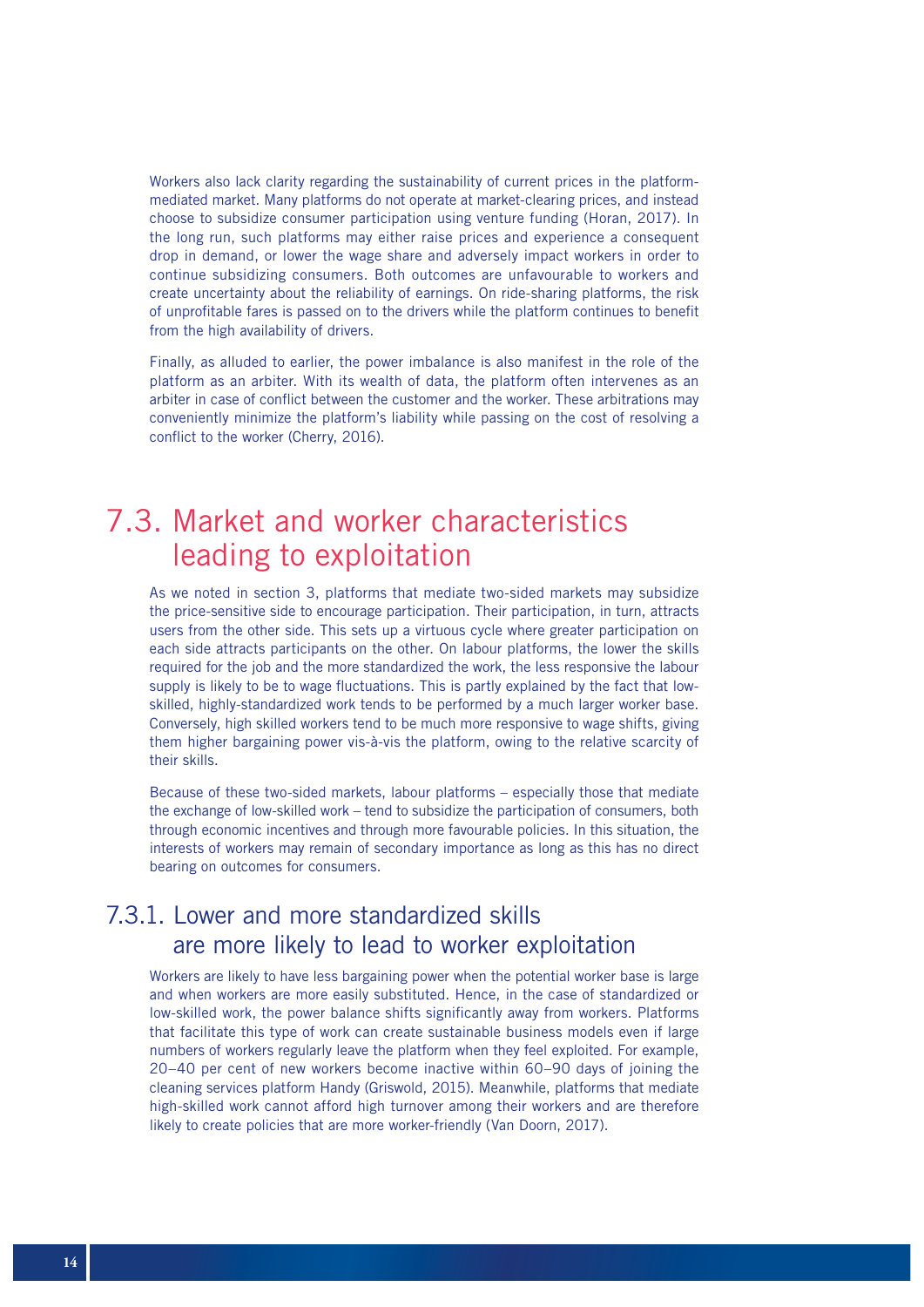Platforms such as Amazon Mechanical Turk, Postmates and FoodPanda (a food delivery platform) that facilitate the provision of low-skilled work may also find it easier to expand the network of workers rather than manage the concerns of existing workers (Tobias, 2015; Irani and Silberman, 2013). When the cost of nurturing the worker is higher than the cost of finding a replacement worker, the platform is likely to focus its efforts on network growth rather than on network management to retain workers.

Workers delivering standardized and low-skilled services may also have much lower bargaining power vis-à-vis the platform. It is well known that employee influence and representation within organizations decreases for low-skilled work (Van Buren and Greenwood, 2008). This is likely to hold true for platform work as well.

Low-skilled workers, especially those without a permanent job, are likely to become more dependent on the platform as their primary source of income. In contrast, high-skilled workers, especially those in information services, may use a platform to supplement other sources of income, or may participate on multiple platforms, leaving them less susceptible to exploitation that results from policy changes introduced by any given platform.

A striking characteristic of platform-mediated labour standardization – or what could arguably be described as the extreme commodification of labour – is the enhanced substitutability of workers, even for high-value work. This is already being observed among retail workers (Barocas, 2016). Some retail management technologies require store workers to input information about customer preferences to give shoppers a highly personalized experience when they return, and to support colleagues serving them. However, by externalizing this information, these systems make retail workers more substitutable and reduce their wage bargaining power. In this manner, new data ingestion technologies can reduce the power of workers by making them more substitutable. The more standardized the work, the further the balance of power shifts towards consumers and away from workers.

Some platform policies endeavour to create a superior experience for consumers, passing on the costs to workers. For example, if a passenger forgets something during a ride, Uber does not pay drivers for the time and effort required to return a passenger's lost property. Although this service undoubtedly enhances the consumer experience, it comes at a cost to drivers. The driver will rarely seek to negotiate on this issue, let alone raise any sort of protest, as the situation only arises on an ad hoc basis. On Amazon Mechanical Turk, consumers of work can choose not to pay for work if they are not satisfied. However, even in the case of non-payment, consumers are at liberty to use the already completed work, because the platform automatically favours the client.<sup>3</sup> Even on platforms like UpWork, where the work provided is not entirely substitutable or standardized, workers may be required to bid in a competitive auction-style system, encouraging a frenzy of wage undercutting. Qualitative studies of drivers show that when Uber takes on the role of arbiter during disputes between drivers and passengers, drivers feel that Uber tends to take the side of the passengers (Rosenblat and Stark, 2016).

On some labour platforms, workers also bear the cost of uncompensated work, as the platform seeks to create a better value proposition for the client or consumer, as noted above in the case of Amazon Mechanical Turk. Furthermore, some platforms encourage workers to compete among themselves such that only the winner is paid.

*<sup>3</sup> For more information see: https://www.utoronto.ca/news/exploiting-digital-workers-through-global-crowdsourcing*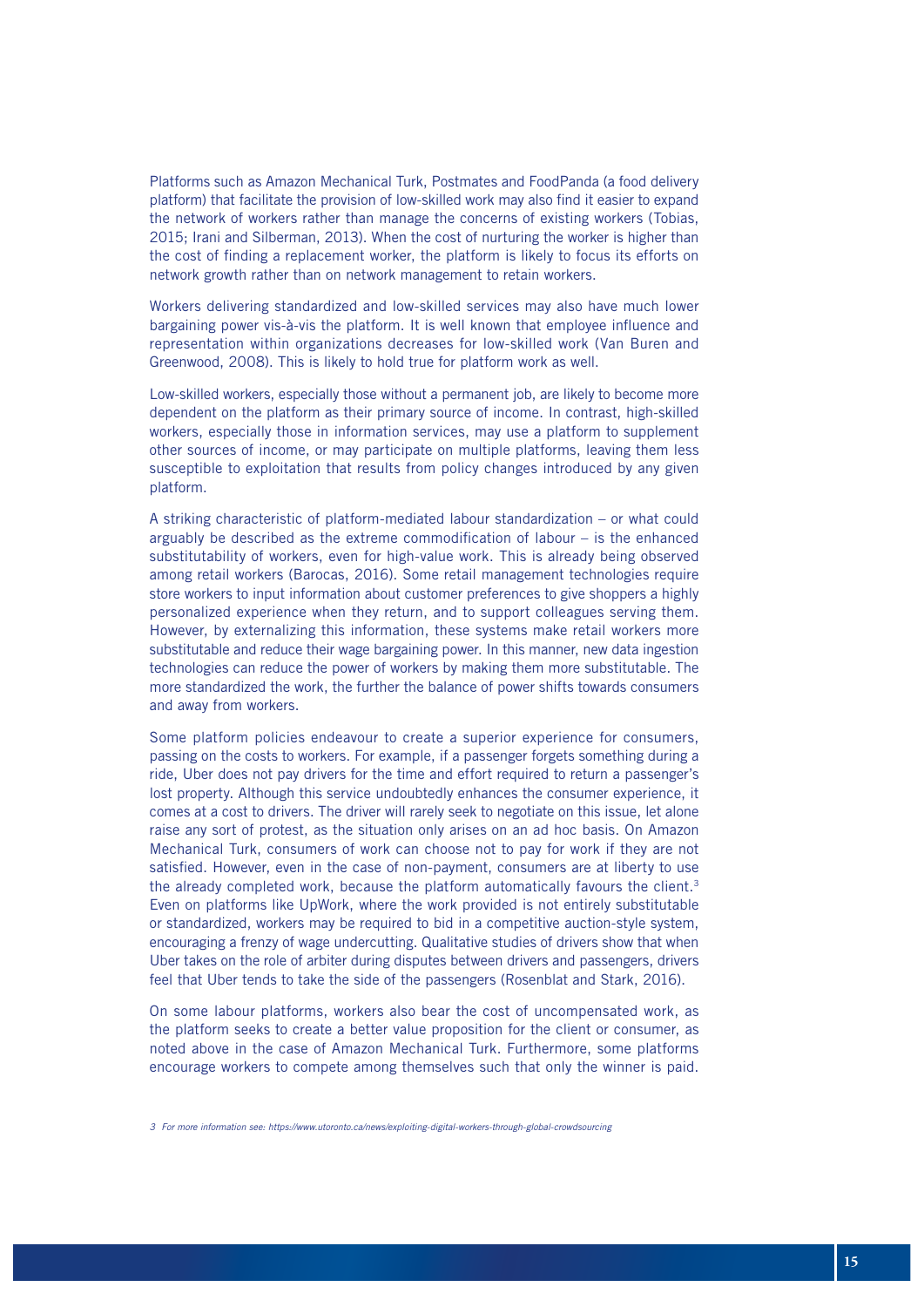On the platform 99Designs, designers create competing designs based on an initial brief, but only the winning designer – the one whose design is selected by the client – is paid. This suits clients, who can benefit from the creations of multiple designers before choosing the one they like, but requires every participating designer to bear the cost of unpaid work, apart from the winner.

Reputation systems also lead to greater power imbalance between consumers and workers. From the platform's perspective, reputation systems which rely on consumer input are essential to scale quality management necessitated by the expanding worker base. However, reputation systems – especially those that rely on consumer ratings as a source of input – put considerable power in the hands of the consumer (Van Doorn, 2017). Most platforms have a rating system which only enables consumers to rate workers. Even on platforms with two-sided rating mechanisms, there is evidence that consumers continue to command a position of greater power. On transport platforms like Uber and Lyft, drivers need to maintain a high rating to stay on the platform, but there is no equally stringent corresponding requirement for consumers. This results in an effective management of workers by consumers, and is further complicated when consumers fail to differentiate between platform and worker while giving feedback (Rosenblat and Stark, 2016). When asked to rate their overall subjective experience, a consumer left feeling disgruntled by an aspect of platform policy may simply leave a low feedback rating for the worker, irrespective of whether the platform or the worker was responsible for the experience.4

The platform's biased policies reflect the fact that consumers are harder to retain than workers. Reputation systems can impose a hidden cost on workers. Some qualitative studies have indicated that workers on labour platforms may be required to engage in "emotional labour", which may include going out of their way to be friendly with customers (Raval and Dourish, 2016). Again, this is likely to be more of an issue with standardized and low-skilled work where the worker has little else on which to differentiate him or herself, in order to secure a high consumer rating.



## 7.4. Labour management mechanisms

The degree to which a platform is likely to exploit its workers is also manifest in its labour management mechanisms. Some degree of control is important on platforms to ensure a consistent experience and a consistent set of policies for the platform's ecosystem. Platforms may rely on explicit control mechanisms that are formally communicated as

*<sup>4</sup> In November 2017, Uber updated its rating system by requiring passengers who rate drivers lower than five stars to select reasons*  why (e.g., GPS problems, traffic). If the reason is something that is out of the driver's control, it will not be reflected in the driver's *rating.*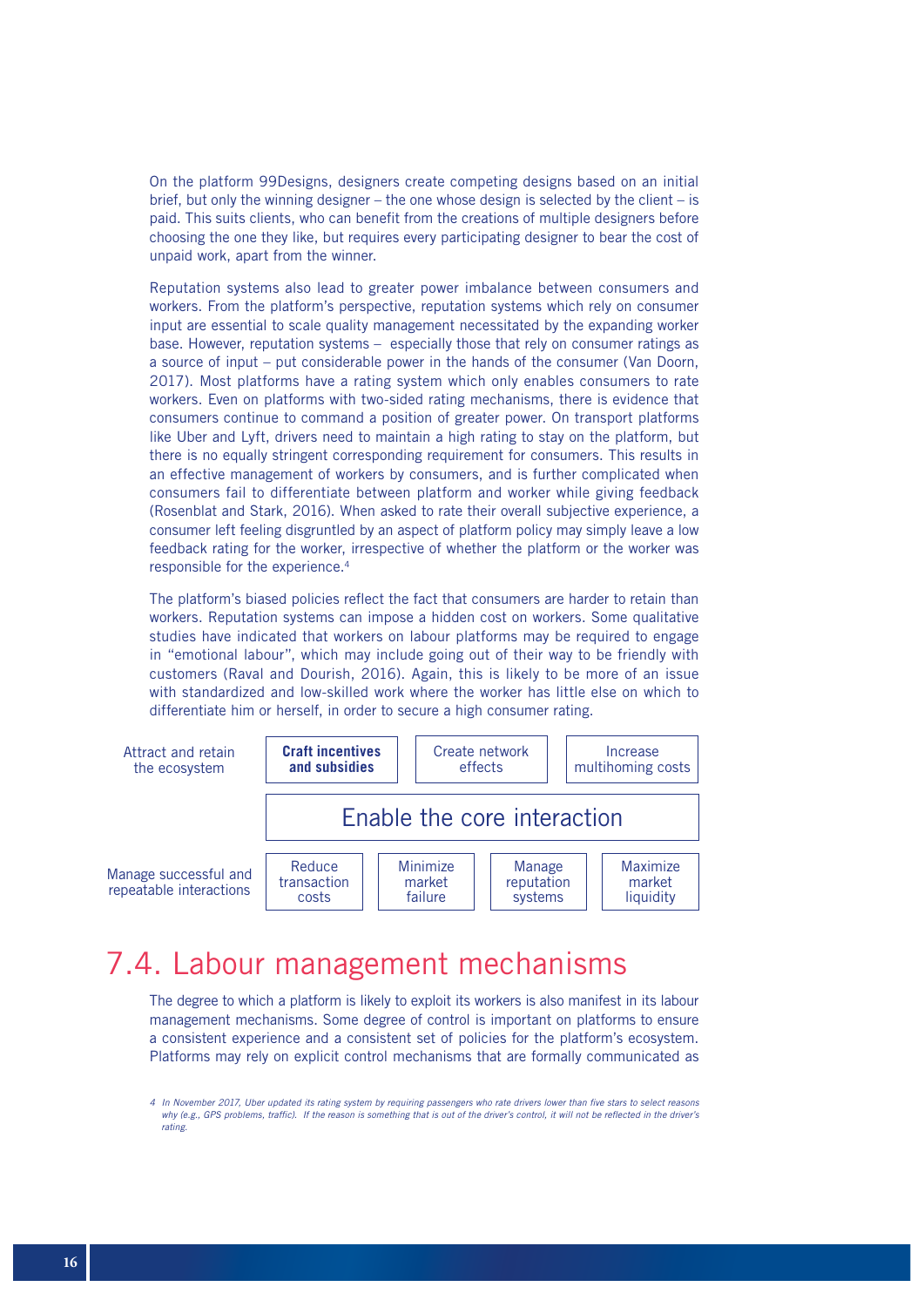design decisions or ecosystem policies, or on implicit control mechanisms which are achieved through metrics-based feedback or through more subtle forms of behaviour design.

### 7.4.1. Explicit labour management

Platforms may approach labour management through a combination of design decisions and policies.

The degree to which a platform controls the exchange of information, work and money, determines the power that the platform can exert over workers and hence their susceptibility to exploitation by that platform. This in turn depends on the type of transaction cost that the platform seeks to reduce or eliminate, as mentioned in section 3. For example, Craigslist primarily reduces search and information costs by providing a central platform for workers to list their services. In contrast, TaskRabbit and Honor also reduce policing and enforcement costs by tracking service delivery. Meanwhile, Uber and Lyft eliminate bargaining costs by directly connecting consumers with drivers without a need to negotiate prices.

#### 7.4.1.a. Greater platform control over the terms of exchange increases the likelihood of worker exploitation

A platform's desire to control the terms of exchange is primarily driven by its goal of creating an efficient market. The greater the control, the more the platform can ensure that supply and demand are effectively matched. However, design and policy decisions that result in high levels of platform control over the exchange of information, work and money, lead to a greater imbalance of power between workers and the platform and may thus create conditions for exploitation.

Platforms that exert greater control over the terms of exchange may go beyond merely connecting the two sides: they determine how much workers get paid, and require confirmation of adherence to certain service standards, as well as surveille the tasks performed. Such controls deprive the worker of freedom of choice to participate and erode free agency, opening the door to exploitation.

Platforms like Uber and Deliveroo set the price for workers; this reduces the worker's power by precluding the possibility of bargaining with consumers over pay (Rosenblat and Stark, 2016). Transportation platforms also determine the route that drivers must take, further reducing their free agency. Route setting gives the platform considerable control in that it can require drivers to take a recommended route, even one that is clearly sub-optimal under prevailing weather or traffic conditions (Rosenblat and Stark, 2016). Lyft even tells drivers what to say: it instructs them on how to greet passengers in line with the platform's brand. Meanwhile, Handy gives workers an extensive checklist to fulfil while delivering work (Griswold, 2015). Deliveroo, on the other hand, schedules shifts for its couriers, which its couriers accept a week in advance; it also requires them to work at least two of three evenings on Friday, Saturday or Sunday (O'Connor, 2016). These policies prevent workers from working on their own terms.

### 7.4.1.b. Surveillance technologies enable tracking of workers, particularly those delivering standardized, low-skilled work

Owing to standard patterns in the service delivery process, platforms exercise considerable control over the terms of exchange using various technological surveillance mechanisms to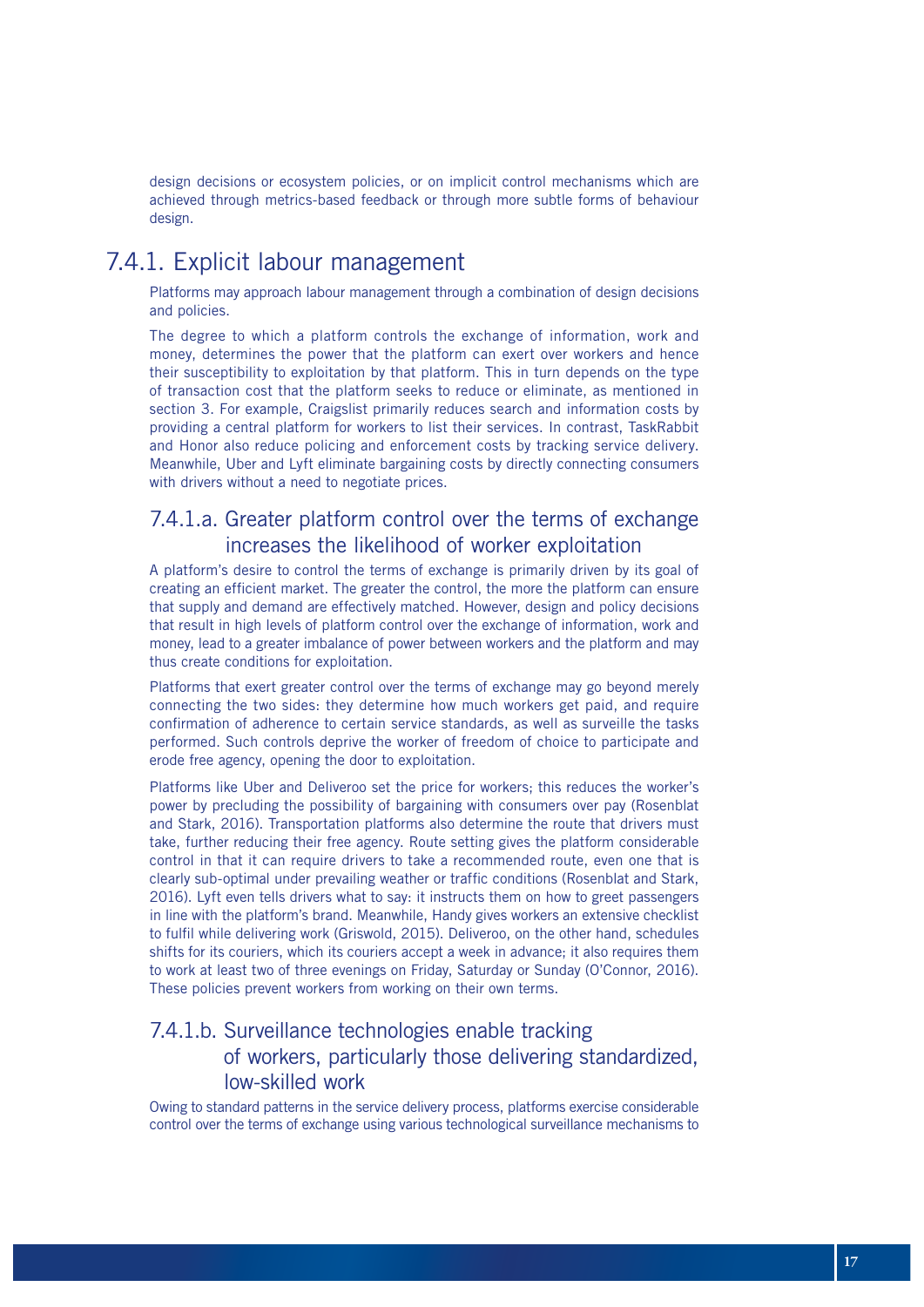track service delivery. Freelancing platforms like UpWork exercise surveillance by taking regular screenshots of the freelancer's screen, recording keystrokes and mouse clicks, and by using the worker's webcam to determine when the freelancer is actually working (Ajunwa, Crawford and Schultz, 2017). Home-care platform Honor connects caregivers with customers and monitors the exchange by determining whether caregivers arrive on time, whether they check social media or take calls while on the job, and whether they are walking around, rather than sitting down, while logging in specific tasks (Said, 2015).

Ultimately, we observe that the more commodified the services that are exchanged over a platform, the more control a platform can exert over the exchange of those services. This is primarily because commodified and substitutable services involve relatively lower bargaining costs. Highly standardized jobs can be more effectively policed and enforced using technology owing to standard patterns in the service delivery process. Effectively, we again see greater control over the terms of exchange, and accordingly greater disempowerment of workers in the case of highly standardized commodified services.

### 7.4.1.c. Platforms may reduce workers' choice and force them into unprofitable interactions in order to create a liquid market

Ride-sharing platforms limit free agency by reducing choice for drivers. While platforms like Uber give drivers access to ride requests, they prevent them from making an informed choice on which rides to accept and which to reject. When a driver accepts a given job, the destination and remuneration are unknown to him or her. The quandary is then exacerbated because drivers with low ride acceptance rates or high cancellation rates may be subsequently removed from the system.

UberPool provides another example of control through policies that limit choice for drivers. UberPool's design illustrates, yet again, the relative importance of passengers in the ecosystem and the subsidies that the platform provides to attract them. Passengers pay less for a shared ride on UberPool than on a standard Uber journey, but the value for drivers is not as obvious. Drivers on UberPool need to pick up multiple passengers at different points, leading to a poor experience for passengers delayed by multiple pickups who may then feel motivated to give the driver poor ratings. If UberPool were merely an optional intermediary, drivers could withdraw from transactions at will. However, Uber does not allow its drivers to opt out of UberPool.

An Uber driver offered payment guarantees based on high acceptance rates is required to maintain those high acceptance rates for UberPool as well. The less attractive UberPool rides are bundled with the more attractive premium rides. Drivers who turn down UberPool requests risk being temporarily locked out of the entire platform, another form of domination that would not exist in a free-market setting (McFarland,  $2016$ 

Deliveroo's platform design choices and policies limit choice for workers in a similar manner. The platform requires workers to respond to new orders within 30 seconds, the only electronic option available being: "Accept delivery". The delivery address is not revealed until the food is collected from the restaurant, at which point the only way to cancel the order is by contacting the driver support line directly. At that point, any refusal to deliver is recorded, to the detriment of the worker's reputation (O'Connor, 2016).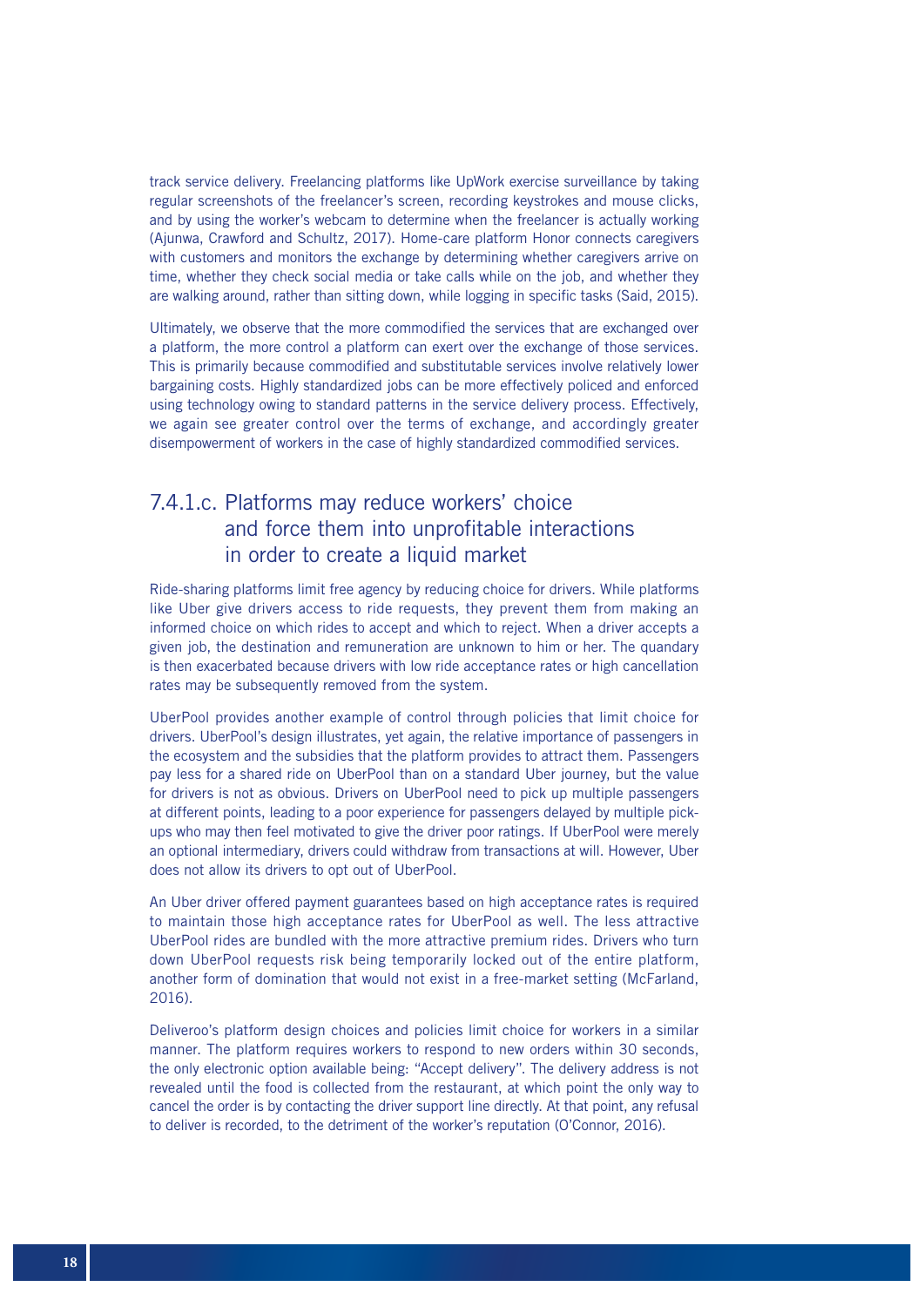### 7.4.1.d. Platforms may attract workers with temporary favourable policies only to worsen the terms and conditions later

Labour platforms seeking rapid initial expansion have been known to effectively subsidize participation – whether through competitive pricing for consumers or incentives for producers – but these mechanisms may not be sustainable. When network effects have been achieved, platforms tend unilaterally to modify their policies.

During its initial launch, UberEats offered workers £20 per hour. As consumer demand grew and the platform gathered momentum, its workers began to depend on this level of income. Then the platform implemented a more complex incentive formula involving £3.30 per delivery plus £1 per mile plus a £5 "trip reward", subject to a 25 per cent transaction cut levied by Uber. A subsequent policy change revised the trip reward to £4 for weekday lunches and weekend dinners, and to  $£3$  for weekday dinners and weekend lunches. Any delivery outside these periods didn't earn a trip reward. Similarly, Deliveroo initially launched with an hourly wage mechanism in London, whereby couriers were paid  $£7$  an hour plus £1 per delivery, plus tips and petrol cost; pay was subsequently reduced to a flat fee of £3.75 per delivery (O'Connor, 2016).

Uber's competitor Lyft has also made frequent changes to its pricing and incentive mechanism, often in response to Uber's pricing. For example, the platform dropped fares by 30 per cent in several cities as a response to Uber, and instead created new incentives that rewarded the most active drivers, reducing its transaction cut to 5 per cent for drivers who worked 40–50 hours per week, and removing the levy altogether for those who worked more. Although the policy change did reward those who worked very long hours, most workers were negatively affected (Singer, 2014). Other labour platforms, such as Postmates, or the now defunct Spoonrocket, have also been known to change their pricing structures, reducing overall incentives for workers (Roose, 2014).

These examples demonstrate how some labour platforms often lure workers with guaranteed hourly wages, attractive consumer-side pricing or lower commissions in order to win their participation and guarantee a successful consumer experience during the initial days. However, once these platforms start to gain market share, they are able to switch to policies that they know to be more profitable and sustainable.

As platforms rapidly change their policies, workers may find it confusing to keep up with the complexity of new terms and conditions. As the workers lack easy access to consolidated action through unions or legal representation, the balance of power favours the platform, which can introduce policy changes with scant risk of a legal challenge (Calo and Rosenblat, 2017).

Increasingly complex contracts and frequent policy changes may also involve a deliberate attempt to consolidate a platform's power through ever greater information asymmetry. Workers may not have the capability and bandwidth to evaluate older contracts, or to fully understand the latest updates to terms and conditions (Horton, 2010). Frequent policy changes may further disempower workers if disputes arise over earlier completed work, especially as they may not have a record of the terms and policies in place on a particular date.

It has been argued that these mechanisms, by which platforms exercise control over the terms of exchange, and of worker participation, create an unfair power divide between the platform and the workers. This divide is encapsulated by the contention that while workers control the means of production (and assume the associated risks), they do not control the terms of production (Hill, 2015a; Slee, 2015).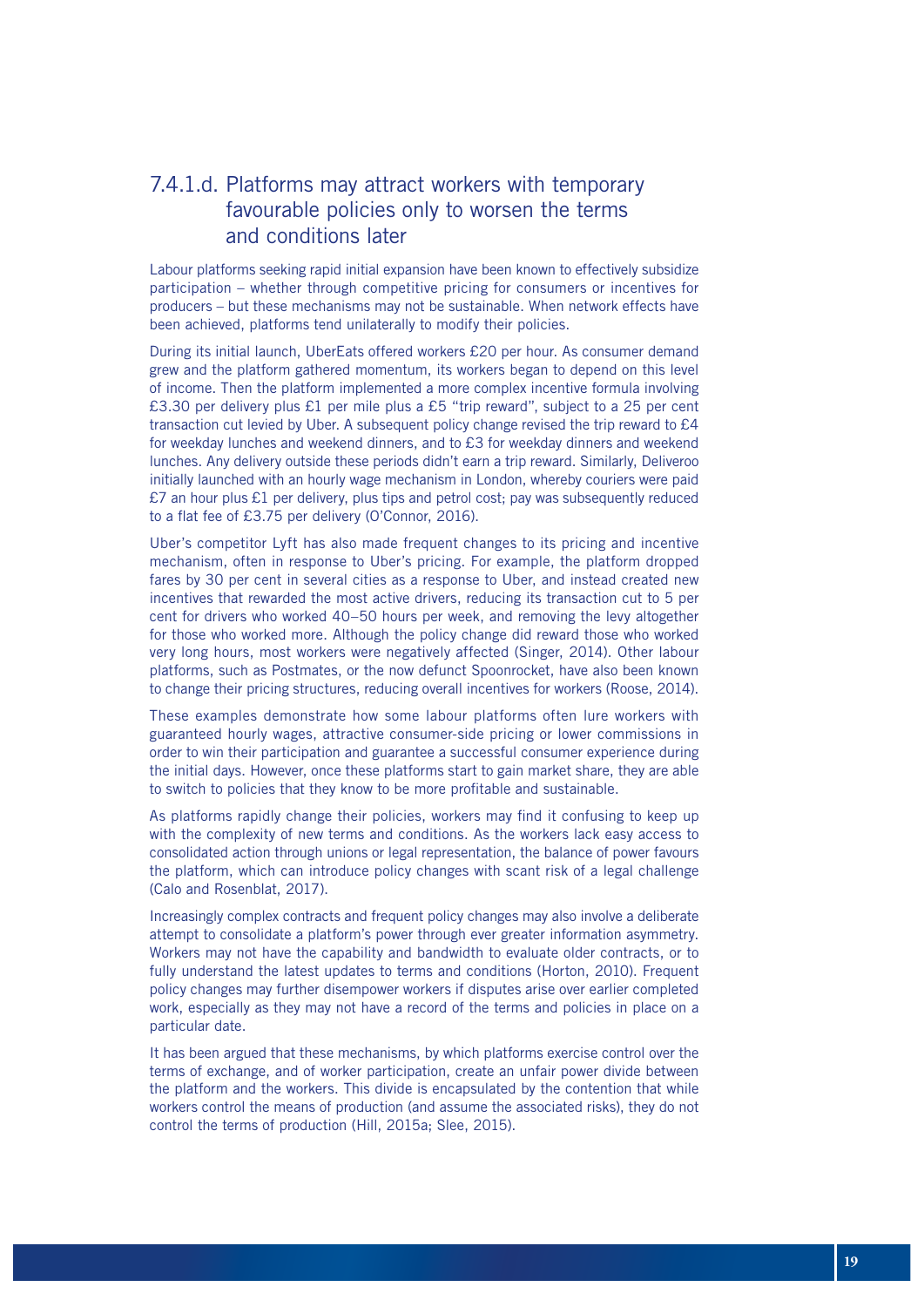#### 7.4.1.e. Frequent policy changes disempower workers

It should, however, be noted that platform policies may change to the detriment of workers but without mal-intent on the part of the platform owner. Many platform businesses adopt the lean startup methodology which, as explained earlier, advocates constant experimentation and encourages companies to switch rapidly to whatever business model best accords with data gathered from the market. While this is a very effective methodology for companies to improve their business model, constant experimentation tends to disempower workers, involving frequent changes to the terms of their participation and the rewards that accrue.

A further issue must be considered with regard to platforms like Uber, TaskRabbit and Deliveroo that facilitate local work delivery within a city or a neighbourhood. These platforms create and refine their policies based on their experience of launching and executing the platform in certain cities. When these platforms launch in a new city, they may initially apply existing policies that have worked elsewhere. However, as they gather data about local market conditions, they may need to change policies to account for unforeseen factors, such as local worker behaviours, dependent on geographical and other constraints, or local regulations. For various reasons, and in the absence of malicious intent, the platform might need to change its policies. Motivation notwithstanding, frequent policy changes may well disempower some or all workers on the platform.

### 7.4.1.f. Design and policy choices

Labour platforms exercise explicit control primarily to ensure a liquid market with low market failure and low transaction costs. This is particularly true for markets which require high liquidity (especially on-demand platforms) and markets involving substitutable and standardized low-skilled, routine work, with the labour platform making decisions about work allocation on behalf of the consumer. In such situations, platforms employ control to reduce transactions costs, minimize market failure and maximize market liquidity. However, as the examples above illustrate, this control over work allocation, delivery and arbitration can also lead to an imbalance of power between workers and the platform and may place workers at risk of exploitation.



### 7.4.2. Implicit labour management

In addition to controlling the terms of exchange for work and disempowering workers through frequent policy changes, platforms may also employ less explicit mechanisms that augment the power imbalance between workers and platforms. Several labour platforms, especially those tracking service delivery, gather large quantities of data about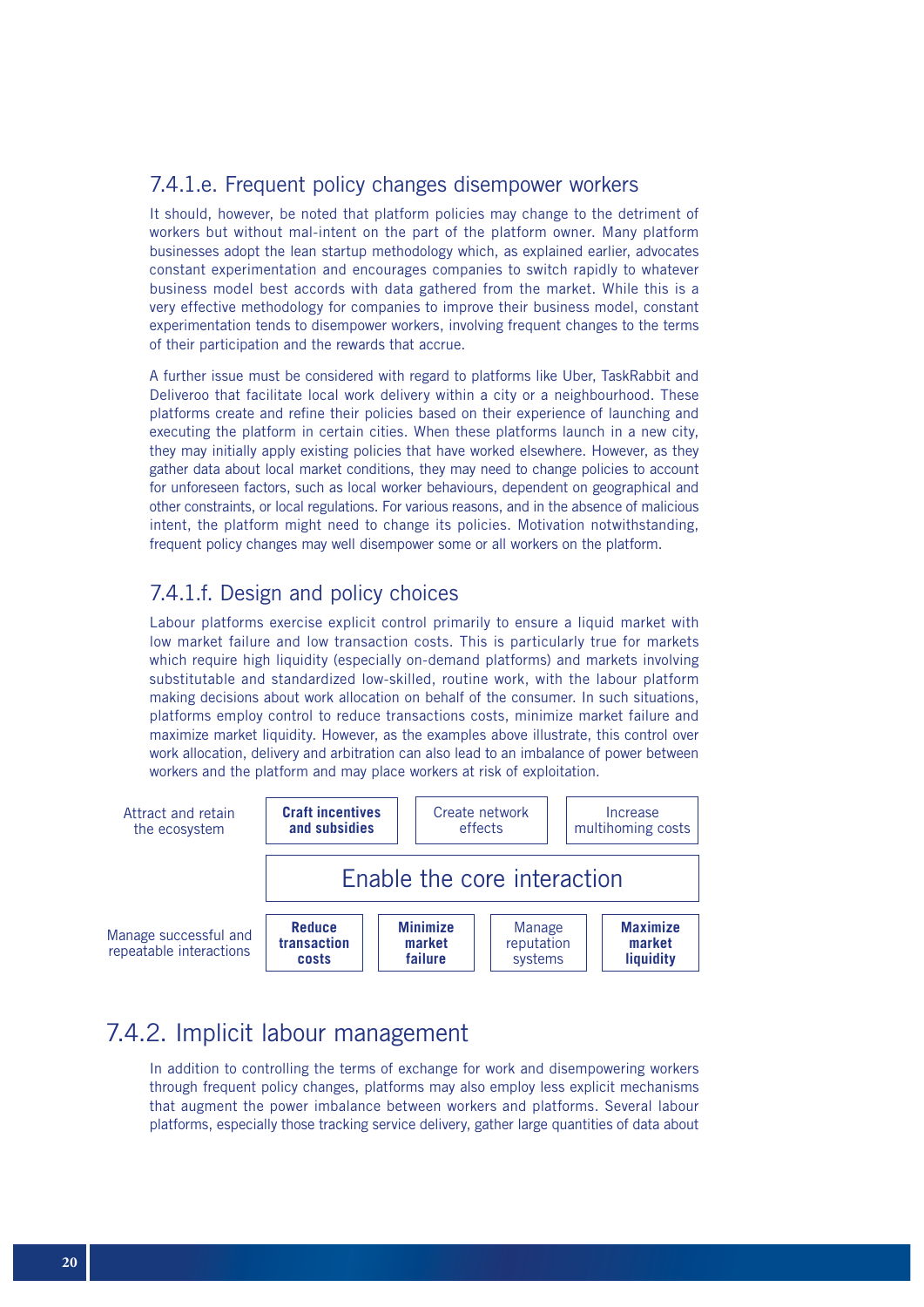individual worker's behaviours, both during active working time and during more passive periods of participation. These platforms use these data for implicit control purposes which become apparent through metrics-based feedback and gradual behaviour design, rather than overt policies or bold initiatives.

### 7.4.2.a. Metrics-based feedback allows platforms to control users and require them to attain certain levels of activity, thereby reducing choice and free agency

The notion of control through metrics-driven feedback is an important one. Labour platforms need to ensure that consumers in search of assistance are matched with the right workers. The success of the core interaction is the key priority of any platform. In order to ensure successful interactions, labour platforms focus on the following key metrics for workers:

- 1. Acceptance rate: This refers to the proportion of work requests communicated to a worker that are accepted by that worker. A higher work acceptance rate signifies more successful interactions.
- 2. Cancellation rate: This refers to the proportion of work requests that are cancelled by the worker after their acceptance. A higher work cancellation rate is indicative of failed interactions.
- 3. Reputation: This refers to the aggregate score for a worker gathered from ratings provided by consumers. Higher worker reputation indicates a history of successful interactions and a high likelihood of future success.
- 4. Number of successful platform interactions per unit time: This could be measured at the daily, weekly or monthly levels. Ride-sharing platforms measure this at the daily level per worker. Freelancing platforms may measure this at the monthly level for individual workers or for a cohort of workers.

Labour platforms use one or more of these metrics to manage workers and offer feedback to them. Some platforms may even set a failure threshold such that a worker may be barred temporarily or permanently from participating on the platform.

On-demand labour platforms that mediate standardized or low-skilled work and also need to maintain high liquidity of interactions are particularly likely to use metricsbased feedback as a means of controlling workers. On these platforms, enabling a work exchange requires successful automated allocation and a high acceptance rate from workers. By contrast, platforms that mediate skilled work rely more on providing consumers with the right information to make a decision on whom to engage. Immediate acceptance of work is less likely to be an issue on those platforms.

Ride-hailing and delivery platforms, in particular, use metrics-based feedback to ensure that workers maintain a high acceptance rate and a low cancellation rate, failing which the workers risk deactivation (Rosenblat and Stark, 2016). These platforms may also disincentivize workers who do not perform a minimum number of tasks or rides on a particular day by levying a higher transaction fee, as mentioned earlier in connection with Lyft (Singer, 2014). If drivers on Uber fail to accept three rides in a row, they are temporarily deactivated (O'Connor, 2016).

Deliveroo sends customized monthly reports to workers laying out a host of other metrics, including average "time to accept orders", "travel time to restaurant", "travel time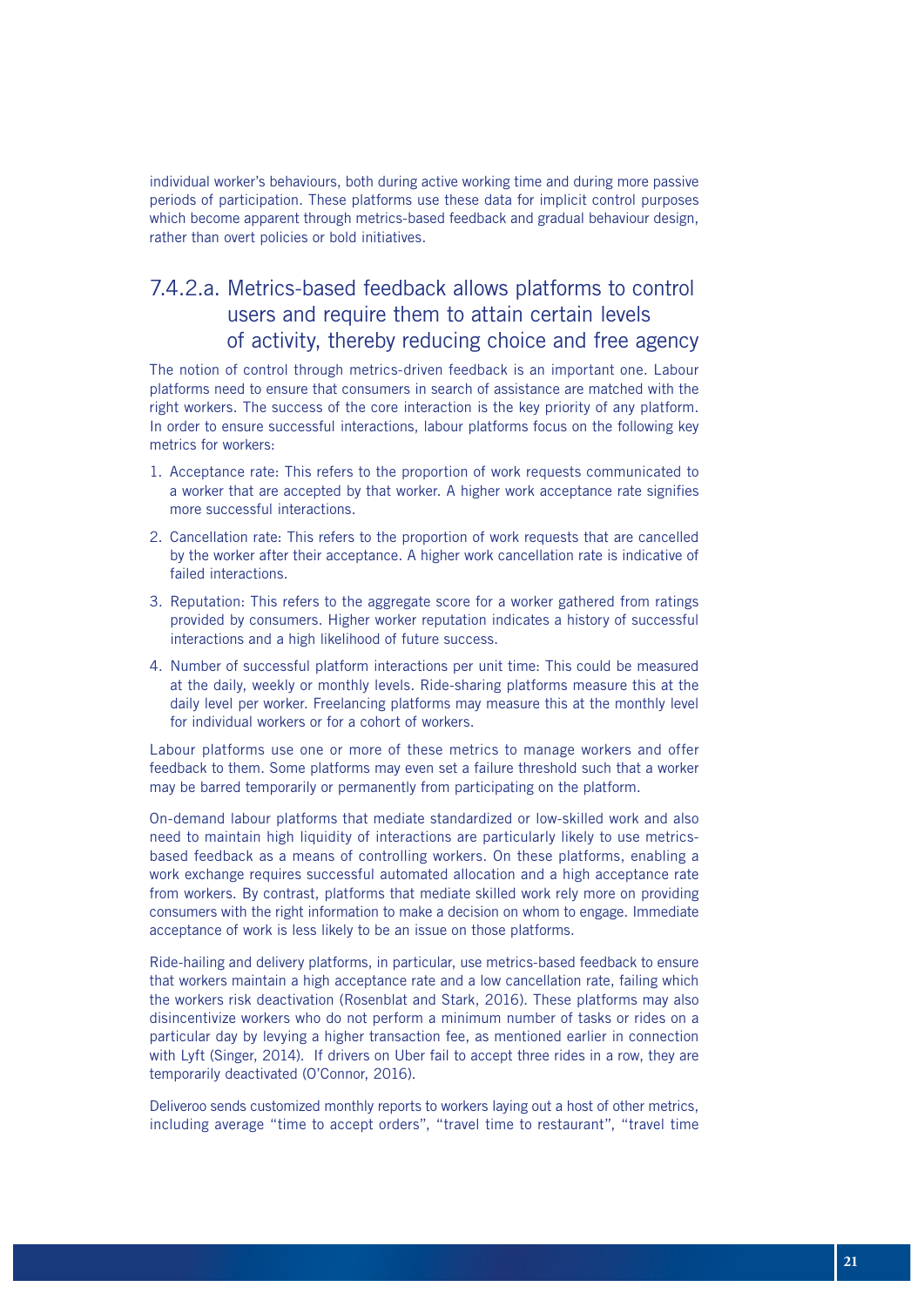to customer", "time at customer", "late orders" and "unassigned orders" (O'Connor, 2016). The platform also compares the worker's performance to a standard threshold set by the platform for every metric.

This form of metrics-driven management applies to other forms of commodified work as well. Workers on the cleaning services platform, Handy, are also required to maintain high ratings to remain active on the system, and are penalized for missing jobs, while not being compensated for downtime and expenses incurred while delivering the job (Griswold, 2015).

On platforms like Airbnb and Upwork, worker reputation ratings are made available to consumers to help them make an informed decision before working with someone. Meanwhile, platforms like Uber, Postmates and Deliveroo use worker reputation as a metric to disempower workers, removing any who fall below a certain reputation score (discussed in detail below) (Cockayne, 2016). These platforms also use reputation and ratings as a mechanism to enforce certain kinds of behaviours and may advise consumers to give lower ratings to workers who fail to meet specified standards or display certain behaviours.

Metrics-based control can disempower workers further when workers are highly dependent on the jobs they acquire through the platform or are otherwise locked in. Platforms like BlaBlaCar provide workers with auto loans to enable them to participate on the platform. When these platforms enforce metrics as a precondition for continued eligibility for the loan, they constrain the worker's freedom of choice.

Platforms may also use peer benchmarking to promote certain behaviours among workers, in a manner analogous to performance evaluation at hierarchical organizations. Workers cannot contact one another via the ride-hailing and local services platforms they use, but comparison metrics nonetheless serve as a virtual hierarchy, with each worker pegged at his or her own level relative to the workforce average. These platforms thus create a continuous cycle of evaluation and competition, forever prompting workers to improve their status (Guyer, 2016). This kind of hierarchy may exist on all platforms, but it is particularly evident on platforms that control work allocation and need to maintain high liquidity of interactions.

### 7.4.2.b. Algorithmic feedback and behaviour design could push worker behaviour into line with platform requirements and reduce free agency

As a truly neutral intermediary, a labour platform would merely focus on helping consumers and workers find one another. But in practice, a labour platform may extend its influence on workers in order to retain them and increase the profitability of the platform. The more work interactions each worker has that are mediated by the platform, the more profitable the platform becomes; this explains the tendency for the platform to introduce additional triggers and incentives to spur workers on to more interactions.

Techniques to increase user commitment to, and participation on, particular platforms have been studied extensively (Eyal, 2014). Labour platforms like Uber and Lyft have used behaviour design as a mechanism for combating the effects of low multihoming costs, in order to retain workers on the platform. As multihoming costs are low, drivers often run multiple ride-hailing apps on multiple phones while driving, so as to increase their chances of securing a ride. In particular, drivers are more likely to switch to another app upon completion of a journey, while waiting for the next one. In order to combat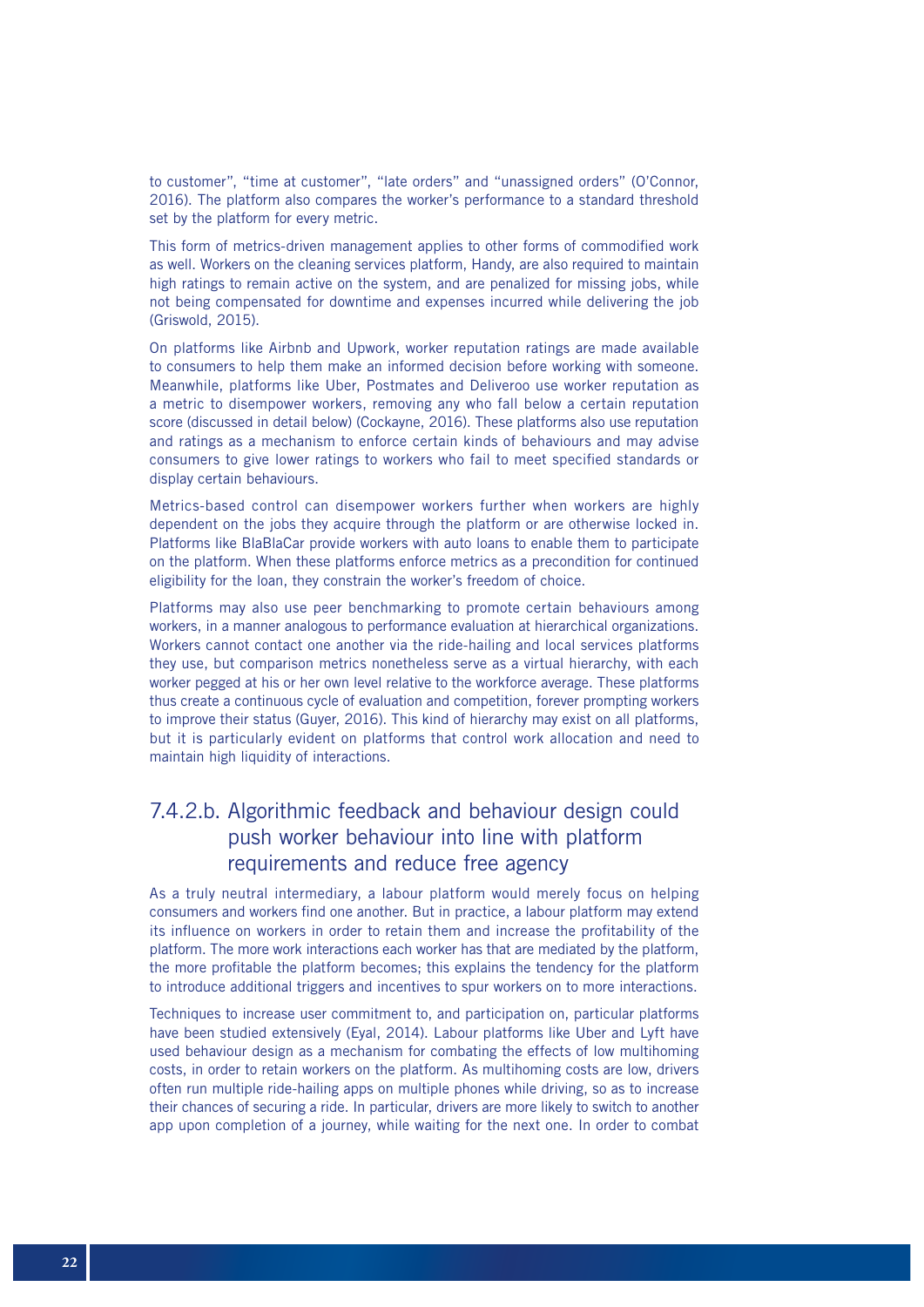this, Uber introduced a new feature which allows a driver to accept the next ride before completion of the current one. This decreases the likelihood that the driver will shift to another application – as long as he or she keeps receiving new requests on the current application. Associated incentives reward drivers for accomplishing a certain number of rides in a day, and for working during certain hours of peak demand (Scheiber, 2017). Platforms like Handy also tie the worker's hourly rate to the amount of work delivered on the platform over the past 28 days, in an attempt to maximize worker commitment (Griswold, 2015).

### 7.4.2.c. Platforms may manipulate workers to behave in certain ways through ambiguous communication of data

Labour platforms may also use algorithmic tracking and feedback to mobilize drivers to be available in certain locations in anticipation of demand, based on historical data, rather than real-time demand (Rosenblat and Stark, 2016). This is particularly true for on-demand platforms like Uber and Lyft which need to offer real-time pickups to consumers with minimal waiting times. To guarantee a highly liquid market in an environment with low multihoming costs, these platforms extend their influence over workers in a manner similar to hierarchical management and control. Moreover, the platform's communication to workers does not always make it clear whether the platform's recommendations are based on real-time data or on projections from historical data.

### 7.4.2.d. Platforms that control pricing are also able to control schedules and work planning, thereby reducing workers' free agency

Another issue that affects drivers arises from the implementation of surge pricing on ride-hailing platforms. Platforms defend surge pricing as a mechanism by which the market manages itself. However, in order to sustain surge pricing, some ride-hailing platforms have started to subsidize the non-surge hours by pricing at a much lower level. While these platforms still claim that drivers can participate whenever they want, the low pricing at certain times of the day discourages drivers from coming on board at those points. Theoretically, workers have free agency in that they are flexible to work during off-peak periods. However, work at those times becomes economically unattractive, especially for those who have invested in a car and other tools of production. On platforms where workers set their own price, they are able to determine market outcomes for themselves, control their schedule and how much they earn, within the constraints of the market, by adjusting their pricing. By contrast, a driver's freedom of choice is drastically constrained on a platform where a variable price is set centrally, and continually modified.

As pricing changes day by day and hour by hour, drivers are forced to adapt to an unpredictable, and yet inflexible, pattern of work. An added source of stress, as already discussed, is the way ride-hailing platforms also pay drivers a premium if they meet certain thresholds. The combination of metrics-based incentives and wide variability in pricing constrains the driver, who is motivated to follow the central algorithm's schedule and requirements.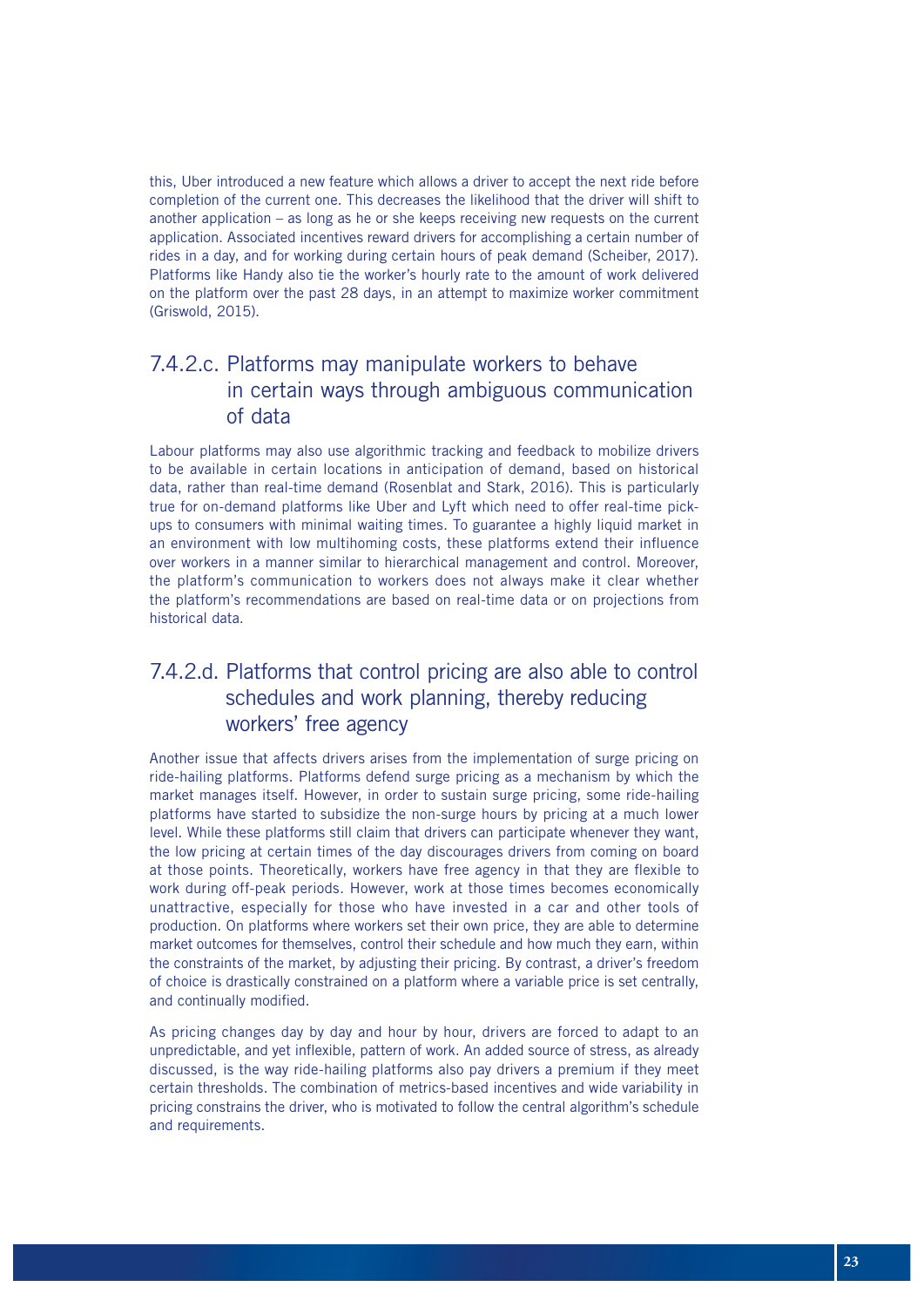Such algorithmic feedback to workers need not be intrinsically exploitative. In welldesigned systems, workers may find the process of goal-setting, tracking, and feedback useful, even desirable, as a path to personal goals and self-improvement (Johnsen and Gudmand-Høyer, 2010). However, in order to empower workers, these systems must encourage free agency, by rewarding success without punishment for failure. Such systems can be observed to work particularly well for high-skilled work where workers can routinely differentiate themselves, signalling individual virtues rather than serving as disciplinary tool.

Behaviour design and market manipulation are exploitative only to the extent that they remove free agency for workers. Hence, when evaluating a platform's business and design choices, it is important to ask if these techniques are deployed in a manner that empowers or exploits the worker.

### 7.4.2.e. Design and policy choices

Labour platforms exercise implicit control primarily to ensure a liquid market with low market failure. This implicit control, achieved through metrics, enables reputationbased management of workers and also increases multihoming costs, as metrics-based management requires workers to commit to the platform. Clearly, such metrics-based management also takes away free agency from the worker, debunking the narrative of worker empowerment on these platforms.



## 7.5. Limiting collective action

Platforms can also disempower workers by discouraging collective action. Most platforms may not actively discourage it through policies; instead, they discourage it through design. Unlike social networks, labour platforms do not allow the creation of network connections between workers, as fostering connections between workers would seem to have little benefit for the platform. As a result, this contributes to worker isolation and workplace fragmentation, and increases the power divide between the platform and its workers.

Earlier research on collective action, and the effectiveness of trade unions in traditional organizational settings, has shown that the strength of identification with a group is the single most important determinant of unionization (Kelly and Kelly, 1994). Interpersonal and face-to-face contact is vital to the development of group solidarity, and several studies demonstrate that the lack of in-person engagement and co-location leads to lower identification with the group and creates greater difficultly for collective labour organization and action (Graham and Wood, 2016; Lehdonvirta, 2016).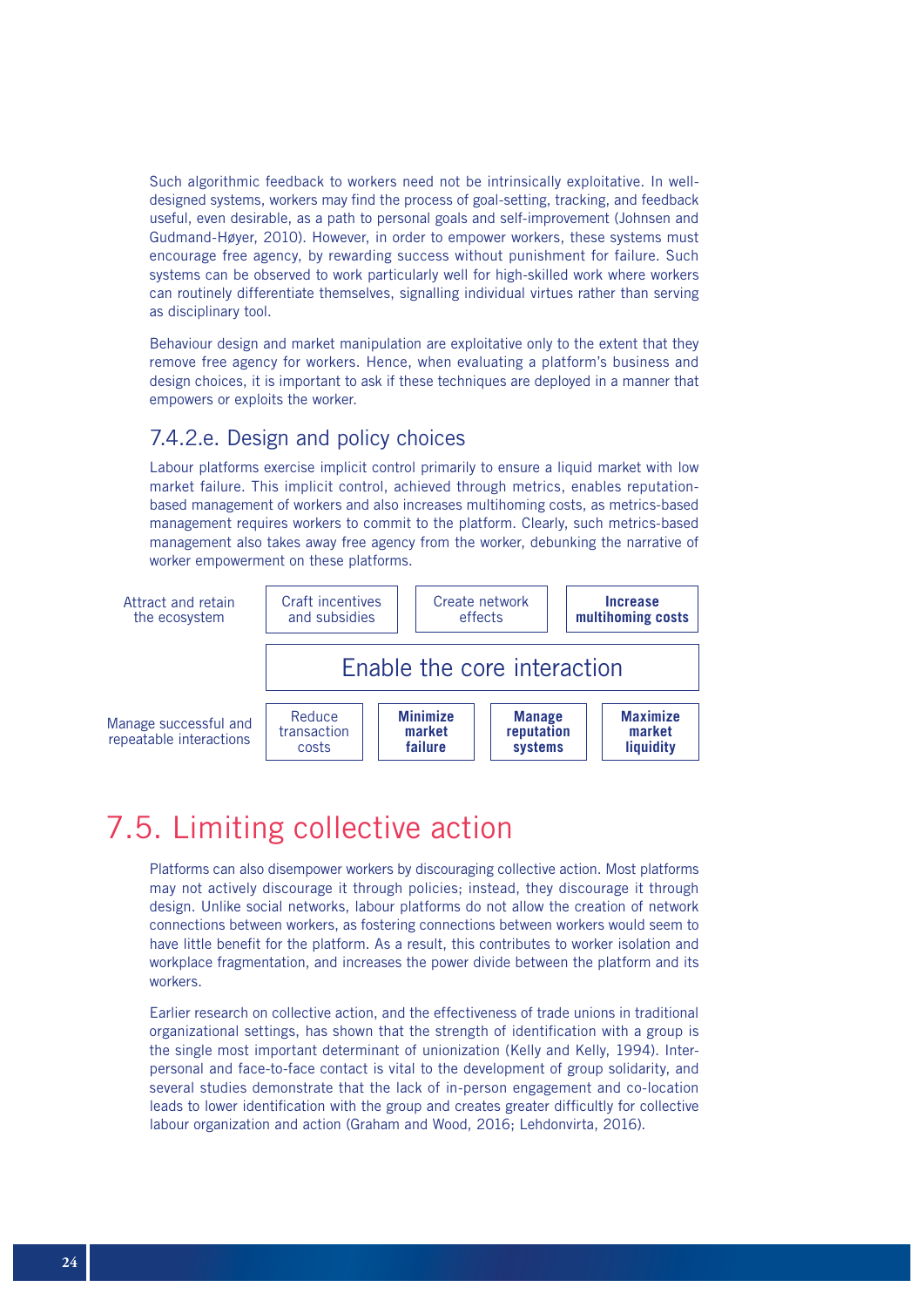### 7.5.1. Collective action may be observed across three phases

The emergence of collective action may be observed across three separate phases. First, workers need to have a means by which to develop social relationships and networks. Next, they need the tools of interaction to engage in discourse, sharing of experiences, and dissemination of information. Finally, they may organize themselves towards specific collective goals.

In the first phase, collective action is discouraged on labour platforms owing to the lack of provision for social network creation between workers. Many labour platforms retain elements of control similar to those wielded by hierarchical organizations (as demonstrated earlier); however, they go much further in that they preclude the development of the social networks and relationships between workers that are commonly observed in those organizational settings (Connelly and Gallagher, 2004). In this sense, the behaviour of labour platforms more closely resembles clearing houses and commodity markets, which ensure matches between demand and supply, without actively encouraging social relationships among workers. On TaskRabbit, the rabbits, as workers are called, cannot connect or communicate among themselves. Uber, by design, lacks many of the aspects of traditional taxi companies that encouraged collective action. For example, drivers do not gather at a central dispatch location. This lack of personal network creation makes it more difficult for workers to organize themselves. Moreover, the inability of workers to share experiences and exchange information further exacerbates the information asymmetry between the platform and the ecosystem of workers. New workers joining the ecosystem cannot benefit or learn from the experiences of existing workers. Furthermore, workers cannot organize themselves to identify responses to changing platform policies. Finally, platform policies that are not explicitly communicated to workers, but which emerge from specific anomalous situations, cannot be easily communicated to other workers. Some observers conclude that the inability to connect and develop social relationships has prevented the organization of large-scale collective action (Graham, Hjorth, and Lehdonvirta, 2017).

Although labour platforms do not encourage active community formation, workers have nonetheless been able to exchange information among themselves (the second phase of collective action) using third-party tools, including online forums and social networks. Uber drivers use online forums, including Facebook groups and subreddits, to discuss changing policies and their responses to these changes (Rosenblat and Stark, 2016). Workers on Amazon Mechanical Turk have also benefited from engagement on online forums (Irani and Silberman, 2013). More broadly, social media play a significant role in empowering collective action (extensively studied in other contexts) driving civic engagement and psychological empowerment (Leung, 2009; Shirky, 2011).

Finally, the third phase of collective action involves mobilization and organization towards specific goals. Despite the aforementioned difficulties, drivers of ride-sharing companies have frequently organized themselves in protest against Uber, Lyft, Ola and Grab.<sup>5</sup> It is also worth noting that the worker's classification as an independent contractor poses an additional impediment to the exercise of collective rights. In most jurisdictions, collective bargaining is allowed to employees only through unionization.

*<sup>5</sup> See: https://www.yicaiglobal.com/news/uber-didi-drivers-strike-beijing-protest-lower-wage-supplements; https://www.medianama. com/2017/12/223-ola-and-uber-mumbai-protests/*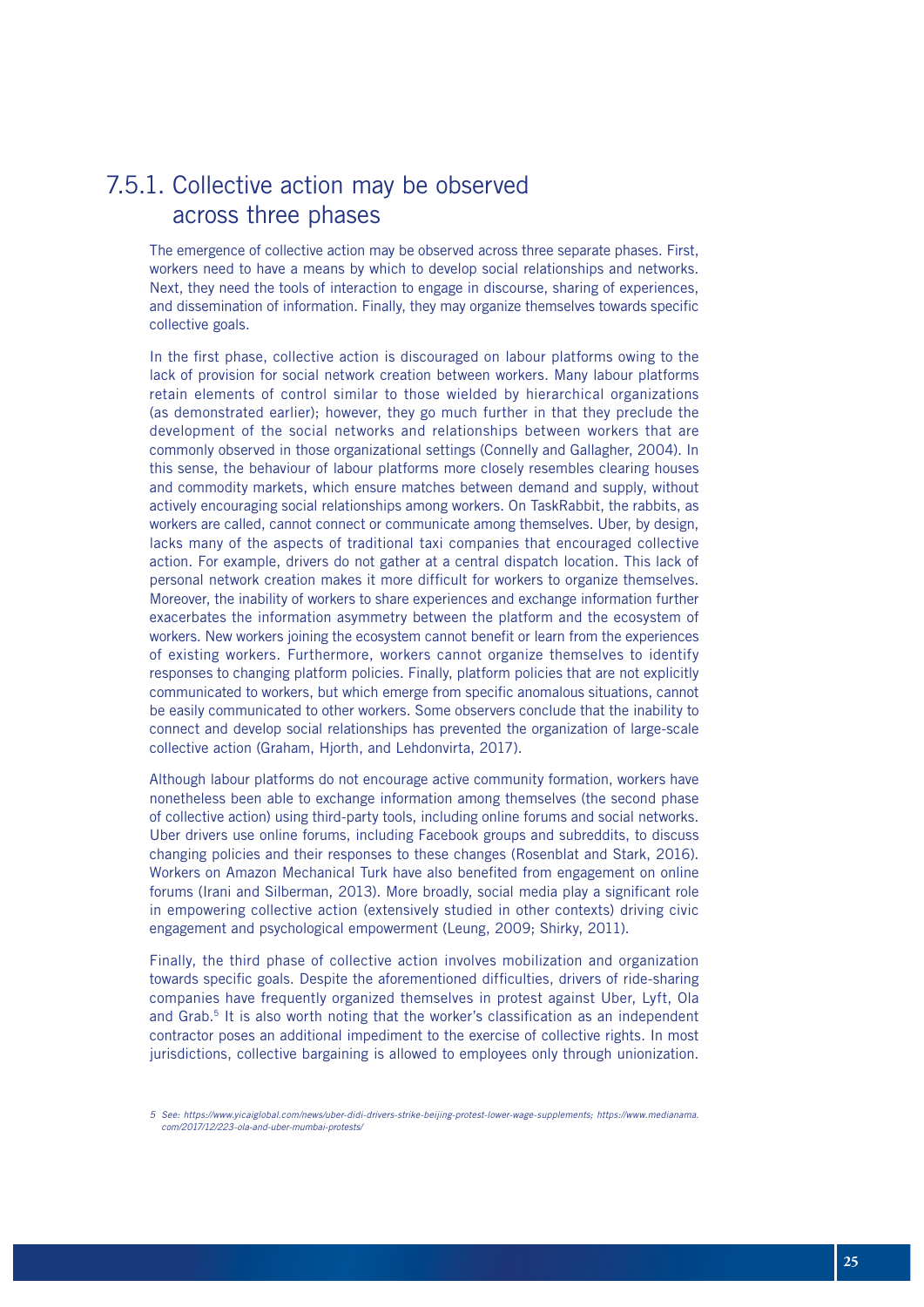Collective action by independent contractors may be prohibited by competition laws as a form of illegal price-fixing cartel activity (Johnston and Land-Kazlauskas, 2018).

In summary, while collective action has been observed to varying degrees across all three phases, such collective action happens in spite of, not because of, labour platforms. Most of these platforms discourage such collective action.

## 7.6. Design of reputation systems



Reputation systems are an important indicator of a worker's quality, and hence visibility and future work allocation, on the platform. The likelihood that a platform will empower workers, or, conversely, exploit them, is governed by the key issue of how platforms design and use worker reputation systems.

### 7.6.1. Inaccurate reputation systems

Reputation systems, when not implemented accurately, can skew the platform unfairly against a few workers with poor ratings, even when those ratings fail to reflect the workers' actual performance. In other words, the accuracy of rating systems determines whether platforms distribute rewards fairly across the ecosystem or skew them towards a few workers.

Qualitative studies have noted that drivers on ride-sharing platforms felt that their rating was not representative of their actual performance. Drivers felt that passengers found it difficult to differentiate between the driver's responsibilities and those of the platform (such as the suggested journey route, or the tools used by drivers and passengers to communicate). Moreover, the platform's failure to educate consumers on such matters, coupled with the frequent testing of new features, may lead to consumer dissatisfaction. In such cases, passengers may rate workers poorly, even though the source of their dissatisfaction is with the platform's performance rather than the worker. In addition to their subjective nature, ratings also aggregate feedback for a multi-factorial experience into a single aggregate score, which may make it difficult for the platform to effectively distinguish good workers from poor ones (Godes and Silva, 2012).

Inaccurate reputation systems may further disadvantage workers if the platform doesn't allow workers an efficient channel for redress. Several platforms do not provide workers with easy access to a redressal system, instead relying on algorithmic responses which are unlikely to address the workers' concerns (O'Connor, 2016).

Multiple studies have also demonstrated that ratings on platforms like eBay show a bias towards positive feedback because buyers with poor experiences are less likely to leave feedback than to seek arbitration directly via the platform (Nosko and Tadelis, 2015;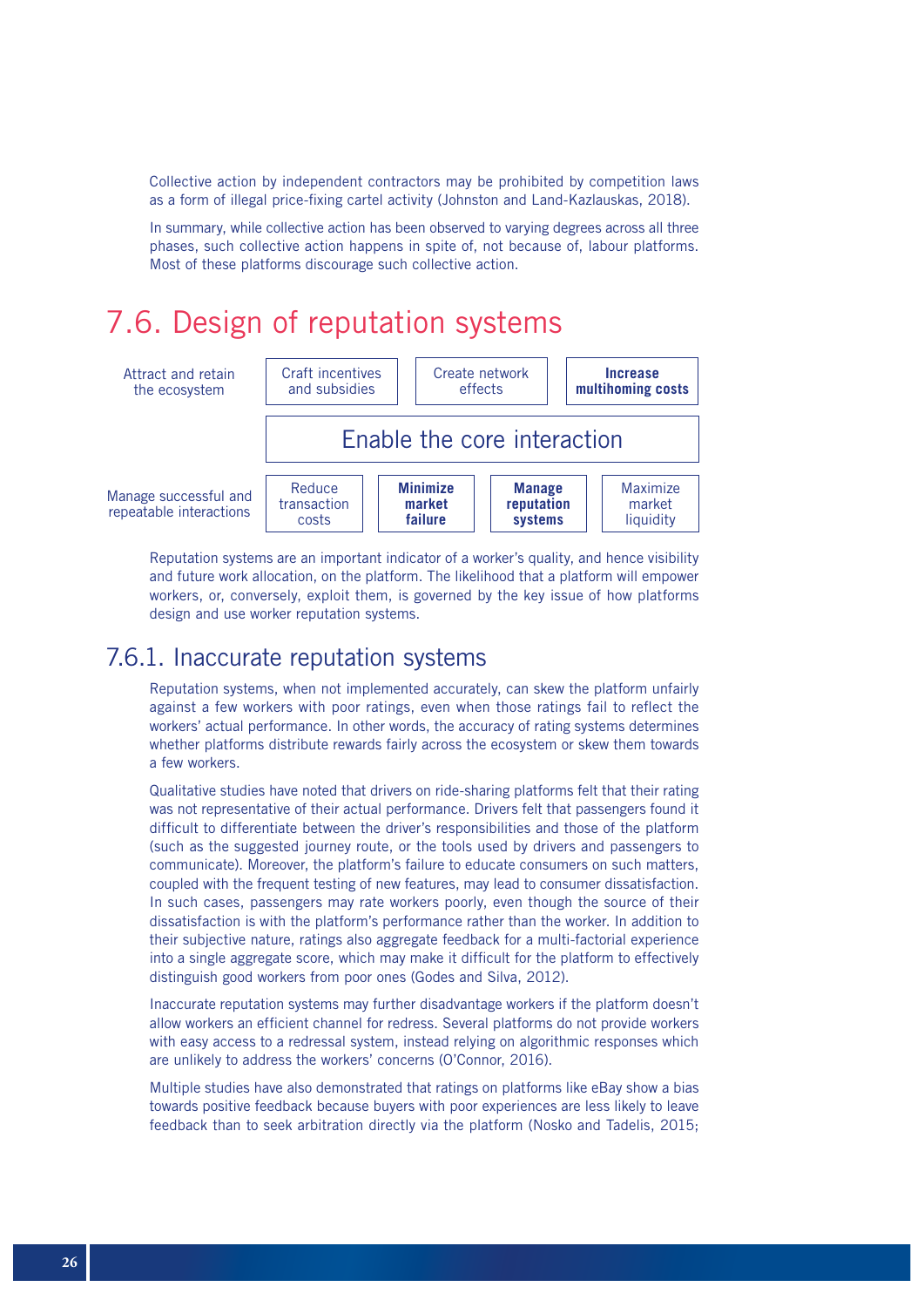Dellarocas and Wood, 2008). Similar bias towards positive reputation has been studied on oDesk and Elance. Furthermore, platforms with two-way feedback, allowing workers to rate consumers, encourage further bias towards positive reputation as consumers try to avoid negative feedback from workers in retaliation (Bolton, Greiner and Ockenfels, 2013). This is likely to make reputation systems less effective on platforms like Airbnb and Uber that allow both sides to rate each other. Ratings on Airbnb have been demonstrated to be more positive than ratings for similar properties on TripAdvisor, which does not allow two-way ratings or feedback (Zervas, Prospero and Byers, 2015). Conversely, if most reputations are positive, a few negative ratings can skew the platform excessively against any workers who receive negative ratings. Finally, rating systems may also encourage unfairness towards specific workers owing to biases that consumers express based on a worker's appearance or ethnicity (Ert, Fleischer and Magen, 2016; Edelman, Luca and Svirsky, 2017; Edelman and Luca, 2014).

### 7.6.2. Workers unable to transfer their reputation data become dependent on the platform

In order to increase multihoming costs for workers, platforms prevent workers from transferring their reputation to other platforms. While this helps platforms stay competitive and benefit from early mover advantages, it leaves the worker more dependent on the platform, thereby increasing the likelihood that the platform may exploit a worker without the risk that he or she will leave. If the worker were to move to a new platform, they would have to invest time, effort, and money in building their reputation from scratch. In this manner, platforms effectively control a worker's career, not just the allocation of their next job (Prassl and Risak, 2016).

Lack of reputation portability may also reduce a worker's ability to find non-platform work. For example, a recent university graduate may work on a platform like Amazon Mechanical Turk for a few years, but the lack of a formal employer relationship coupled with an inability to showcase his or her platform reputation through some formal mechanism like a letter or certificate, may in time reduce their employability in more traditional jobs.

The inability to transfer or display records of their past labour, their reputation or the client relationships built on the platform, prevents workers from investing in a career that is independent of the platform.

### 7.6.3. Ratings that inform the market may empower workers, but those that are used only internally by the platform may exploit workers

The likelihood that a platform exploits workers by exercising greater control may also depend on how the platform uses worker reputation. Platforms such as Airbnb use the reputation system primarily to help the market arrive at better decisions. Accordingly, hosts with a higher reputation are ranked higher in search results, travellers can read reviews before deciding where to stay, and hosts can approve or decline potential travellers (guests) on the basis of their ratings. Low ratings may lead to lower visibility or omission from certain search results altogether. While in some cases this may be perceived as unfair, in general the ratings are used to enable the market to arrive at better-informed decisions.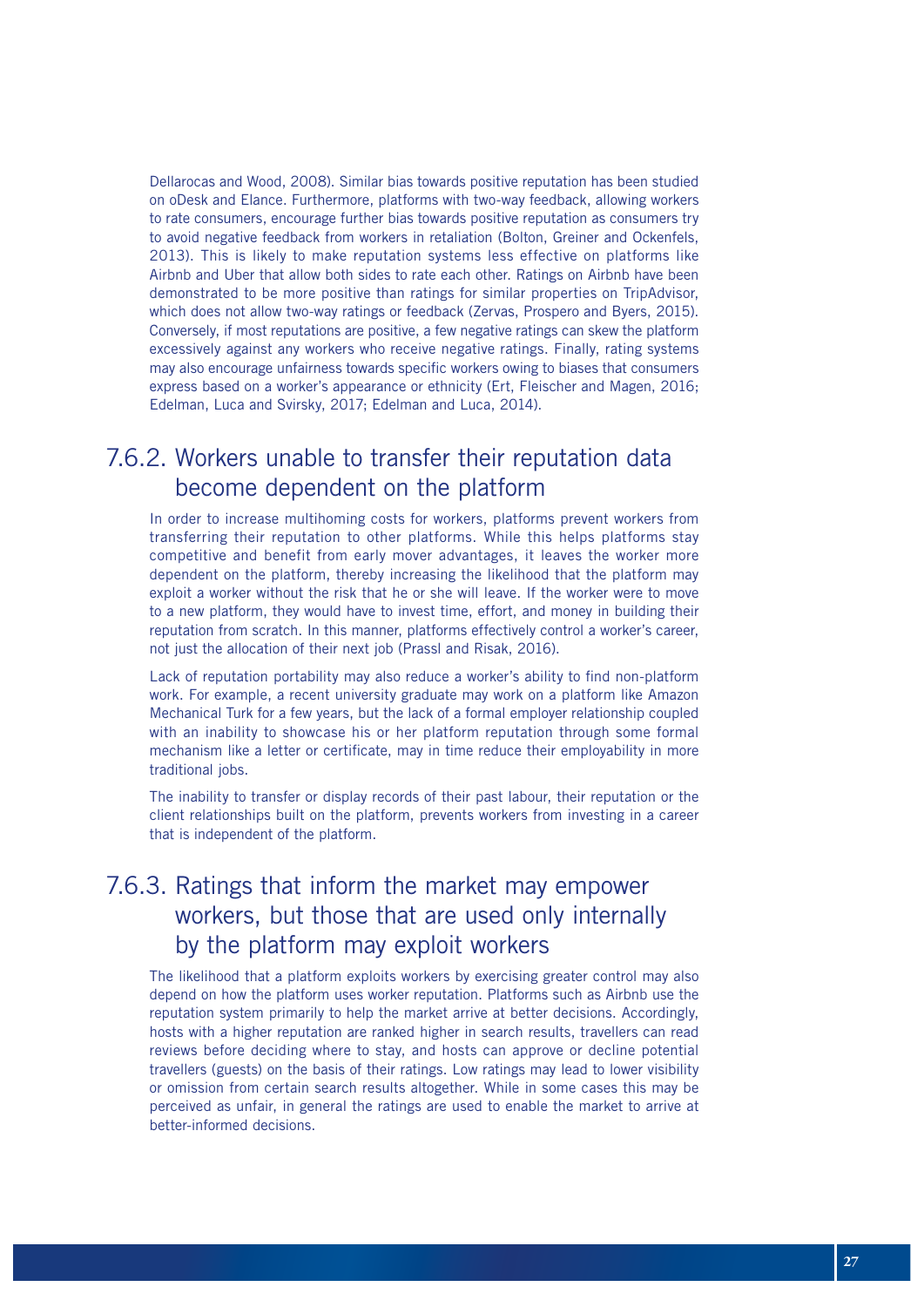By contrast, labour platforms like Uber and Postmates use ratings more like a traditional organization, to allocate work directly on the basis of ratings or to remove workers from consideration due to low ratings. The cleaning-services platform Handy ties worker payouts to the rating system. Workers are graded into four rating levels with different hourly rates (Griswold, 2015). In these cases, ratings are not used to help the market arrive at better (objective and independent) decisions. To that extent, platforms like Uber and Handy approach the rating system in a manner less similar to market intermediaries and more similar to organizations.

### 7.6.4. Design and policy choices

Labour platforms use reputation systems to guarantee trust in the market and minimize market failure. They also use reputation as a means to retain highly skilled workers. However, this also creates enforced dependence on the platform. Moreover, the use of reputation systems predicated on punishment, rather than reward, will exploit workers rather than empower them.

## 7.7. The role of feedback loops

A final consideration while evaluating power and fairness on platforms is the impact of feedback loops. Feedback loops can impact workers in two ways. First, if a single platform emerges with a monopoly, it is able to exercise greater control over workers when its market dominance is combined with algorithmically mediated pricing and participation policies. Second, feedback loops may increase inequality within the workforce, often arbitrarily rewarding a chosen few while exploiting the majority.

### 7.7.1. The dominant labour platform may exercise greater control over workers, particularly when the platform can control pricing and participation policies

Platforms that develop network effects benefit from a virtuous feedback loop because when more of the market coalesces around a single platform, demand tends to match supply more rapidly and completely. As the market becomes more efficient, its expansion accelerates. This, in turn, attracts future market participants to the platform. In this manner, platform markets often scale towards an end state dominated by one or a few very large platforms – a situation of "winner takes all" or "winner takes most".

As a labour platform comes to dominate the market, it gains much greater power over the ecosystem. All the control and power issues laid out in earlier portions of this section become further exacerbated. Devoid of options, worker dependence on the platform increases. At this juncture, a platform that has thus far subsidized both sides of the market using venture funding, may change policies to improve its profitability. As alternatives become more scarce, the worker's dependence on the platform drastically increases, as does the risk of exploitation (Choudary, 2017b).

This concern is of greatest significance in platforms which manage prices for workers centrally. Unlike freelancing platforms such as Upwork, which allow workers to set their own prices, platforms like Uber and Deliveroo set prices centrally. With sufficient funding,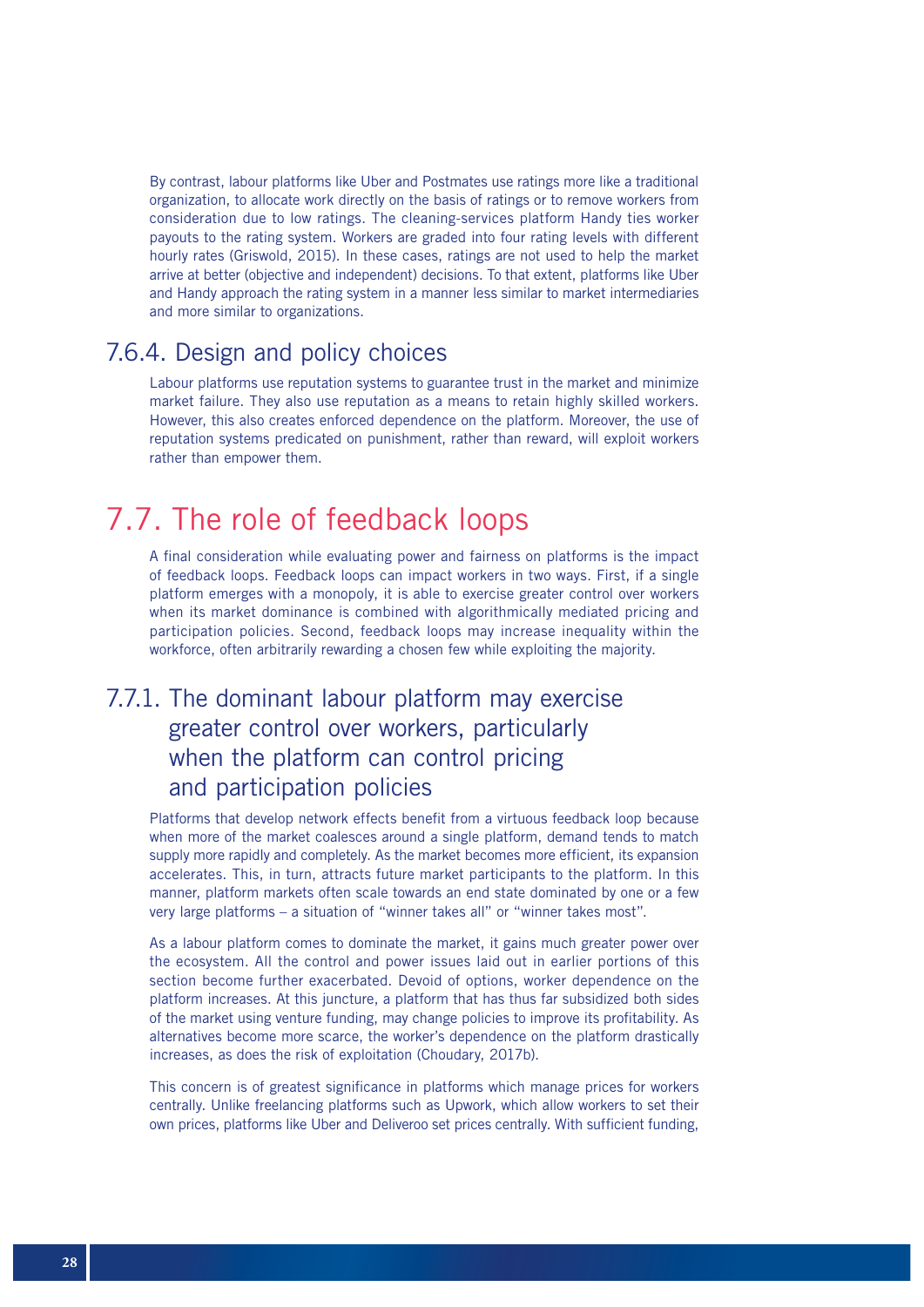these platforms can artificially subsidize one or both sides of the market during the growth phase to outprice their competitors and move the market in their direction. However, as soon as a platform emerges to dominate a market, it can exercise even greater control over workers, most directly by pricing unfavourably but also by creating other policy changes that increase its profitability at the expense of workers (Rogers, 2015).

As the platform increases in scale, it may also include a time-limited non-compete clause into its worker contract, preventing workers from multihoming for a certain period of time. Although workers may view the clause merely as a temporary restriction, it may end up having long-term consequences if such clauses strengthen the dominant platform further by reducing competitors' access to workers and lead to a winner-take-all outcome.

This tendency toward single-platform markets is notable at the time of writing this paper (March 2018). Uber's withdrawal from the Chinese and South-East Asian markets has left a single predominant player in each arena (Didi in China and Grab in South-East Asia). In the absence of competition, and with a large dependent workforce at its disposal, these platforms are now free to dictate policies and control pricing.

### 7.7.2. Feedback loops increase inequality among workers in the ecosystem

Press releases from labour platforms often focus on highlighting outsized returns for the top workers in their ecosystem rather than talking about the spread of rewards across the ecosystem. This is because labour platforms, especially those mediating the provision of high-skilled non-standardized work, are designed to reward the best workers on a progressive scale (Schor, 2017). In these cases, successful workers can become wealthy as they benefit from a positive feedback loop that gives them access to a larger market share (Choudary, 2017a). The key to these successful careers is the digitization of worker reputation, often in the form of ratings.

Worker ratings are one factor that can determine workers' search result placement, and hence their visibility to consumers. Studies have broadly demonstrated the correlation between higher ratings, higher placement, and greater subsequent purchase behaviour (Ghose, Ipeirotis and Li, 2012). This creates a virtuous cycle whereby higher ratings lead to higher visibility and greater sales, which in turn lead to additional opportunities to achieve more work and higher ratings. A study of Airbnb also demonstrates that travellers are more likely to evaluate only a few hosts before making a purchase, resulting in more business for hosts who rank higher in search results (Fradkin, 2015).

Furthermore, the inequality created by worker ratings can be quite arbitrary, favouring early users of a platform. Three factors are at play here.

First, at launch, or while a platform's governance is still evolving, some workers may gain insight into the mechanisms behind the platform's reputation system algorithm and use this knowledge to generate fake reviews while the platform's governance structure and policies are evolving and not fully formed. For example, in its early days, Airbnb was plagued by fake reviews. Now, Airbnb flags situations where a host and guest repeatedly book rooms with one another, as it could be a ploy to accumulate fake positive reviews (Tanz, 2014). These governance mechanisms, however, were built over time and were absent at launch.

Second, platforms' policies may inadvertently encourage arbitrary allocation of positive reputation. Airbnb's rating system was initially designed to make a host's review of the guest public before the guest reviewed the host. This encouraged hosts to seek reciprocation by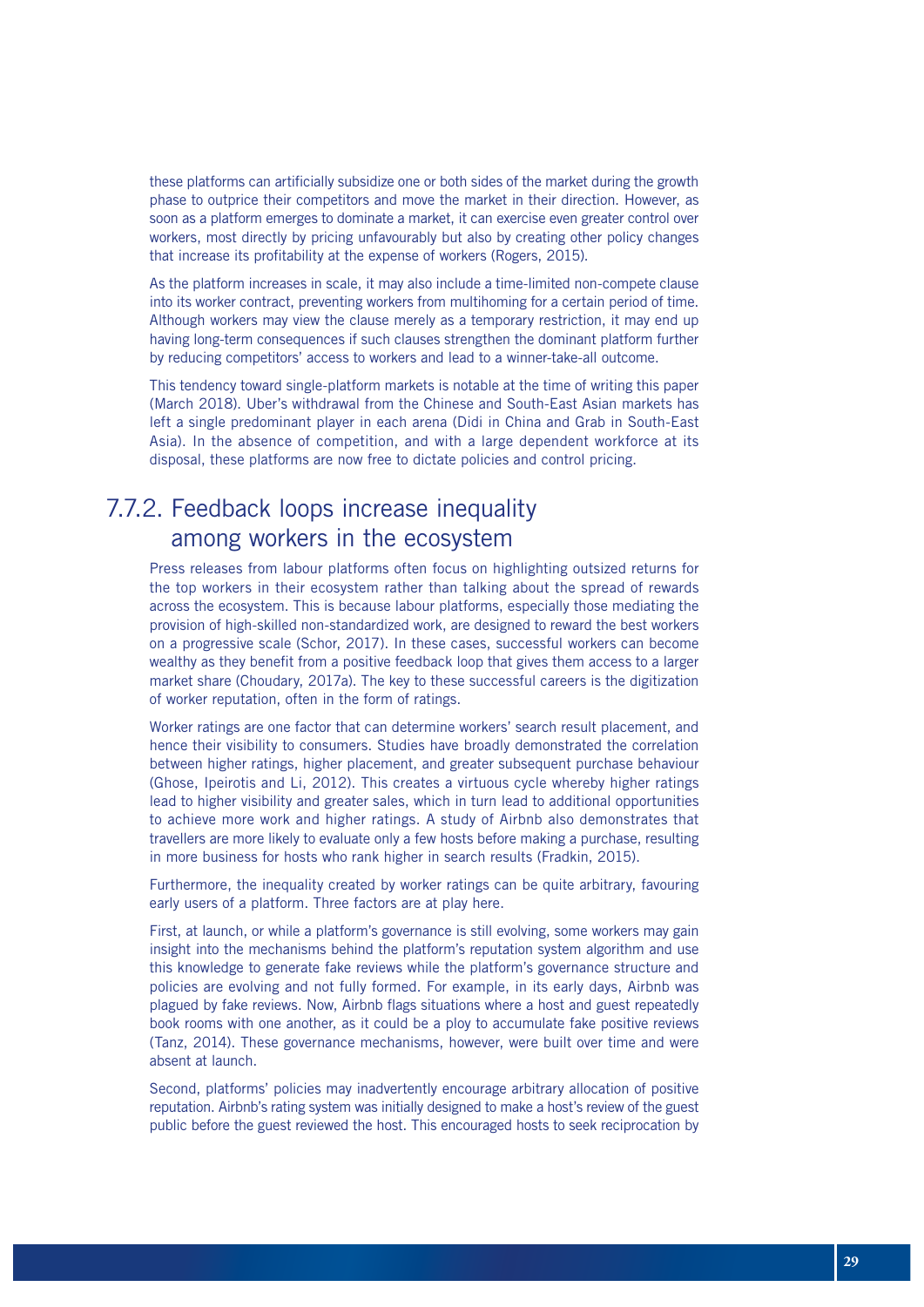writing positive reviews of guests. As guests reciprocated, this skewed the ratings of early hosts. The platform changed its policy in July 2014, such that reviews are no longer made public until each side has reviewed the other. Hosts who joined the platform after this change missed out on the arbitrary initial benefit generated for early users.

Third, in its early days, a platform may select a small number of high-quality workers and feature them prominently on the platform. However, absent consistent and objective criteria, such selection may create arbitrary inequality.

In all three scenarios above, early workers may benefit from arbitrarily higher exposure or better reputation, which gets further increased through feedback loops, leading to arbitrary allocation of advantages towards workers who join a platform in its early days.

### 7.7.3. Design and policy choices

Labour platforms seek to create a meritocratic market using reputation and feedback loops. However, these feedback loops may also amplify inequality. Finally, although a successful labour platform needs strong network effects, the concentration of an entire market on a single platform is likely in the long run to damage the interests of the ecosystem participants.



## 8. Solutions

A coherent regulatory framework must extend beyond piecemeal reactions to lawsuits. Regulation should promote fair and decent work, and address the conditions that lead to an unequal balance of power between workers, consumers and the platform. Platforms should be regulated in a way that maintains broad consumer choice and allows the market to operate efficiently. Too little regulation encourages conditions that may lead to worker exploitation. Regulation must accord workers free agency as they participate in this economy, and guard against a process of increased commodification which, if left unchecked, could reduce workers' skills to a state of instantaneous substitutability. Nevertheless, too much regulation could stifle platform innovation. Optimal regulation would promote innovation while limiting exploitation.

### 8.1. Current approach to regulating platforms

To date, a variety of mechanisms and instruments have been applied to regulate labour platforms. They are outlined below: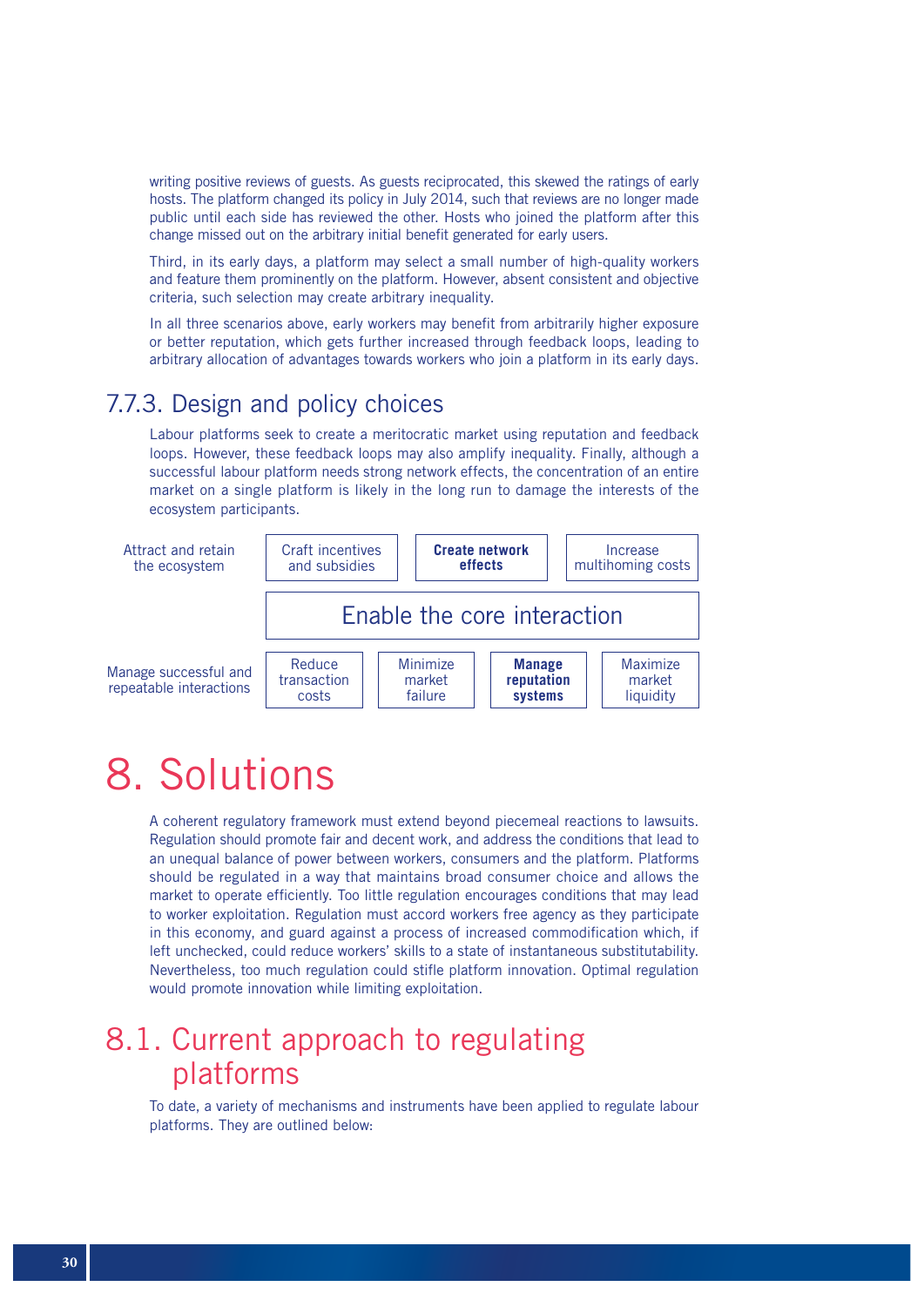### 8.1.1. Platform ban

Several jurisdictions have taken an extreme approach of entirely banning platforms which do not comply with existing regulations (Rhodes, 2017; Cambridge, 2017).This is unlikely to prove to be a nuanced or sustainable solution. Bans are often championed by lobbying incumbents, who seek to protect a traditional advantage, and these bans run the risk of disincentivizing innovation entirely (Oskam and Boswijk, 2016). Moreover, the imposition of bans is far from uniform, and this inconsistency tends to produce a fragmented regulatory landscape which can impede concerted and consistent regulatory action against the platform. More importantly, a fragmented regulatory landscape also has larger systemic effects, such as the migration of technology firms to jurisdictions with lighter regulation, with long-term repercussions for cities and countries imposing the ban (Khanna and Choudary, 2017).

### 8.1.2. No regulation

Another response, at the opposite end of the regulatory spectrum, is the complete absence of regulation. Some scholars argue that traditional regulation, when applied to platforms, will lead to over-regulation, thereby curtailing all benefits that labour platforms create (Koopman, Mitchell, and Thierer, 2015). Some proponents of eliminating regulation go so far as to suggest that, because the interests of the platform are intrinsically aligned with those of the workers, platforms will naturally be motivated to invest in worker protection. The analysis presented in the previous section, however, suggests that that argument does not always hold. Moreover, as already demonstrated across jurisdictions, "no regulation" is unlikely to be a practical approach that is widely adopted.

### 8.1.3. Self-regulation

A third related argument champions self-regulation by the platform (Cohen and Sundararajan, 2015). Self-regulation is frequently proposed as a feasibly implemented solution due to the information asymmetry that exists between the platform and other stakeholders, including the traditional regulator (Suzor, 2016). The argument for self-regulation rests on two key pillars: first, that reputation systems are effective in guaranteeing market efficiency, and, second, that market efficiency is aligned with positive outcomes for all platform stakeholders. However, as demonstrated in the previous section, both these arguments are tendentious. Reputation systems can be manipulated and biased. Market efficiency often results in worker exploitation, especially in markets involving the exchange of low-skilled and highly substitutable labour. While self-regulation may work to the extent that it creates an efficient market, it is unlikely to be successful as a means to empower workers when their interests are at odds with the interests of the platform owner. Though flawed, the argument for self-regulation throws a welcome but harsh light on the need for regulation to expand visibility into the opaque data and obscure workings of platforms. An independent regulator is required to ensure fair competition among platforms; delegating regulatory responsibility to the platform owner because of their exclusive access to this data is not a solution.

### 8.1.4. Evasive narrative as a tool for sidestepping regulation

Platform promoters like the phrases "sharing economy" and "collaborative consumption", which conjure a positive image of platforms in general, and labour platforms in particular (Dredge and Gymóthy, 2015). These narratives present the platform as an intermediary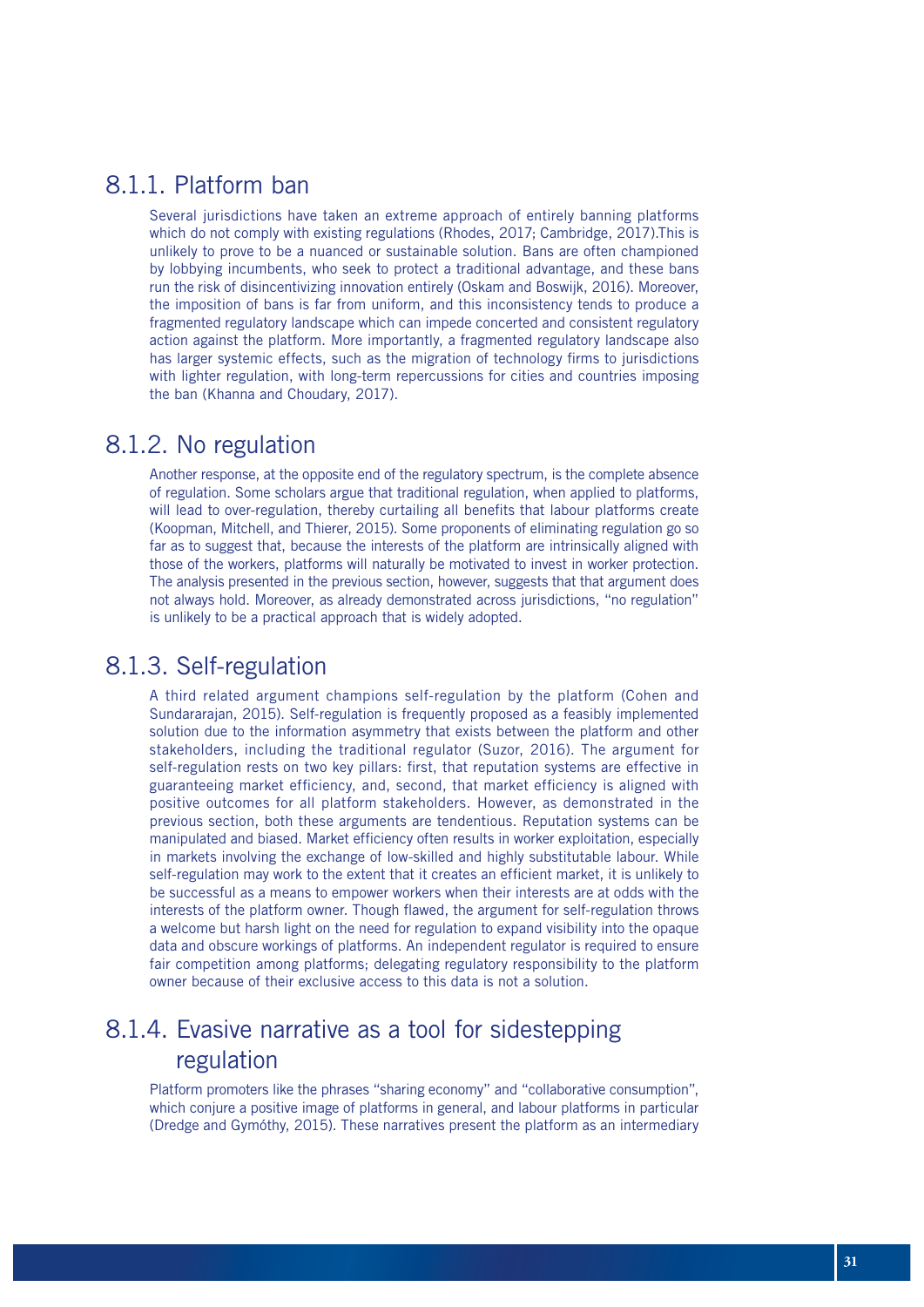that facilitates efficient, sustainable and decentralized markets in a manner that needs no regulation (Martin, 2016). However, these narratives are at odds with the aforementioned mechanisms that many platforms put in place to control workers. Moreover, the concept of sharing can be cynically obfuscated. Platforms such as Couchsurfing, which started as not-for-profit intermediaries, enabling sharing among participants, have moved on to create for-profit businesses, focused on maximizing shareholder value, sometimes to the detriment of existing stakeholders. These decentralized production systems encourage a culture of sharing but are answerable to centralized governance and funding; the sharing economy narrative of altruism and socialism is secondary to the platform's profitseeking behaviour. While for-profit platforms may also encourage a culture of sharing, the eventual centralization of profits and maximization of shareholder value are at odds with the overall narrative. More specifically, these platforms may improve market access and generate additional surplus but this does not imply that such surplus is equitably distributed among all stakeholders. Any regulatory framework should ensure that these narratives do not function as a ploy to sidestep regulation while maintaining control, information asymmetry, and profit centralization that could lead to worker exploitation.

### 8.1.5. Privacy-first regulation

Several jurisdictions have crafted regulatory responses to platforms which do not fall at either extreme. The first such response is centred around privacy, which has emerged as a key concern, especially following the questionable data practices employed by platforms (Wolverton, 2018). Indeed, many jurisdictions have focused above all on regulating privacy.<sup>6</sup> However, over-regulation aimed at ensuring privacy runs the risk of imposing too many controls over data acquisition by platforms, which could in turn directly impact the platform's ability to enable efficient markets. Ideally, regulation would deal with data ownership and usage rights in a manner that not only enabled the platform to create an efficient market but also protected workers and assisted the bodies that represent them.

### 8.1.6. Regulation of worker status

Worker status has been in the regulatory spotlight for two key reasons: competition and tax. First, treating workers as independent contractors allows the platform to operate at a higher profit margin, making it particularly difficult for firms with full-time employees to compete with the platform (Van Doorn, 2017; Cherry, 2016). These firms therefore lobby vigorously for regulation on this issue. Second, governments are concerned about the issue because of tax avoidance by platforms (Bergin, 2017). Some governments, like Denmark, have responded firmly by banning the non-compliant platform and imposing a tax on the workers (Musaddique, 2018). Although such moves ensure fair tax payments, they can serve as a distraction from the central issue of worker exploitation.

Worker status is indeed an important factor in determining bargaining power between platforms and workers. If workers are classified as independent contractors, risks that should be managed by the platform are instead offloaded onto the worker's shoulders. However, the central issue for regulators seeking to empower workers is platform control, not worker status. Nonetheless, worker disempowerment is certainly exacerbated by the fact that classifying workers as independent contractors allows risks to be offloaded

*<sup>6</sup> See for example: https://www.oaic.gov.au/privacy-law/privacy-act/privacy-regulations; http://www.privacy-regulation.eu/en/ and https:// www.eugdpr.org/; http://laws-lois.justice.gc.ca/eng/regulations/SOR-83-508/*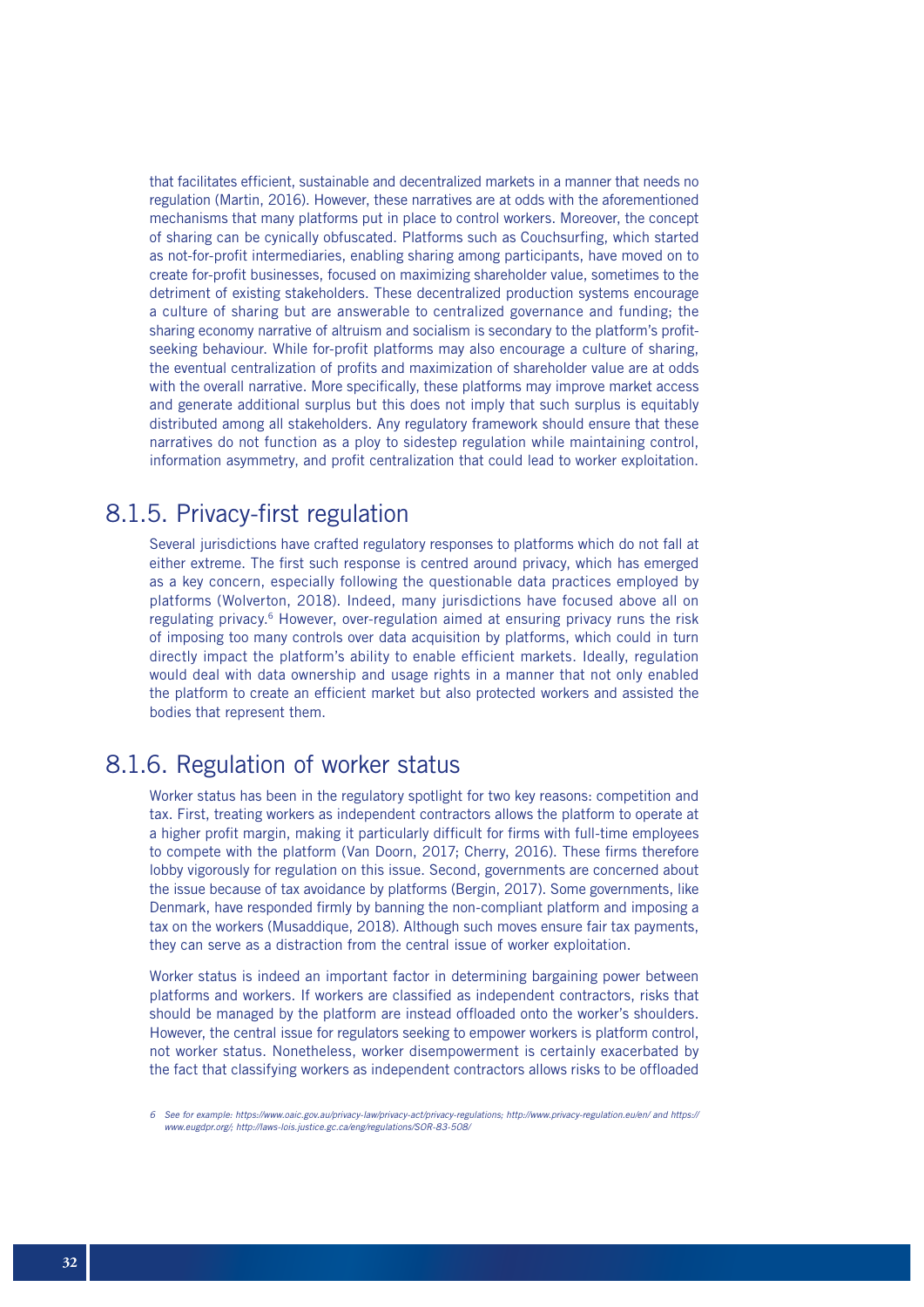to workers instead of being managed by platforms. Changing worker status from independent contractor to employee could well improve the social benefits and insurance coverage accorded to workers, but this change would have no effect on many of the control mechanisms and information asymmetries between the platform and workers.

Finally, a narrow focus on worker status – instead of a holistic view of worker empowerment – may lead to new forms of exploitation. Platform workers reclassified as employees might only be accorded part-time employee status. Tim O'Reilly (2017) calls this "the 29 hour loophole", taking the specific example of regulations in the United States, and argues that worker classification as employees may encourage platform managers to keep an individual's working week below 29 hours, automatically substituting an alternative worker when that threshold is reached. This would allow the platform to continue providing reduced benefits to those classified as part-time workers.

Any approach to regulation that is conducive to worker empowerment must be built on a comprehensive framework that understands the technological mechanisms and platform design choices that create conditions for worker exploitation and empowerment, and is able to leverage the vast reservoir of data captured by the platform.

### 8.2. Creating a regulatory framework

To combat worker exploitation by platforms, the goal of regulation should be the enablement of worker agency and a reduction of platform control. In effect, this involves granting workers greater bargaining power over any transaction. In creating a regulatory framework, it is also important to acknowledge the limitations of traditional regulation. Regulation of labour platforms must seek to restore worker power that has been eroded on labour platforms, while employing new models for regulation that apply to the platform economy.

### 8.2.1. Traditional mechanisms of worker empowerment

The relationship between worker and employer has been the subject of regulation since the industrial age. In the search for effective mechanisms to increase the bargaining power of workers in the platform economy, it would be helpful to revisit four past mechanisms used to achieve a power balance between workers and firms over the last 100 years. First, many countries created social benefits that provided protection to workers under various extreme circumstances, like unemployment. Second, laws were instituted to ensure protections, like a minimum wage and maximum working hours. Third, unionization allowed workers to take collective action. Finally, in certain fields, particularly those involving independent workers, some form of unionization or licensing of workers served to cap the size of the workforce, giving workers greater wage bargaining power by restricting supply. As labour platforms often erode all four mechanisms, new regulatory powers and safeguards are now needed for platform workers.

### 8.2.2. Worker empowerment in complex systems

Regulation of platforms must embrace twenty-first century complexity. There are two key points here. First, platforms are complex, emergent systems and cannot be effectively regulated using industrial-era regulation. They scale to millions of users, sometimes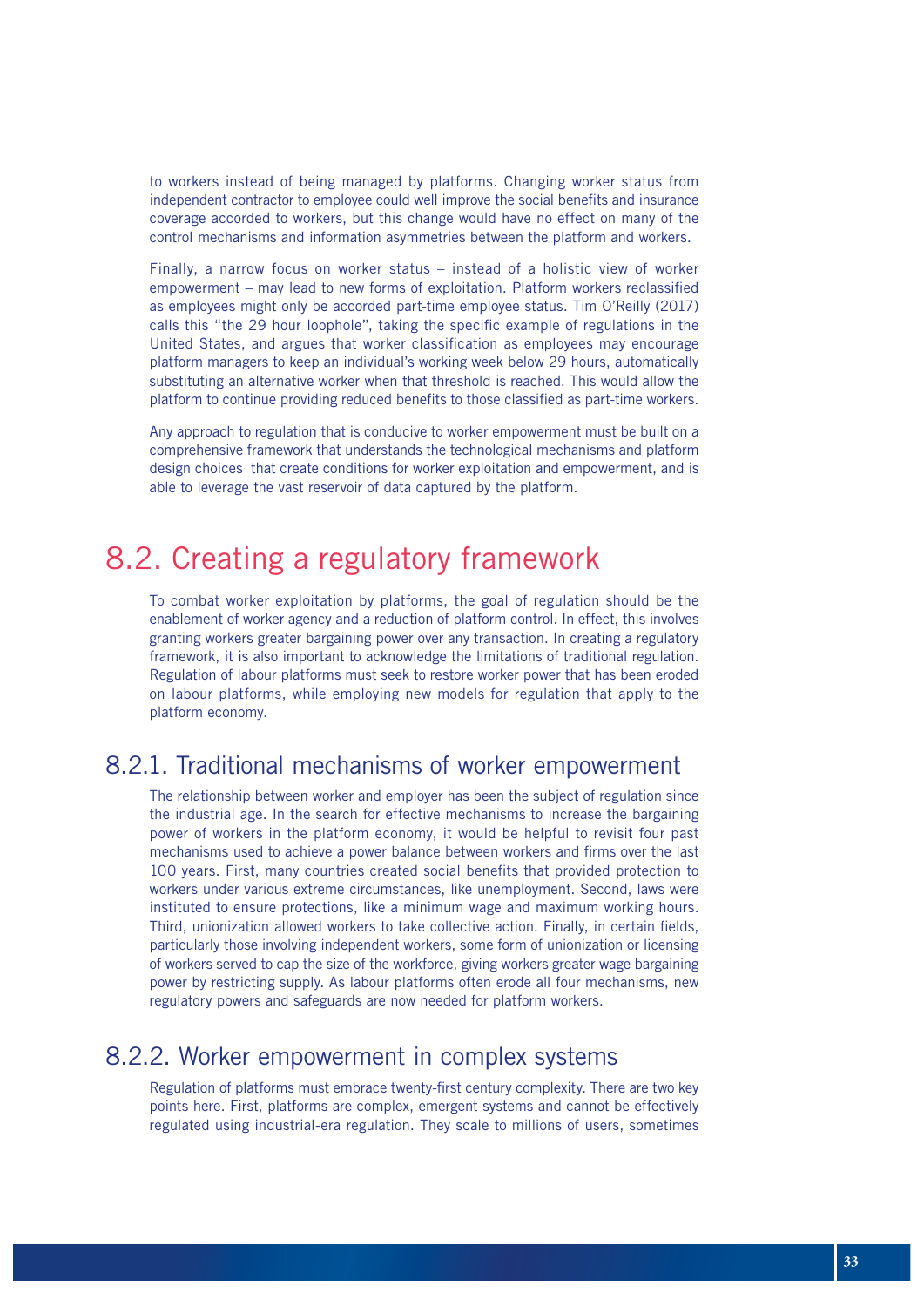billions, which evolve through the use of vast amounts of data and employ learning algorithms that evolve their operations over time. Second, but crucially, the dataingesting processes underlying optimization of the platform business model can also be harnessed in the service of optimal regulation.

Industrial-era regulators worked as gatekeepers, imposing checks and raising or lowering barriers prior to market entry. This was largely because of the lack of visibility into the details of market behaviour. Platforms, by contrast, capture data beyond the point of market entry. This reduces the need for pre-entry qualification – provided that sufficient visibility into market behaviour is shared.

Platform businesses already demonstrate the kind of organizational and conceptual flexibility modern regulation will require. Instead of testing in detail upfront, they launch their offering and subsequently make changes based on actual usage data. This shift from testing-based metrics to usage-based metrics has allowed platform businesses to adapt to complex system behaviour. The regulation of platforms needs a similar shift from testing-based metrics to usage-based metrics. Venture capitalist Nick Grossman (2015) refers to this as Regulation 2.0.

To implement this effectively, platforms will have to share data on their behaviour and performance with regulators, while regulators will have to set up incentives for collaborative regulation whereby the platform and the regulator work together. There are, of course, two possible barriers to implementing this solution: platforms may resist sharing data unless absolutely required or incentivized to do so, and regulators may not have the technical skills needed to credibly participate in co-developed regulation.

Just as traditional firms have begun to develop the talent needed to participate more effectively in the platform economy, regulators will also have to equip themselves, as a matter of urgency, with the necessary expertise to regulate the platform economy. Additionally, this might also be achieved if platforms allow access to carefully filtered and organized (curated) data for the purpose of collaborating with third-party researchers and analysts, using appropriate software (application programming interfaces, or APIs) to analyse data for research and regulatory purposes.

Finally, data-based regulation also creates an opportunity for entrepreneurs to create new regulatory tools that interface with these platforms. In the age of data, regulation may find its own business model.

### 8.2.3. Worker empowerment in the platform economy

Regulators need to work towards the creation of appropriate worker protection and empowerment, while ensuring that such regulation is applied not at the point of market entry but subsequent to it, using actual data from platform usage.

Data play an important role in creating value and establishing power dynamics on the platform. Data enable the creation of efficient markets. Both consumer and worker behaviour can be influenced using data. Data also create enforced dependency for various platform users. Finally, the platform's exclusive ownership of data also creates greater information asymmetry between the platform and all other stakeholders.

An expandable and effective regulatory framework for platforms must be centred around the regulation of data. To that end, the regulatory framework should involve four key components: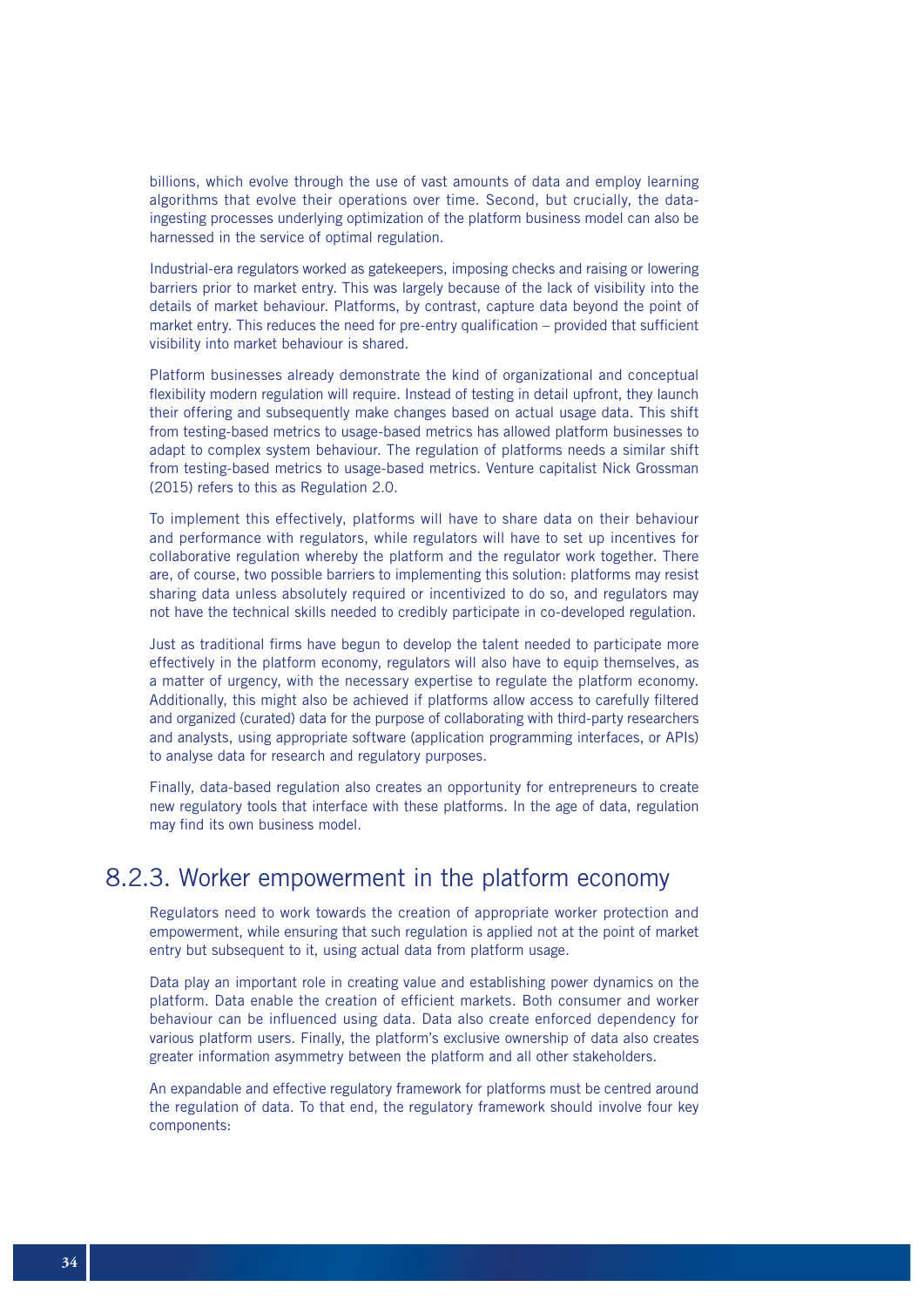#### 1. Decreasing information asymmetry between platform and worker

Several patterns of worker exploitation on platforms can be traced back to the information asymmetry that exists between the platform and its workers. Decreasing information asymmetry would increase the bargaining power of workers.

#### 2. Reducing worker dependency through proprietary data that locks-in workers

If a worker's reputation data are locked to a specific platform, it prevents them from moving to other platforms and further reduces their bargaining power.

#### 3. Regulating through open data

The exclusive ownership of data by the platform also serves to obstruct effective regulation. Lacking visibility into actual behaviours on the platform, regulators resort to traditional regulation, which can often impede innovation without increasing worker empowerment. At its most extreme, regulators may choose to ban a platform outright. Instead, platforms should cooperate with regulators by facilitating external access to their data (Calo and Rosenblat, 2017). The incentive to do so would be much lower regulation upfront. Access to these data would be heavily curated to alleviate concerns that third parties could gain insight into a platform's carefully nurtured competitive strengths. Regulators and platform owners would therefore need to work together to identify data that offer an understanding of relevant market behaviour without reducing the platform's competitiveness.

#### 4. Enabling alternate regulatory structures on the data

Even as platforms agree to provide access to their data, regulators must set up more agile and decentralized regulatory structures. With data access, the regulatory structure itself could work like a multi-sided platform. Workers using the platform would act as producers of data. These data could be consumed through API access by third parties. This would allow regulators to set up overall regulatory guidelines and empower third parties such as research agencies to analyse the data and propose regulatory interventions based on actual market behaviour. This would also allow regulation to expand at the rate of innovation. Just as platforms exploit decentralized value creation, so this form of co-developed regulation would allow regulators to exploit decentralized regulation, keeping pace with innovation on the platform.

## 8.3. A platform approach to regulation

Regulators have long used transparency and disclosure as regulatory mechanisms. These mechanisms become all the more important in the era of platforms which constantly ingest, process and exploit data. Just as platform business models expand and gain efficiency by leveraging data, platform regulation too would require data to generate an effective response.

To that end, a regulatory framework for platforms would best be structured as multi-sided coordination between three stakeholders: the platform, the regulator and the workers (and their representatives). Three possible types of interactions would be enabled by this framework: regulator–platform interactions, platform–worker interactions, and regulator–worker interactions.

This regulatory framework would be built around data as a means of enabling these interactions. Access to data determines the bargaining power that one party has over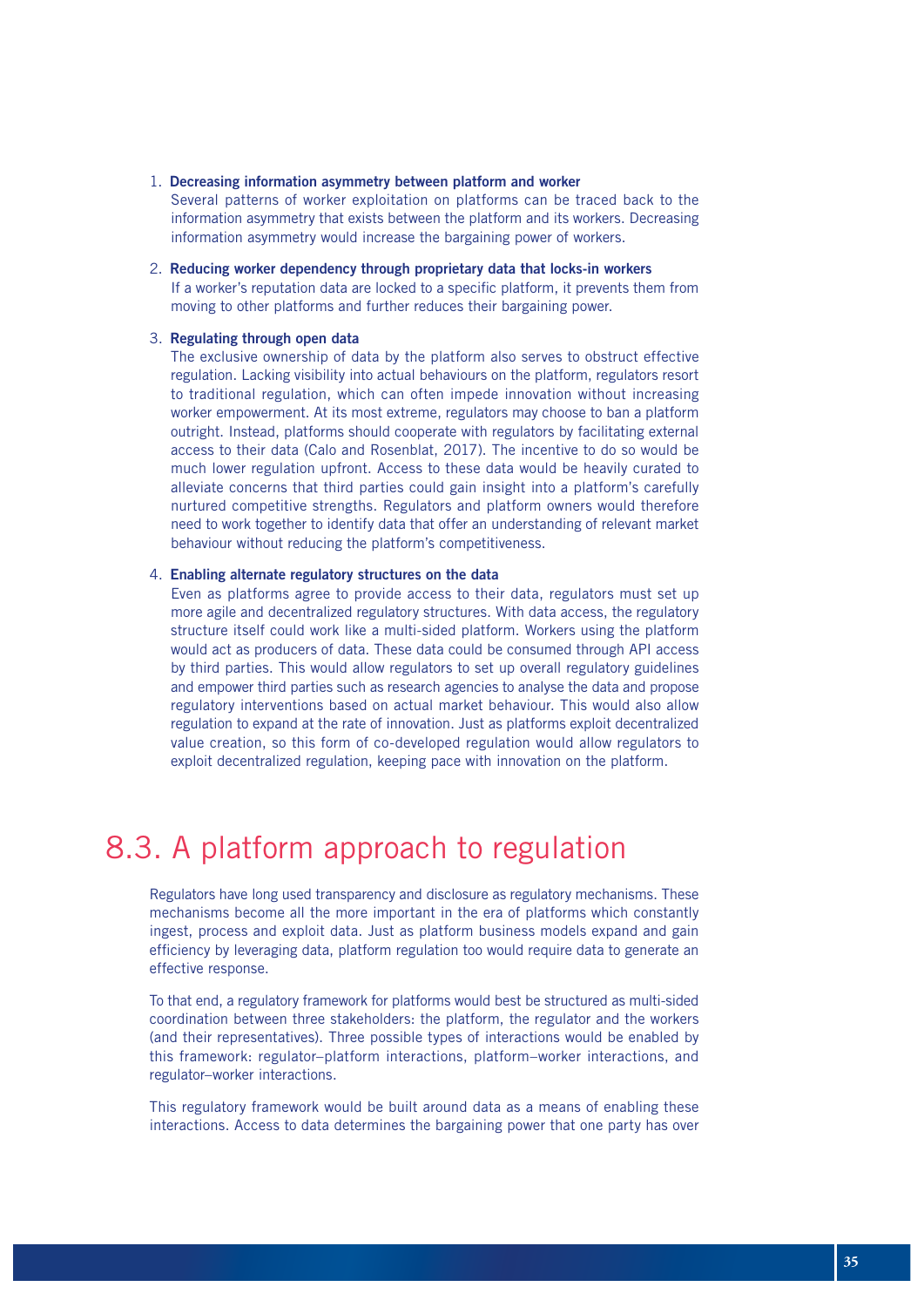another. To the extent that the platform agreed to share data with other stakeholders, these stakeholders could work more purposefully to create mutually agreeable solutions.



### 8.3.1. Regulator–platform interactions for developing co-determined regulation

To enable co-developed regulation through regulator–platform interactions, platforms would need to give regulators access to their data. Regulators, in turn, would need to alleviate fears of over-regulation and assure platforms of greater freedom of manoeuvre provided they respect certain mutually agreed thresholds (metrics-based criteria).

There are several mechanisms through which such co-regulation might be achieved.



### 8.3.1.a. Experimentation sandboxes for co-determined regulation

One of the most effective ways to encourage platforms to provide access to their data would be the creation of an experimentation and innovation sandbox (a virtual environment where initiatives could be tested safely). This could be particularly effective for regulating proposed platforms in highly regulated industries such as health-care or financial services. The Monetary Authority of Singapore, for example, is currently implementing a financial technology sandbox where startups can experiment without being bound by the regulations of the traditional financial services industry.

According to this model, the regulator would create the sandbox and let startup platforms launch within it, on a test basis. The regulator would reduce barriers to market entry in exchange for greater visibility into the operations of these startup platforms. If the regulator observed the workings of these platforms at the outset, it would then be well placed to fashion appropriate policy responses later, as the platform expands. If platforms accepted greater accountability and scrutiny at the outset, they would be more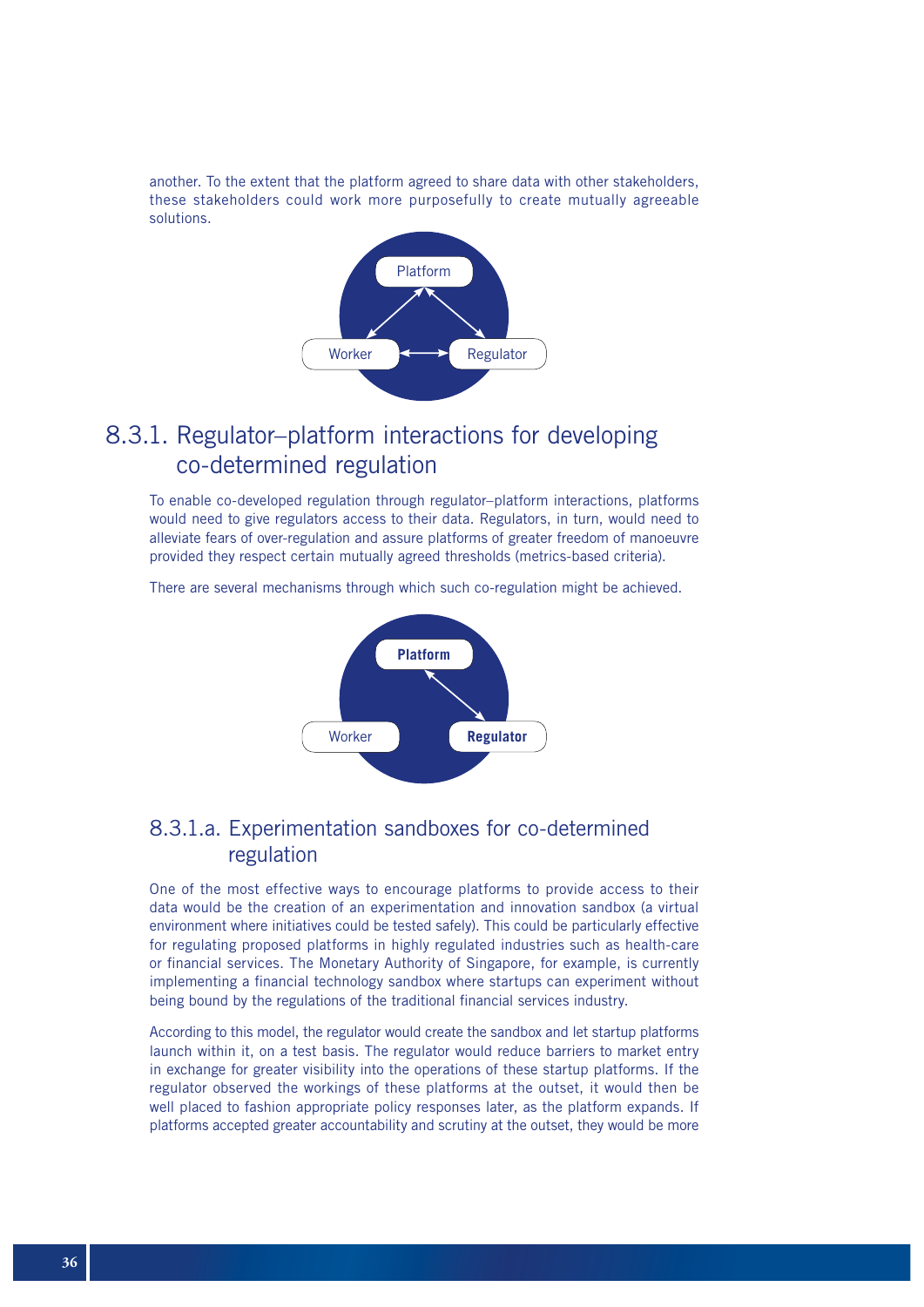likely to accept the relevant additional metrics during subsequent phases of expansion. Currently, most platforms focus on optimizing for metrics that minimize market failure. According to the proposed model, platforms would additionally be required to optimize for metrics that track worker empowerment. It could be expected that if several countries adopted this model in a response to demands for tighter regulation, the necessary IT talent could easily be attracted.

### 8.3.1.b. Continuous metrics-based lobbying

The sharing of data could also make platform-regulator negotiations more efficient by enabling a form of continuous metrics-based lobbying.

Continuous metrics-based lobbying would enable platforms to avoid lawsuits and overregulation by providing regulators with a dashboard of metrics, as stipulated by the regulator. To alleviate concerns around over-regulation, the regulator could in turn allow platforms a free hand in operations – as long as certain metrics-based criteria were met.

Platforms like Airbnb and Uber have already commissioned leading economists to write reports that use data to demonstrate their positive impact. Airbnb commissioned Gene Sperling to write a report, based on Airbnb data, on the platform's impact on host income (Sperling, 2015). Similarly, Uber and Alan Krueger co-authored a report on the positive impact of Uber on driver earnings (Hall and Krueger, 2015). These reports make use of actual data on platforms, but they offer a one-sided narrative. Some independent studies have questioned the veracity of claims made by platform-sponsored research (Greenwood and Wattal, 2015).

Moreover, research reports lack the flexibility and agility of continuous metrics-based lobbying whereby a platform could progressively demonstrate its impact on workers by providing a relevant dashboard to regulators that updates its metrics continuously based on new data.

### 8.3.1.c. Allocation of the social security burden across platforms

Metrics-based regulation could facilitate the restoration of worker safeguards. One of the challenges with implementing social benefits for platform workers is the question of funding, especially as workers typically work on more than one platform. A solution to this could involve the allocation of funding responsibilities across multiple platforms based on the number of hours the worker works for each platform (Hill, 2015b). Of course, successful implementation would require multiple platforms to adopt metricsbased co-developed regulation. To effectively implement this, the benefits fund would have to be subject to shared governance by representatives from different platform firms as well as representatives of worker collectives.

In practice, there are many challenges to implementing such a model. Whereas platforms that cater to city-level networks could be regulated at the local level, platforms facilitating remote work are unlikely to be effectively regulated locally. Also, this model could only be effective when the majority of platforms in a local area opt into metricsbased co-developed regulation. If a cautious start in a few initial jurisdictions proved successful, this would probably develop sufficient momentum to drive adoption on a larger scale.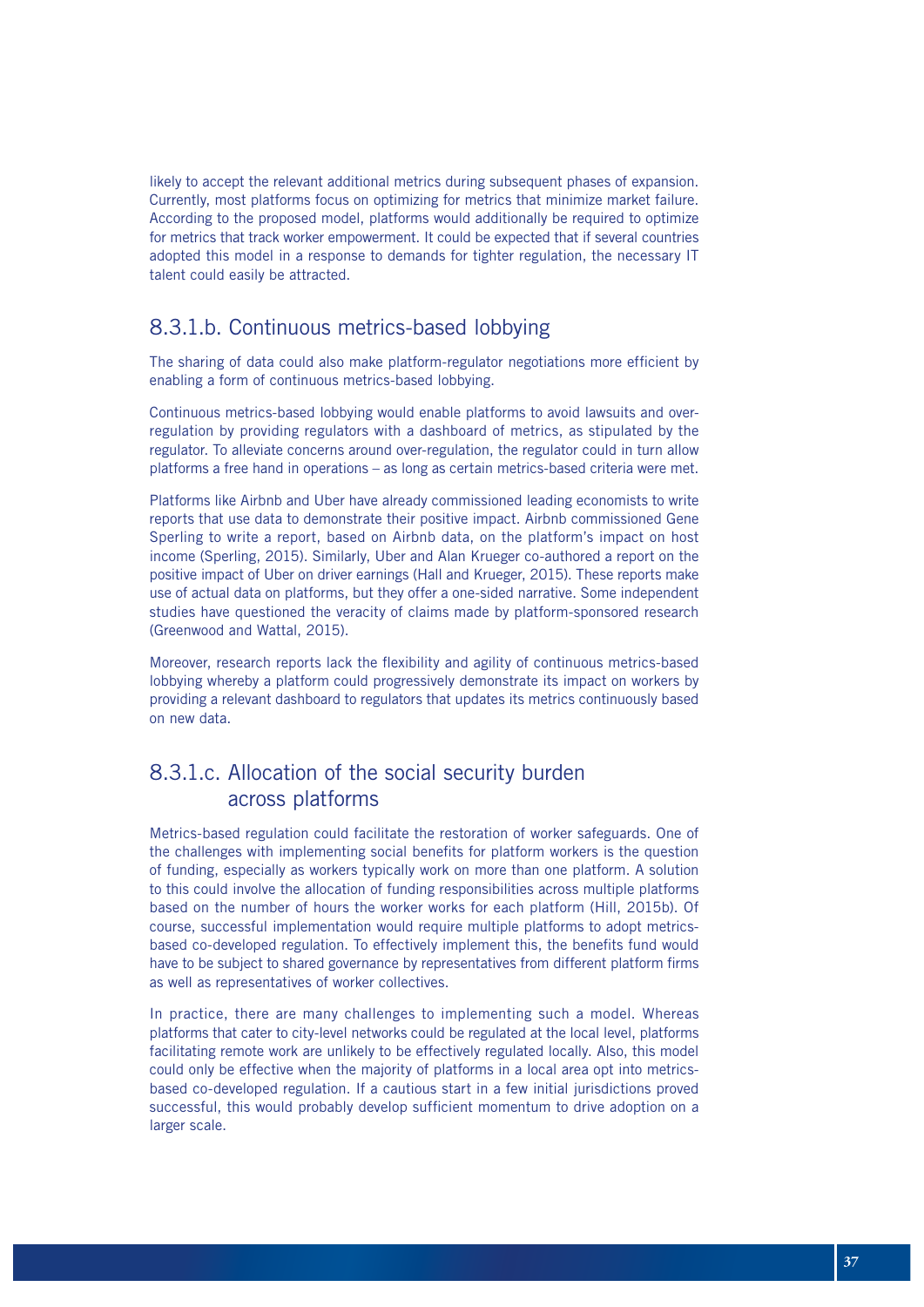#### 8.3.1.d. Metrics-based compensation

At present, workers are often required to engage in unpaid work on the platform to guarantee subsequent platform success, an example being an Uber driver waiting for a passenger or the numerous unpaid qualification tests required by microwork platforms (ILO and IG Metall, 2018). Metrics-based regulation could also be used to inform platform policies and make them fairer to such workers. If regulators had access to the relevant data, platforms could be required to compensate workers for such work beyond a minimum threshold period of time.

### 8.3.1.e. Regulation of feedback loops and deep learning

Finally, metrics-based regulation could also empower regulators to regulate adverse effects before they get amplified through a platform's feedback loops. Metrics-based regulation could identify early signs of bias in algorithm design and accommodate early critical responses from workers before any biases are reinforced by feedback loops.

Regulation developed cooperatively by stakeholders on the basis of data could also help regulators work alongside the platform in a way that avoids over-regulation of algorithms. Deep learning algorithms are non-transparent not by intent but because the creators themselves cannot trace algorithmic choices. Regulators should work with platform engineers to understand which algorithms are creator-controlled and which ones learn and adapt. Greater transparency could then be demanded with regard to creator-controlled algorithms, with a view to their adaptation where appropriate. For example, scheduling algorithms could factor in the needs of workers as additional inputs, allowing them to opt out of certain schedules without the risk of punitive action. In this manner, regulators could allow platform innovation while limiting worker exploitation.

### 8.3.2. Worker–platform interactions as a means of empowerment

Regulation could also address data usage and access to enhance workers' rights and reduce the information asymmetry between platforms and workers. If workers had the right to transfer their reputation data between platforms they would gain a level of control hitherto denied them, accompanied by significant bargaining power over platforms.



There are two principal mechanisms by which such empowerment could be achieved.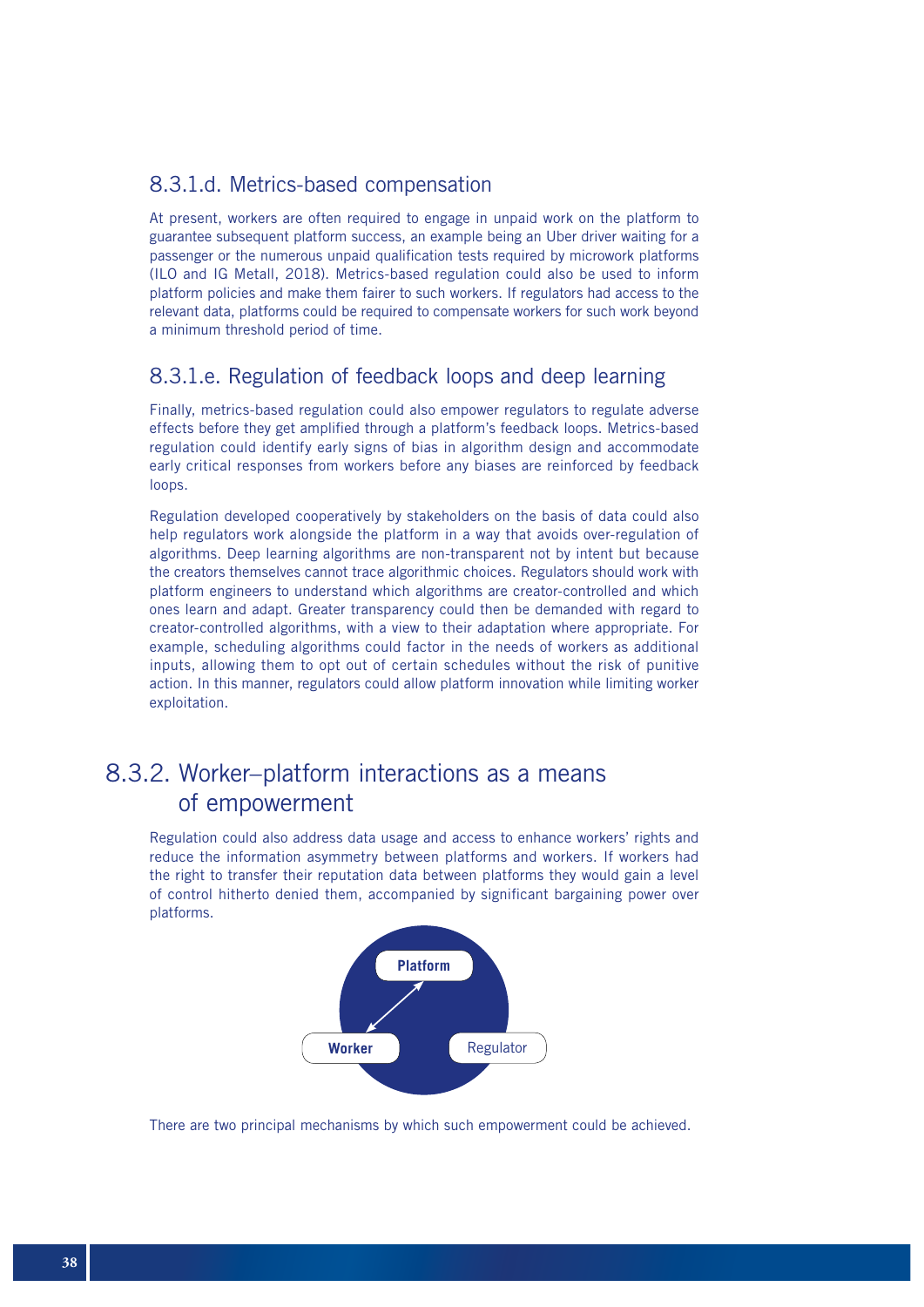### 8.3.2.a. Worker empowerment through data access and usage rights

One of the most important factors determining worker-platform bargaining power is the information asymmetry created by the platform's exclusive access to data. As a platform begins to eliminate its rivals, the workers' alternative options shrink; in this case, dominant platforms are imbued with greater bargaining power and workers with less.

In order to empower workers, platform regulation would give a worker the right of access to data about their own actions. This right would extend beyond merely allowing workers to download their data in a format of the platform's choice, which might not be easily re-usable, or by providing new dashboards to workers, which can again be conveniently designed by platforms. Instead, worker access to data would be enabled through an API, mediating common standards and capabilities shared by all platforms.<sup>7</sup> A workercentred API would allow a worker full rights over their own data and would allow them to transfer these data. A worker could then use those third-party applications to gain a better understanding of patterns in their data vis-à-vis the workings of the platform.

#### *Emergent unionization*

A worker-centred API could also create an entirely new form of unionization for the platform age. Platforms use algorithms to take action based on the vast troves of data they hold. At present, workers are disempowered by their inability to take analogous algorithmic action. With a worker-centred API, workers could port their data to thirdparty applications, giving them greater agency. Just as industrial-age workers were represented by unions, worker-centred APIs would allow platform workers to be represented by algorithms. This would enable a form of emergent unionization, whereby workers could be matched and coordinated based on certain needs, allowing workers with similar needs to band together and negotiate with the platform.

These algorithms would enable platform workers to organize among themselves, even managing much of the organization and coordination algorithmically. They could even help workers to use real-time metrics to bargain with platforms. Just as data access would, for the regulator, enable effective collaboration with the platform on the shaping of regulation, data access would facilitate more organized and coherent bargaining for workers.

Algorithms could also empower individual workers. A worker-centred API would allow workers to use a third-party algorithm to analyse data and plan future participation on the platform so as to maximize their outcomes. Such an algorithm could operate at both the individual and the collective level.

#### *Worker-centred information could also enable greater coordination across platforms*

For example, workers may provide their scheduling data with one platform as input to another in order to ensure that conflicting work schedules were avoided. This would require greater interoperability and adherence to common standards among platforms.

*<sup>7</sup> For expanded discussion, see: http://blogs.harvard.edu/vrm/about/*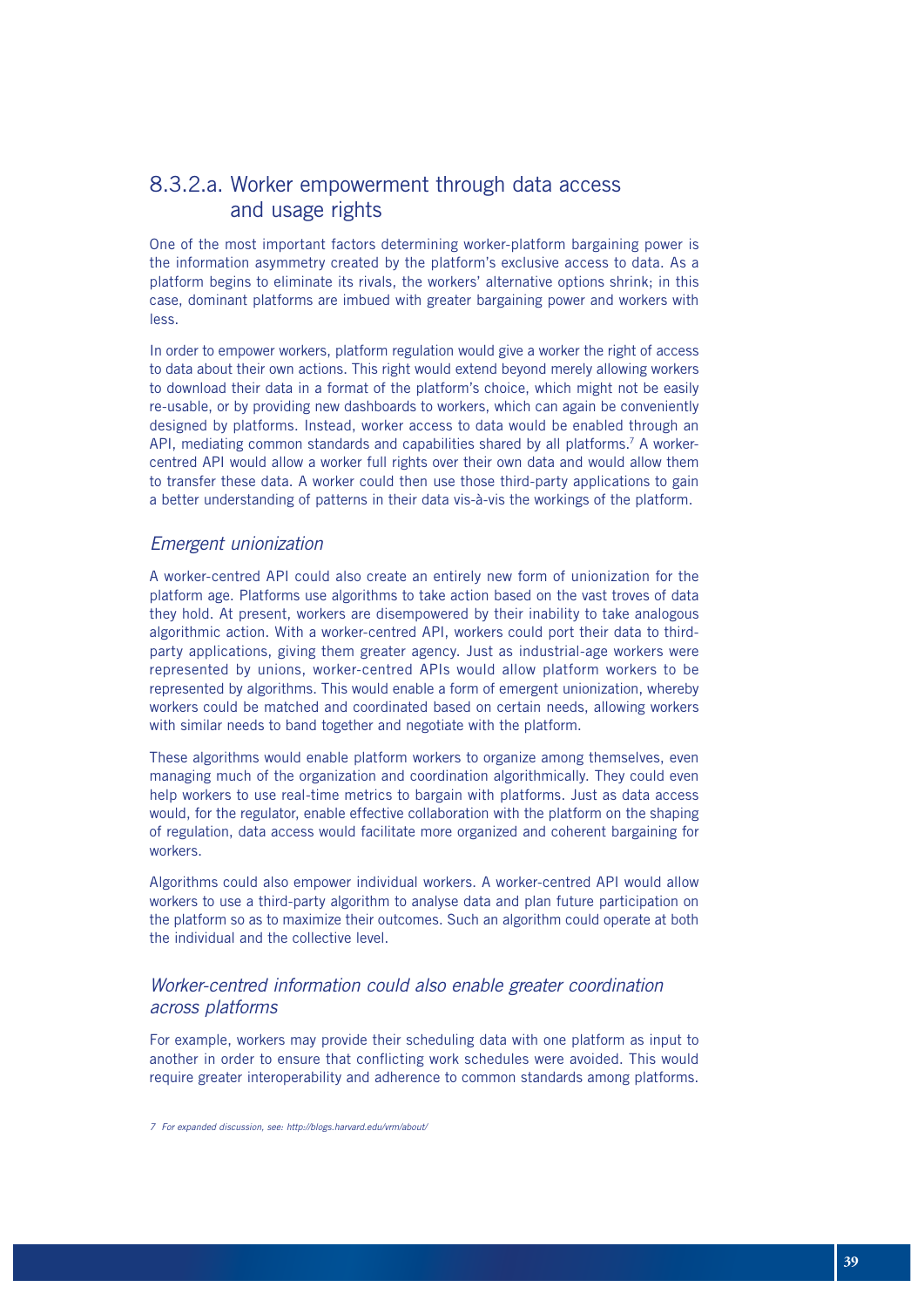Such standards would have to be set by the regulator. If all platforms were to adhere to common data standards, new avenues for collaborative regulation would emerge without detriment to competitiveness.

#### *Continuous metrics-based bargaining*

Greater transparency would also allow worker representatives and unions to engage in a form of potentially continuous metrics-based bargaining with the platform owner, just as platforms currently use data to fuel a form of continuous metrics-based lobbying. This would however necessitate rules and norms to minimize constant negotiation as long as the platform operated within certain pre-approved boundaries.

### 8.3.2.b. Worker empowerment through reputation portability and dual reputation

Today's platforms limit worker mobility and choice by preventing workers from moving their reputation data to other platforms. Enabling workers' access to data, particularly reputation data, would increase their bargaining power by reducing their dependence on a particular platform. While enforced dependence (lock-in) would be outlawed, the platform would nevertheless need to retain access to data that helps it to differentiate itself from competitors.

In a platform setting with regulation determined by multiple stakeholders, a dual-level reputation system could prove beneficial. This would give each worker a single baselevel reputation, in addition to a platform-level reputation on each platform used. The regulator would be responsible for creating the base-level reputation, which would help all platforms identify bad actors. The regulator would also be responsible for giving workers access to the learning and re-skilling mechanisms needed to improve their reputation. This base-level reputation would be complemented by the platform-level reputation signalling the worker's capability to provide a differentiated service, tailored to the requirements of a given platform. The dual-level system would ensure that platforms share data about bad actors across the board, and thereby save individual platforms considerable time and money that would otherwise be spent on identifying those bad actors. Moreover, it would also ensure that platforms could continue to exercise some form of control over the worker via their own platform-level reputation mechanisms that seek to differentiate workers' skills.

Implementing a dual-level reputation could also help to ensure that all reputation systems are designed from a reward perspective. As noted earlier, platforms that mediate the exchange of highly standardized work use reputation systems primarily for punishing poor actors rather than rewarding high-performing workers. With a dual system, the platform-level reputation, which pertains to the worker's skill, could be used exclusively for rewarding high performers, while the base-level reputation could be used at the outset to determine who gains access to the platform.

Second, some theorists have also proposed to remedy inaccuracy in reputation systems. One source of inaccuracy is the obligation that a client usually feels to give overtly positive ratings to workers, leading to reputation inflation on the platform. One proposal is that clients who rate a worker highly must be willing to continue to transact with that person (Gaikwad et al., 2017).

Finally, a platform could be allowed to retain unique ownership of the details of platformlevel reputation, such that a worker might transfer his or her overall scores to another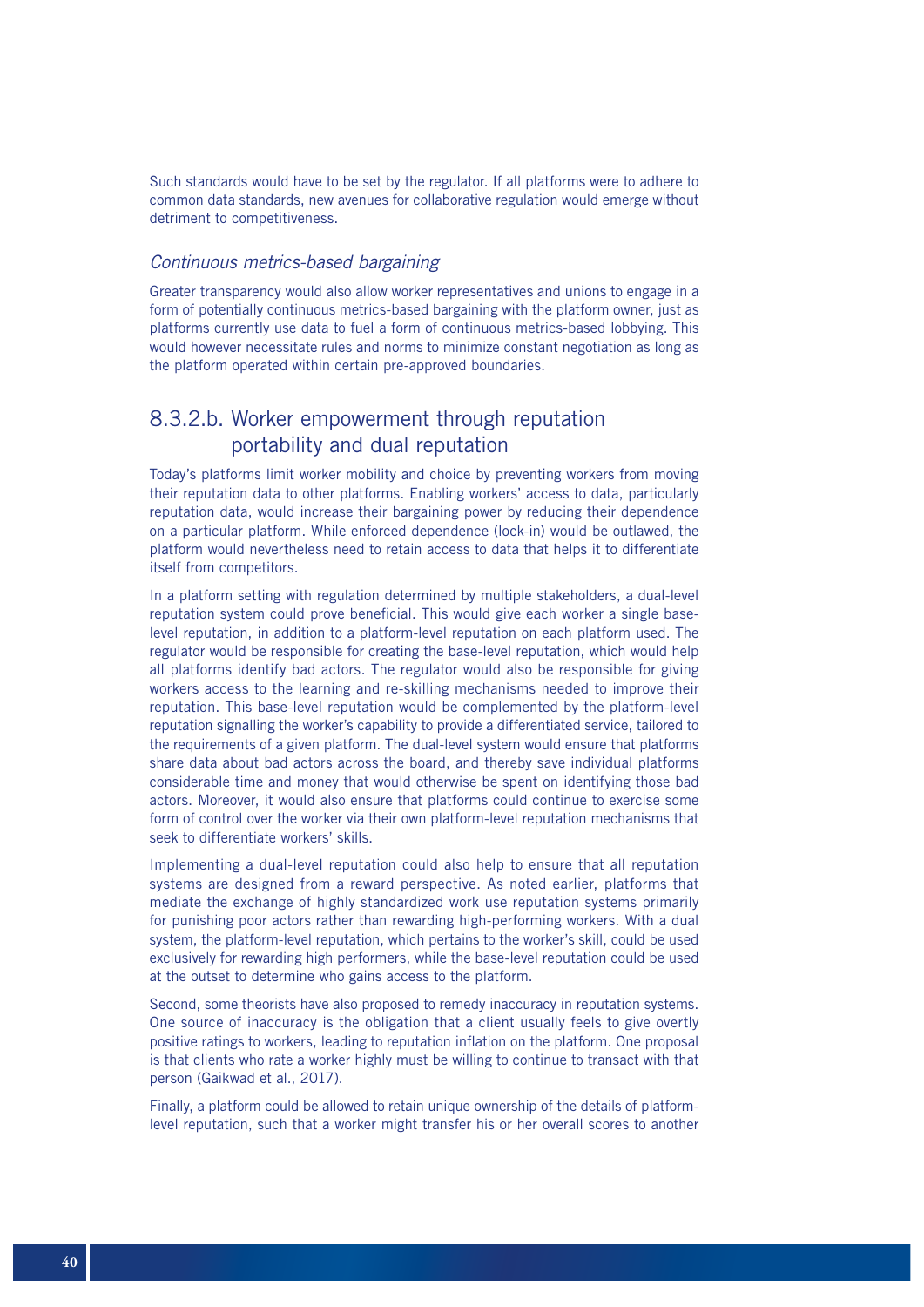platform without any need to expose the underlying data. Allowing workers to access their reputation could also give them greater agency and opportunity, especially in the case of the best workers whom multiple platforms might seek to attract.



### 8.3.3. Regulator–worker interactions to create greater agency independent of platform involvement

Regulators and workers could also engage jointly in the process of regulation, especially when they need to work towards solutions independently of the platform. In instances where the platform fails or refuses to provide access to its data (to either regulators or workers), this third form of co-developed regulation might prove to be effective.

There could be several forms of collaborative development of regulation by the regulator alongside workers. Most of these approaches would involve some alternate means of data collection that gives an information advantage to regulators, workers, or both, thereby giving workers greater negotiating power when engaging with platforms.

### 8.3.3.a. Large-scale off-platform data collection

Regulators could use alternative tools to collect data on a large scale from workers as well as consumers. For example, the survey tool Colnspect allows workers to provide information through digital inspection forms. The collected data are aggregated and analysed to provide insights that cater to industry regulators. At present, such tools are largely used outside the platform economy, but they could easily be used to gather feedback from workers as well as consumers on a large scale, and thereby create an alternative pool of data to enable regulators to regulate platforms.

#### 8.3.3.b. Alternate forms of worker protection

Regulators could also empower workers by engaging with private worker groups to create and deploy protection schemes for those who earn most or even all of their income on platforms. To prevent the abuse of such schemes, the regulator would need mechanisms to accurately identify those workers who rely on platforms for most of their income, rather than just supplementary income.

In view of their greater susceptibility to exploitation, low-skilled platform-mediated workers who provide highly standardized services could be offered special forms of social support and protection regulators. Governments could also subsidize their access to learning in order to provide these workers with opportunities to upskill themselves and move towards more differentiated types of work.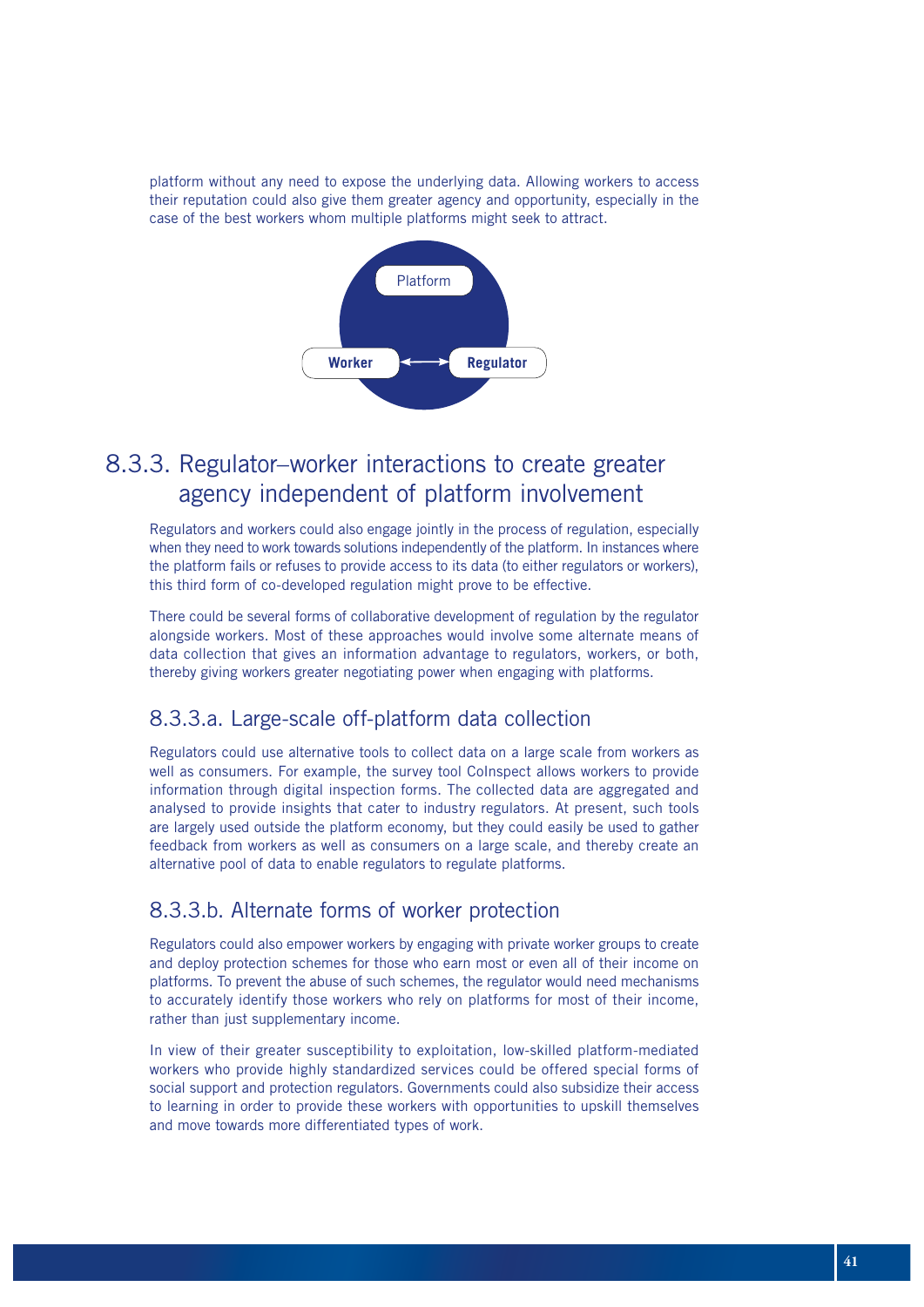### 8.3.4. Self-empowerment by workers

In the absence of any other recourse, workers have actively engaged in empowering themselves. Ride-hailing platforms currently use their data to arbitrate conflicts between consumers and workers. Drivers who feel disempowered by the available processes have responded by collecting their own data, installing dashboard cameras in their vehicles.<sup>8</sup>

Drivers also organize themselves to outwit the platform's algorithms. Qualitative research as well as anecdotal evidence, suggest that drivers create an artificial shortage of supply by turning off their applications simultaneously when expecting a rise in demand, especially before and after big sporting or entertainment events (Sherman, 2017). This confuses the algorithm and triggers surge pricing, allowing the drivers to earn more money.

Workers have also learned to maintain a level of freedom for themselves by taking breaks in a way that shelters them from the risk of missing out on some form of platform incentive. On ride-hailing platforms, for example, some drivers take a break without turning off their app by parking between other cars working for the same platform. This shields them from having requests assigned to them while allowing them to continue to log in for the number of hours that the system requires in order to collect an hourly payment incentive. In another example, to counter the lower fares on UberPool, some drivers switch off the app after collecting their first passenger, allowing them to go directly to the destination instead of picking up various other consumers along the way (Lee et al., 2015).

### 8.3.5. Collective action

Collective action empowers workers in two important ways. First, collective action increases negotiation power for workers. Labour unions in the traditional industrial setting performed this role.

Second, collective action may also enable workers to deconstruct the platform's matchmaking and allocation algorithm and gain greater agency. As noted earlier, platforms discourage collective action and do not actively encourage workers to meet each other. Regulators could actively enable collective action among platform workers.

### 8.3.5.a. Collective action to develop worker power over algorithms

The role of collective action in deciphering and deconstructing algorithms, and hence reducing their opacity, could be hugely significant. There is an important distinction between unionization in traditional organizations, largely focused on negotiation, and collective action on platforms, where workers can collectively reduce the power of the algorithm, by identifying response patterns to changes it introduces.

Prior research on gaming mechanics suggests that game algorithms involve interactions that are not fully evident to players, but which are discovered through repeated interaction with the game and the ways in which the system changes its behaviour in response to user interaction (Wardrip-Fruin, 2009; Bogost, 2007). As players unravel

*<sup>8</sup> See for example: http://money.cnn.com/2017/07/19/technology/business/rideshare-drivers-camera/index.html; https://qz.com/985832/ uber-drivers-are-filming-their-riders-with-dash-cams-to-protect-against-bad-reviews-and-false-accusations/*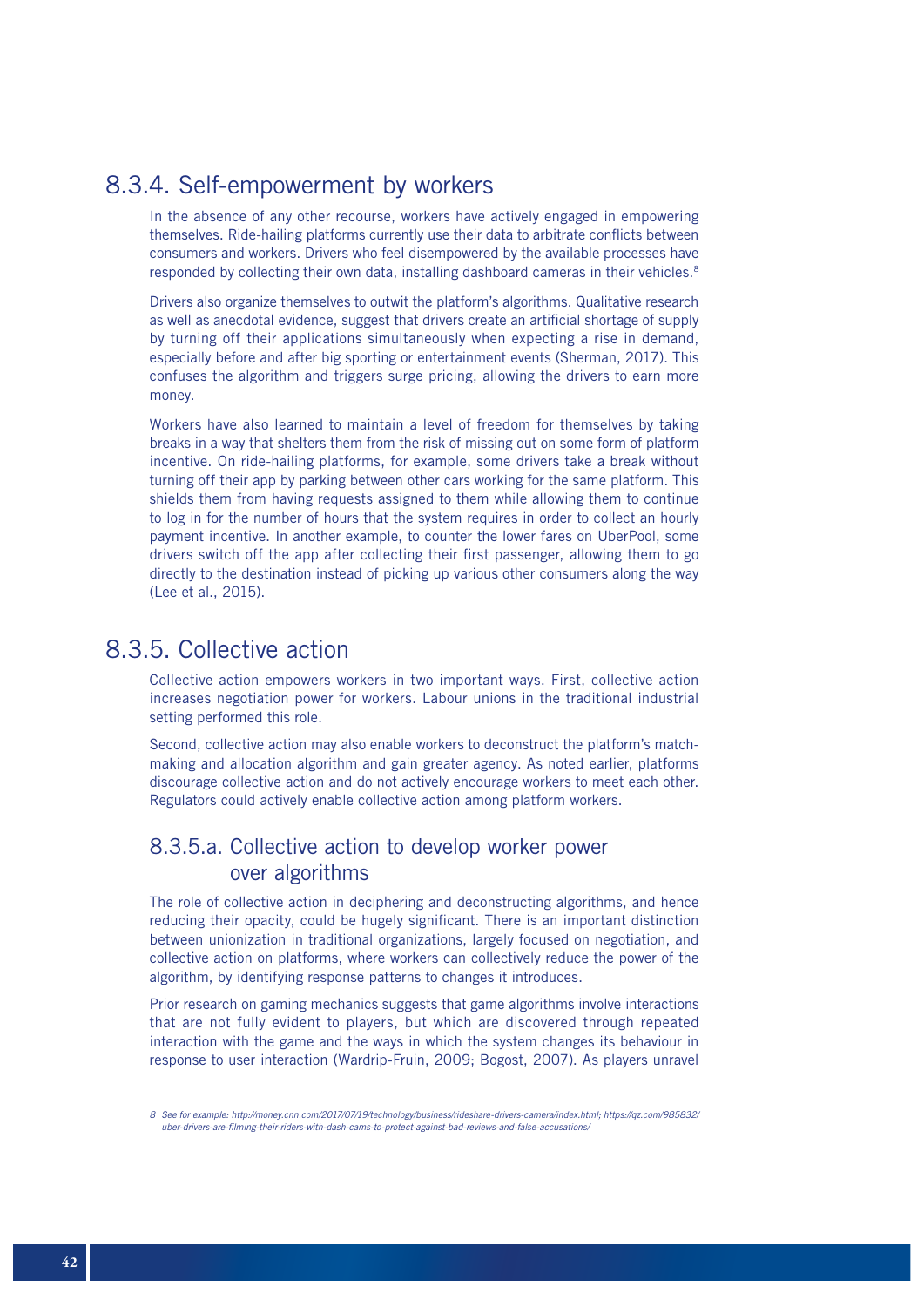more of the game's half-hidden rules and patterns, they develop greater control over the game, based on the feedback available to them from the gaming system (Juul, 2013).

Workers on labour platforms can similarly identify patterns through repeated interaction with the platform. When connected with other workers, they can build a common body of knowledge that allows all workers to exercise greater control over their relationship with the platform's algorithm.

A study of online forum interactions among Uber drivers used semantic analysis to discover that drivers regularly interact and actively try to decode rules governing pricing, work allocation, and the rating system (Allen-Robertson, 2017). This is indicative of a collective effort to build a body of knowledge and gain greater control over the human algorithm relationship on labour platforms. Individual drivers, having attempted to decode this information single-handedly, may well have been highly motivated to share and discuss their experiences with their peers on online forums in the hope of achieving greater success. A larger group of interacting workers could expect to arrive at much better insights than any single worker.

Regulators could foster such worker empowerment by requiring greater interaction among workers participating on a platform and by providing the spaces for such interaction.

#### 8.3.5.b. Enabling collective action at scale

Although many labour platforms have global operations, most regulatory responses have been piecemeal, on the basis of local jurisdictions and geographies. Traditional trade union bodies have also championed the cause of workers on labour platforms at the country and city levels. The Danish Confederation of Trade Unions (LO) is one such example that actively engages with workers, platforms and regulators to champion the cause of workers.9 Local workers associations native to the platform economy have also arisen, such as the California App-Based Drivers Association. These efforts are not insignificant, but owing to the global power of platforms these responses may lack the negotiation power that a single global body might have vis-à-vis these global platforms.

A solution to labour issues may be the creation of an international workers' union (Graham, Hjorth and Lehdonvirta, 2017). This would enable greater bargaining power over platforms. Such a union could also interface with worker protection bodies at the local level to create safeguards relevant to a specific jurisdiction. However, the global scale would empower such a body to have greater negotiating power with the platform.

# 9. Conclusion

This analysis provides a framework for understanding empowerment or exploitation of workers based on the business model design choices made by the platform. As noted in section 3, business model design choices and platform management techniques are aimed at the creation of an efficient labour market, by maximizing the success and repeatability of the core interaction. To the extent that worker outcomes are aligned with market efficiency, these design and policy choices lead to the empowerment of

*<sup>9</sup> Disclosure: The author has frequently spoken at events organized by the LO in Denmark.*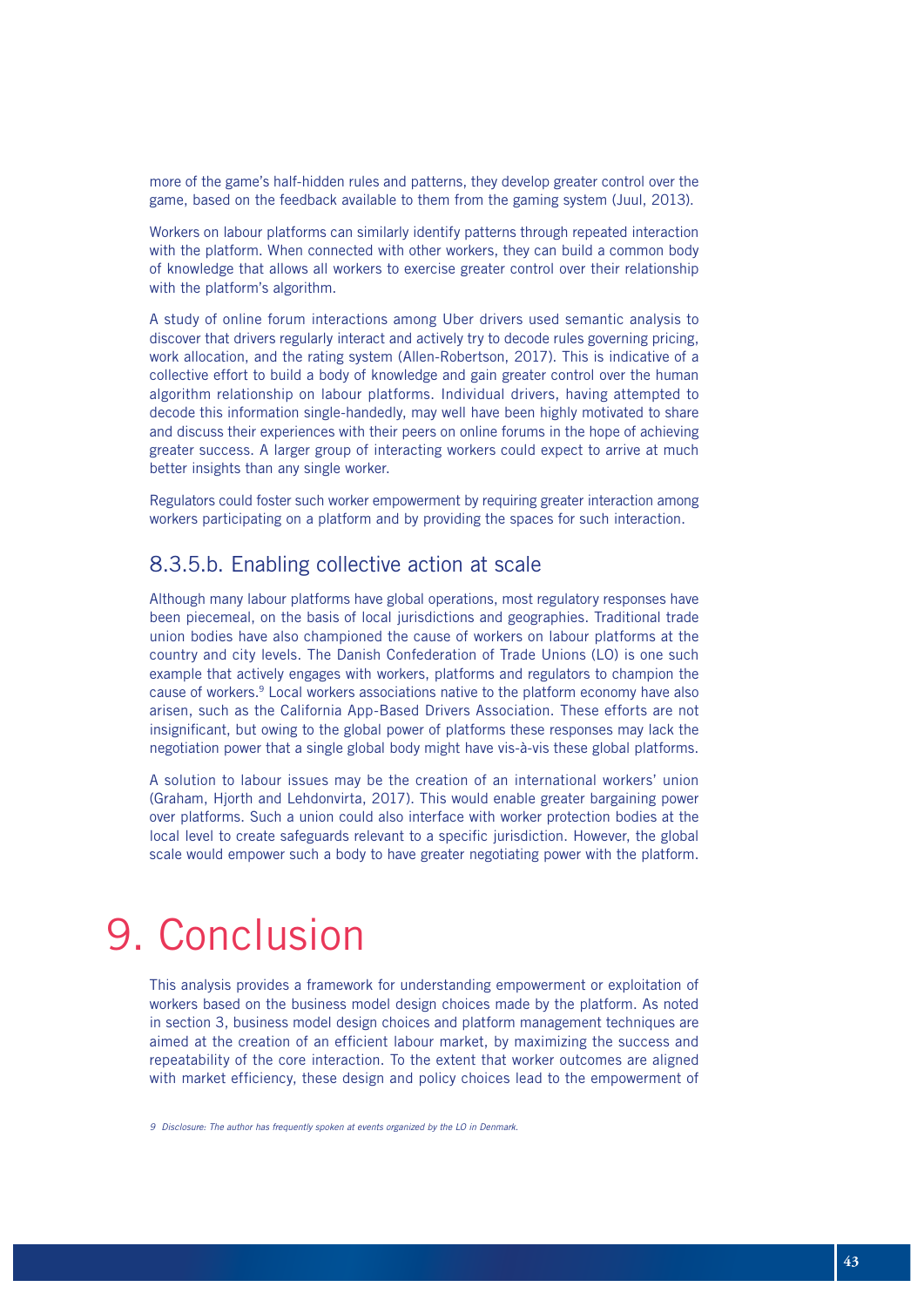workers. However, when worker outcomes and market efficiency are at odds with each other, workers may well be exploited by the platform. We also note that such exploitation is especially exacerbated in the case of low-skilled, highly standardized work, where the platform exercises greater control and also creates greater information asymmetry between itself and the workers.

The regulatory solution proposed here is structured around the regulation of data. A scalable regulatory framework needs to involve data about the actual functioning of the market. Breaking down the regulatory framework into its three component stakeholder interactions affords a useful systemic view of a possible regulatory response. Depending on the choices of different stakeholders, the overall regulatory response might vary. For example, if the platform refused to share data, regulator–worker interactions and attendant responses might gain precedence. Conversely, certain platforms might prove to be worker-friendly even without regulatory guidance. In such scenarios, platform– worker interactions and the associated solutions might gain precedence. Finally, in jurisdictions with active regulation, regulators might consider the various options surrounding regulator–platform interactions. By laying out all types of interactions, this framework offers a holistic set of responses and interventions that could effectively regulate labour platforms and create greater agency for workers.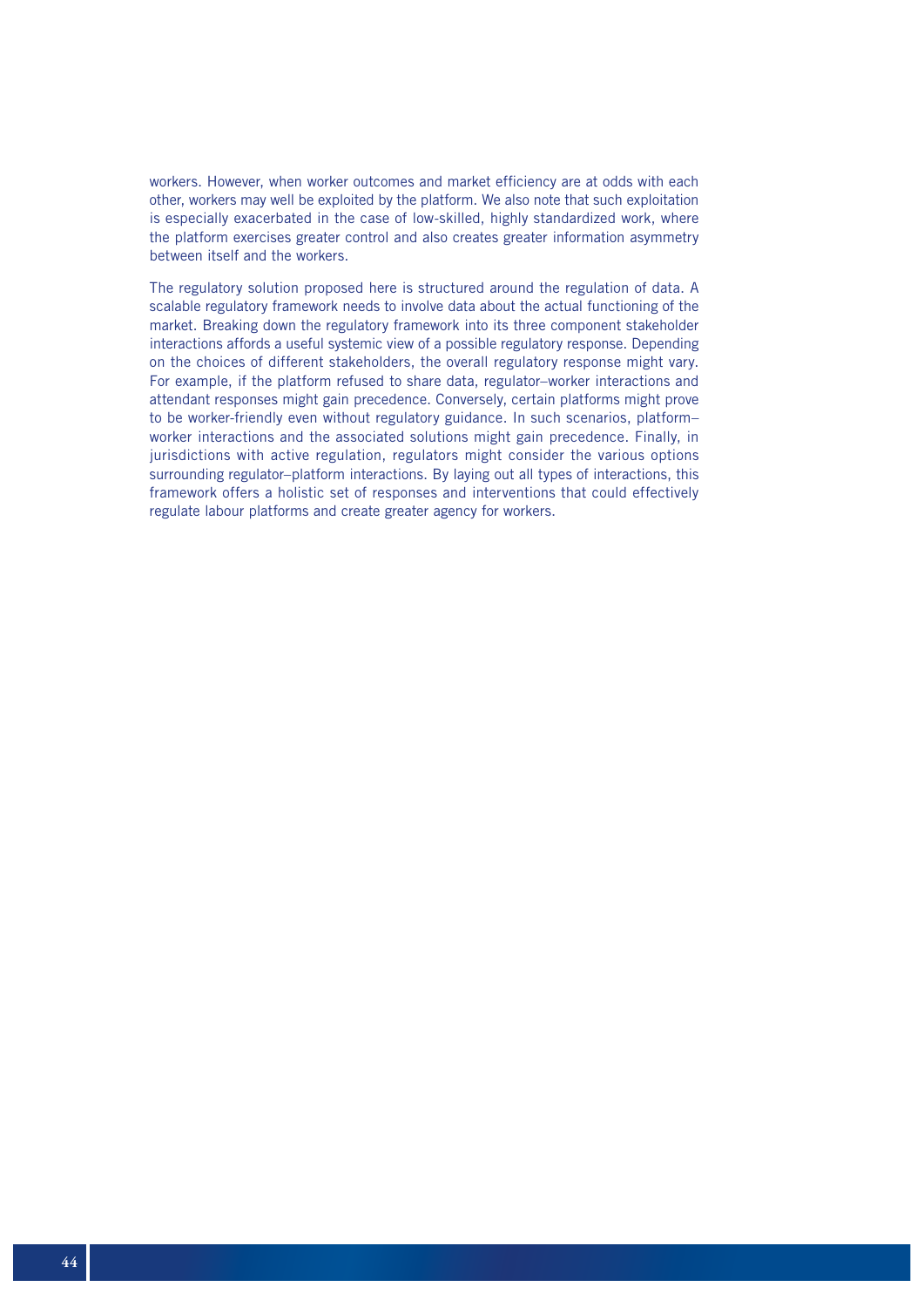# References

Ajunwa, I.; Crawford, K.; Schultz, J. 2017. "Limitless worker surveillance", in *California Law Review*, Vol. 105, pp. 735–776. Available at: http://www.californialawreview.org/wp-content/uploads/2017/ 07/3Ajunwa-Schultz-Crawford-36.pdf [6 May 2018].

Allen-Robertson, J. 2017. *The Uber game: Exploring algorithmic management and resistance*, 18th Annual Conference of the Association of Internet Researchers, Tartu, Estonia, 18-21 Oct.

Bardhi, F.; Eckhardt, G. 2012. *Access-based consumption: The case of car sharing*. Available at: https:// www.cass.city.ac.uk/\_\_data/assets/pdf\_file/0011/203789/Access-Based-Consumption.pdf

Barocas, S.; Levy, K. 2016. "What customer data collection could mean for workers", in *Harvard Business Review*, 31 Aug. Available at: https://hbr.org/2016/08/the-unintended-consequence-ofcustomer-data-collection

Bergin, T. 2017. *Loophole allows Uber to avoid UK tax, undercut rivals*, Reuters, 7 June. Available at: https://uk.reuters.com/article/uk-uber-tax-britain/exclusive-loophole-allows-uber-to-avoid-uk-taxundercut-rivals-idUKKBN18Y1Z6

Biddle, S. 2014. *Delivery startup lands \$16M investment as employees cry exploitation*, Gawker Media, 19 Feb. Available at: http://valleywag.gawker.com/delivery-startup-lands-16m-investment-asemployees-cry-1525973227

Bogost I. 2007. *Persuasive games: The expressive power of videogames* (Cambridge, MA, MIT Press).

Bolton, G.; Greiner, B.; Ockenfels, A. 2013. "Engineering trust: Reciprocity in the production of reputation information", in *Management Science*, Vol. 59, No. 2; pp. 265-285.

Botsman, R.; Rogers, R. 2010. *What's mine is yours: The rise of collaborative consumption* (Harper Collins).

Bradshaw, T. 2015. "Uber settles lawsuit over child's death", in *Financial Times*, 15 July.

Cambridge, E. 2017. "What is Airbnb, where is it banned, how does it work and why has it been controversial?", in *The Sun*, 15 Dec. Available at: https://www.thesun.co.uk/news/2262225/airbnbbanned-controversial-work/

Calo, R.; Rosenblat, A. 2017. "The taking economy: Uber, information, and power", in *Columbia Law Review*, Vol. 117, No. 6, Oct. Available at: http://www.jstor.org/stable/44392959

Cherry, M.A. 2016. "Beyond misclassification: The digital transformation of work", in *Comparative Labor Law & Policy Journal*. Available at: https://papers.ssrn.com/sol3/papers.cfm?abstract\_id=2734288

Choudary, S.P. 2015. *Platform scale: How an emerging business model helps startups build large empires with minimum investment* (Platform Thinking Labs).

—. 2017a. *How digital platforms increase inequality* (INSEAD Knowledge). Available at: https:// knowledge.insead.edu/blog/insead-blog/how-digital-platforms-increase-inequality-6391

—. 2017b. *The dangers of platform monopolies* (INSEAD Knowledge). Available at: https://knowledge. insead.edu/blog/insead-blog/the-dangers-of-platform-monopolies-6031

Cockayne, D.G. 2016. *Sharing and neoliberal discourse: The economic function of sharing in the digital on-demand economy* (Geoforum). Available at: https://www.sciencedirect.com/science/article/pii/ S0016718516302305

Cohen, M.; Sundararajan, A. 2015. "Self-regulation and innovation in the peer-to-peer sharing economy", in *University of Chicago Law Review Dialogue*, Vol 82, pp. 116–133. Available at: http:// heinonline.org/hol-cgi-bin/get\_pdf.cgi?handle=hein.journals/uchidial82&section=9

Connelly, C.E.; Gallagher, D.G. 2004. "Emerging trends in contingent work research", in *Journal of Management*, Vol. 30, No. 6, pp. 959–983. Available at: https://www.sciencedirect.com/science/ article/pii/S0149206304000704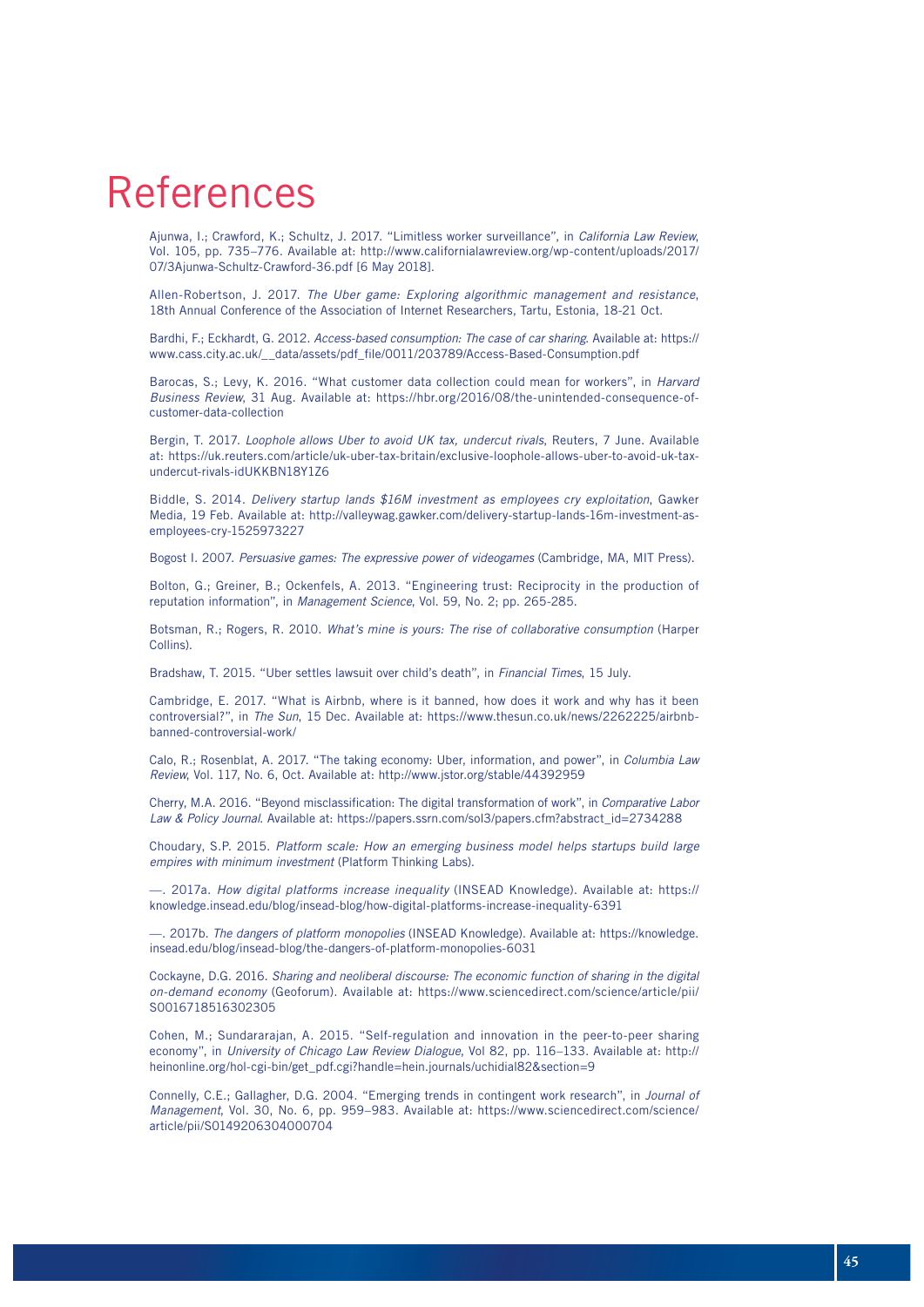Dellarocas, C.; Wood, C.A. 2008. "The sound of silence in online feedback: Estimating trading risks in the presence of reporting bias", in *Management Science*, Vol. 54, No. 3, pp. 460–476.

Dillahunt T.R.; Malone A.R. 2015. "The Promise of the Sharing Economy Among Disadvantaged Communitie". Source: http://socialinnovations.us/assets/papers/pn0389-dillahuntv2.pdf

Dredge, D.; Gyimóthy, S. 2015. "The collaborative economy and tourism", in *Tourism Recreation Research*, Vol. 40, No. 3, pp. 286–302. Available at: http://vbn.aau.dk/files/218999422/Dredge\_ Gyimothy\_Ver10\_preprint\_upload.pdf

Edelman, B.; Luca, M. 2014. *Digital discrimination: The case of Airbnb.com*, Harvard Business School Negotiation, Organizations and Markets Unit, Research Paper Series No. 54. Available at: https:// papers.ssrn.com/sol3/papers.cfm?abstract\_id=2377353

—; Luca, M.; Svirsky, D. 2017. "Racial discrimination in the sharing economy: Evidence from a field experiment", in *American Economic Journal: Applied Economics*, Vol. 9, No. 2, pp. 1–22. Available at: https://www.aeaweb.org/articles?id=10.1257/app.20160213

Ert, E.; Fleischer, A.; Magen, N. 2016. "Trust and reputation in the sharing economy: The role of personal photos in Airbnb", in *Tourism Management*, Vol. 55, Aug, pp. 62–73. Available at: https:// www.sciencedirect.com/science/article/pii/S0261517716300127

Everett, C. 2015. "Will the sharing economy strike the right legal balance between empowering and exploiting workers?", Diginomica, 6 Apr. Available at: https://diginomica.com/2015/04/06/will-thesharing-economy-the-ubers-and-lyfts-of-the-world-strike-the-right-legal-balance-between-empoweringand-exploiting-workers/

Eyal, N. 2014. *Hooked: How to build habit-forming products* (New York, NY, Portfolio/Penguin).

Fradkin, A. 2015. *Search frictions and the design of online marketplaces*. Available at: https://pdfs. semanticscholar.org/b75a/56c4047b3df9d6ec84e49b24c6a2058346a6.pdf

Fraiberger, S.; Sundararajan, A. 2015. *Peer-to-peer rental markets in the sharing economy*, Working Paper No. 19, Stern School of Business, NYU (New York, NY).

Gaikwad, S. et al. 2016. *Boomerang: Rebounding the consequences of reputation feedback on crowdsourcing platforms* (Stanford, CA, Stanford University). Available at: http://web.media.mit. edu/~gaikwad/assets/publications/boomerang-uist.pdf

Ghose, A.; Ipeirotis, P.G.; Li, B. 2012. "Designing ranking systems for hotels on travel search engines by mining user-generated and crowdsourced content", in *Marketing Science*, Vol. 31, No. 3, pp. 493–520.

Gillespie, T. 2015. "Platforms intervene", in *Social Media + Society*, Apr-June. Available at: http:// journals.sagepub.com/doi/pdf/10.1177/2056305115580479

Godes, D.; Silva, J.C. 2012. "Sequential and temporal dynamics of online opinion", in *Marketing Science*, Vol. 31, No. 3, pp. 448–473.

Graham, M.; Wood, A. 2016. *Why the digital gig economy needs co-ops and unions*, openDemocracyUK, 15 Sep. Available at: https://www.opendemocracy.net/alex-wood/why-digital-gig-economy-needs-coops-and-unions

Graham, M.; Hjorth, I.; Lehdonvirta, V. 2017. "Digital labour and development: Impacts of global digital labour plat-forms and the gig economy on worker livelihoods" in *European Review of Labour and Research*, Vol. 23, No. 2. Available at: http://journals.sagepub.com/doi/abs/10.1177/1024258916687250

Greenwood, B.N.; Wattal, S. 2015. *Show me the way to go home: An empirical investigation of ride sharing and alcohol related motor vehicle homicide*, Fox School of Business Research Paper No. 54. Available at: https://papers.ssrn.com/sol3/papers.cfm?abstract\_id=2557612

Griswold, A. 2015. *Dirty Work*, Slate, 24 July. Available at: http://www.slate.com/articles/business/ moneybox/2015/07/handy\_a\_hot\_startup\_for\_home\_cleaning\_has\_a\_big\_mess\_of\_its\_own.html

Grossman, N. 2015. *White paper: Regulation, the internet way: A data-first model for establishing trust, safety, and security: Regulatory reform for the 21st century city*, Data-Smart City Solutions, 8 Apr.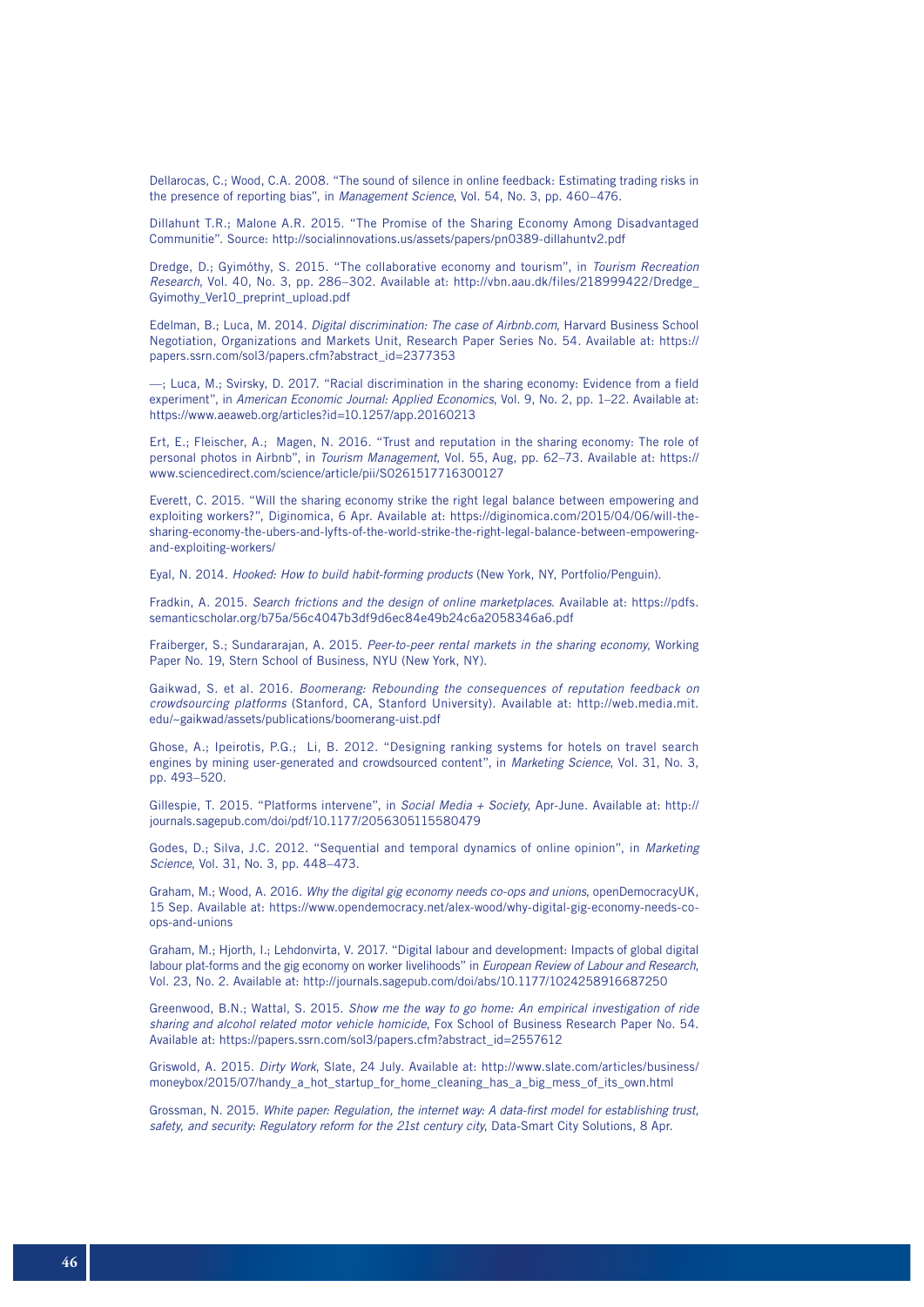Guyer, J. 2016. *Legacies, logics, logistics: Essays in the anthropology of the platform economy* (Chicago, IL, University of Chicago Press).

Hall, J.V.; Krueger, A.B. 2015. *An analysis of the labor market for Uber's driver-partners in the United States*, IRS Working Paper No. 587, Industrial Relations Section (Princeton, NJ, Princeton University). Available at: https://dataspace.princeton.edu/jspui/handle/88435/dsp010z708z67d

Hill, S. 2015a. *Raw deal: How the "Uber Economy" and runaway capitalism are screwing American workers* (New York, NY, St. Martin's Press).

—. 2015b. *New economy, new social contract: A plan for a safety net in a multiemployer world*  (Washington, DC, New America). Available at: https://na-production.s3.amazonaws.com/documents/ New\_Economy\_Social\_Contract.pdf

Horan, H. 2017. "Will the growth of Uber increase economic welfare?" in *Transportation Law Journal*, Vol 22. Available at: https://papers.ssrn.com/sol3/papers.cfm?abstract\_id=2933177

Horton, J. 2010. *Online labor markets* (Cambridge, MA, Harvard University). Available at: http://johnjoseph-horton.com/papers/online\_labor\_markets.pdf

International Labour Office (ILO); IG Metall. Forthcoming. *Digital labour platforms and the future of work: Towards decent work in the online world* (Geneva).

Irani, L.C.; Silberman, M. 2013. "Turkopticon: Interrupting worker invisibility in amazon mechanical turk", in *Proceedings of the 31st Annual ACM Conference on Human Factors in Computing Systems*. Available at: https://dl.acm.org/citation.cfm?id=2470742

Johnsen, R.; Gudmand-Høyer, M. 2010. "Lacan and the lack of humanity in HRM", in *Organization*, Vol. 17, No. 3, pp. 331-344 . http://journals.sagepub.com/doi/abs/10.1177/1350508410363124

Johnston, H.; Land-Kazlauskas, C. 2018. *Organizing on-demand: Representation, voice, and collective bargaining in the gig economy*, Conditions of Work and Employment Series No. 94 (Geneva, ILO). Available at: http://www.ilo.org/wcmsp5/groups/public/---ed\_protect/---protrav/---travail/documents/ publication/wcms\_624286.pdf

Juul, J. 2013. *The art of failure: An essay on the pain of playing video games* (Cambridge, MA, MIT Press).

Kelly, C.; Kelly, J. 1994. "Who gets involved in collective action? Social psychological determinants of individual participation in trade unions", in *Human Relations*, Vol. 47, No. 1, pp. 63–88. Available at: http://journals.sagepub.com/doi/abs/10.1177/001872679404700104

Khanna, P.; Choudary, S.P. 2017. *The world's megacompanies are about to become true stateless superpowers—in all their power and complexity*, Quartz. Available at: https://qz.com/954838/globalcompanies-local-rules

Koopman, C.; Mitchell, M.D.; Thierer, A.D. 2015. "The sharing economy and consumer protection regulation: The case for policy change", in *The Journal of Business, Entrepreneurship and the Law*, Vol. 8, No. 2, pp. 529–545.

Lee, M.K.; Kusbit, D.; Metsky, E.; Dabbish, L. 2015. *Working with machines: The impact of algorithmic and data-driven management on human workers*, working paper (Pittsburgh, PA, Carnegie Mellon University). Available at: https://www.cs.cmu.edu/~mklee/materials/Publication/2015-CHI\_algorithmic\_ management.pdf

Lehdonvirta, V. 2016. "Algorithms that divide and unite: Delocalisation, identity and collective action in 'microwork'", in J. Flecker (ed.): *Space, place and global digital work* (Palgrave Macmillan). Available at: https://link.springer.com/chapter/10.1057/978-1-137-48087-3\_4

Leung, L. 2009. "User-generated content on the internet: An examination of gratifications, civic engagement and psychological empowerment", in *New Media & Society*, Vol. 11, No. 8.

Martin, C. 2016. "The sharing economy: A pathway to sustainability or a nightmarish form of neoliberal capitalism?", in *Ecological Economics*, Vol. 121, pp. 149–159. Available at: https://www.sciencedirect. com/science/article/pii/S0921800915004711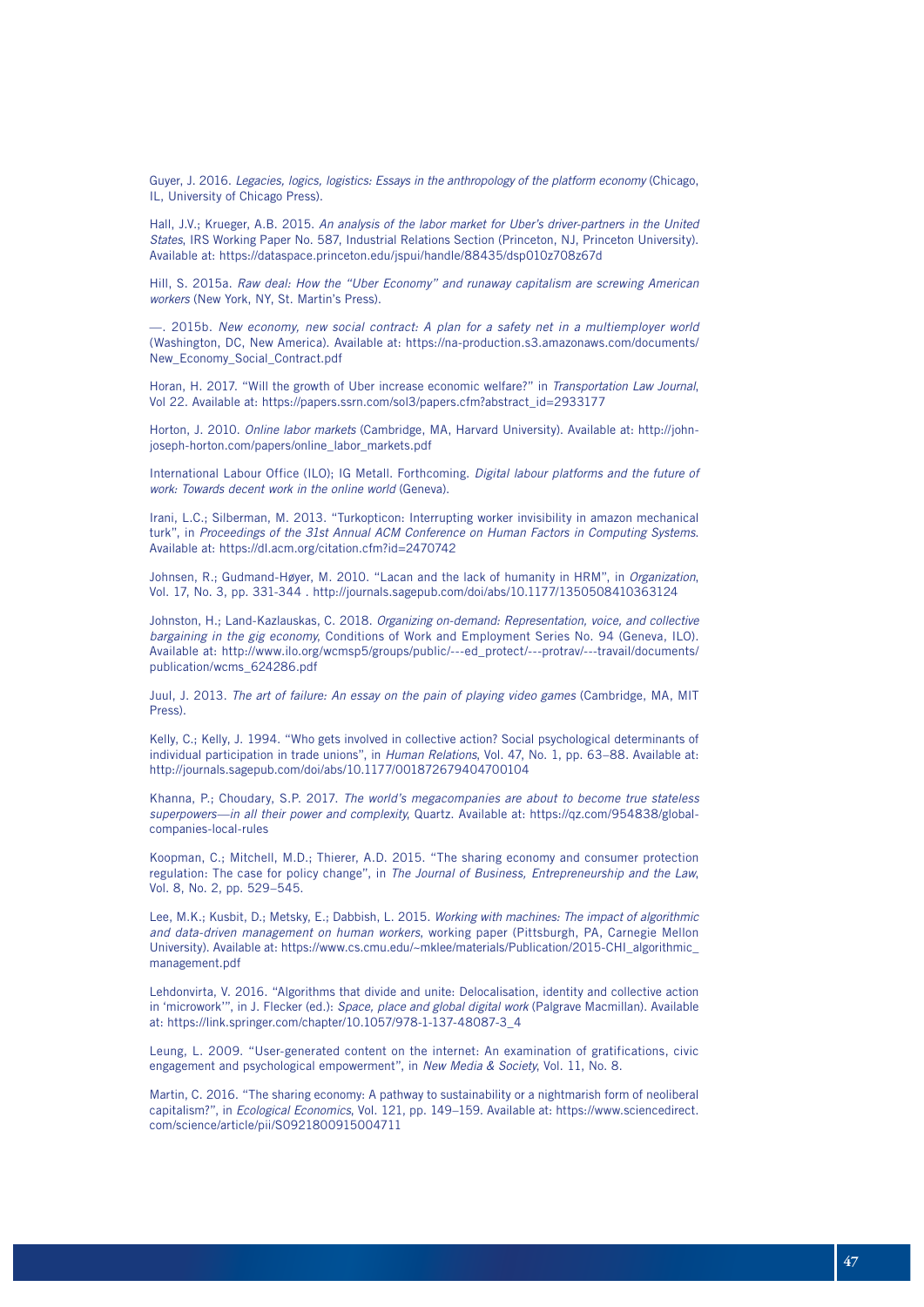McFarland, M. 2016. How Uber punishes drivers who refuse to use UberPool, CNN Tech, 28 July. Available at: http://money.cnn.com/2016/07/28/technology/uber-uberpool-timeouts/

McQuown, P. 2016. *An analysis of the entrepreneurial aspects of Uber's driver-partner platform,* Case Study, Business Management and Entrepreneurship, Dec. (Providence, RI, Brown University). Available at: https://www.brown.edu/academics/engineering/sites/brown.edu.academics.engineering/files/ uploads/UberCaseBrownUniversityMcQuown.pdf

Musaddique, S. 2018. "Denmark demands former Uber drivers pay millions in unpaid taxes", in *The Independent*, 4 Apr. Available at: https://www.independent.co.uk/news/business/news/demarkuber-millions-unpaid-tax-regulators-ride-hailing-a8288371.html

Nosko, C.; Tadelis, S. 2015. *The limits of reputation in platform markets: An empirical analysis and field experiment*, NBER Working Paper No. 20830 (Cambridge, MA, National Bureau of Economic Research). Available at: http://www.nber.org/papers/w20830

O'Connor, S. 2016. "When your boss is an algorithm", in *Financial Times*, 8 Sep. https://www.ft.com/ content/88fdc58e-754f-11e6-b60a-de4532d5ea35

O'Reilly, T. 2017. *WTF?: What's the future and why it's up to us* (New York, NY, HarperCollins).

Oskam, J.; Boswijk, A. 2016. "Airbnb: The future of networked hospitality businesses", in *Journal of Tourism Futures*, Vol. 2, No. 1, pp. 22–42.

Parker, G.G.; Van Alstyne, M.W.; Choudary, S.P. 2016. *Platform revolution: How networked markets are transforming the economy and how to make them work for you* (New York, NY, W.W. Norton).

Pfeffer-Gillett, A. 2016. "When 'disruption' collides with accountability: Holding ridesharing companies liable for acts of their drivers", in *California Law Review*, Vol. 104, No. 1, pp. 233–266. Available at: http://heinonline.org/hol-cgi-bin/get\_pdf.cgi?handle=hein.journals/calr104&section=9

Prassl, J.; Risak, M. 2016. *Uber, TaskRabbit, & Co: Platforms as employers? Rethinking the legal analysis of crowdwork*, Oxford Legal Studies Research Paper No. 8 (Oxford, University of Oxford).

Raval, N.; Dourish, P. 2016. "Standing out from the crowd: Emotional labor, body labor, and temporal labor in ridesharing", in *Proceedings of the 19th ACM Conference on Computer-Supported Cooperative Work & Social Computing*, pp. 97–107. Available at: https://dl.acm.org/citation.cfm?id=2820026

Ries, E. 2011. *The lean startup: How today's entrepreneurs use continuous innovation to create radically successful businesses* (New York, NY, Crown Business).

Rhodes, A. 2017. "Uber: Which countries have banned the controversial taxi app", in *The Independent*, 22 Sep. Available at: https://www.independent.co.uk/travel/news-and-advice/uber-ban-countries-whereworld-taxi-app-europe-taxi-us-states-china-asia-legal-a7707436.html

Rogers, B. 2015. "The social costs of Uber", in *University of Chicago Law Review Dialogue*, Vol. 82, pp. 85–102. Available at: http://heinonline.org/hol-cgi-bin/get\_pdf.cgi?handle=hein.journals/ uchidial82&section=7

Roose, K. 2014. "Does Silicon Valley have a contract-worker problem?" in *New York*, 18 Sep. Available at: http://nymag.com/daily/intelligencer/2014/09/silicon-valleys-contract-worker-problem.html

Rosenblat, A.; Stark, L. 2016. "Algorithmic labor and information asymmetries: A case study of Uber's drivers", in *International Journal of Communication*, Vol. 10, pp. 3758–3784. Available at: https:// papers.ssrn.com/sol3/papers.cfm?abstract\_id=2686227

Said, C. 2015. "Honor lands \$20 million for senior in-home care agency" in *San Francisco Chronicle*, 2 Apr. Available at: http://www. sfchroni-cle.com/business/article/Honor-lands-20-million-forsenior-inhome-care-6173606.php.

Scheiber, N. 2017. "How Uber uses psychological tricks to push its drivers' buttons", in *New York Times*, 2 Apr. Available at: https://www.nytimes.com/interactive/2017/04/02/technology/uber-driverspsychological-tricks.html

Schor, J.B. 2017. "Does the sharing economy increase inequality within the eighty percent?: Findings from a qualitative study of platform providers", in *Cambridge Journal of Regions, Economy*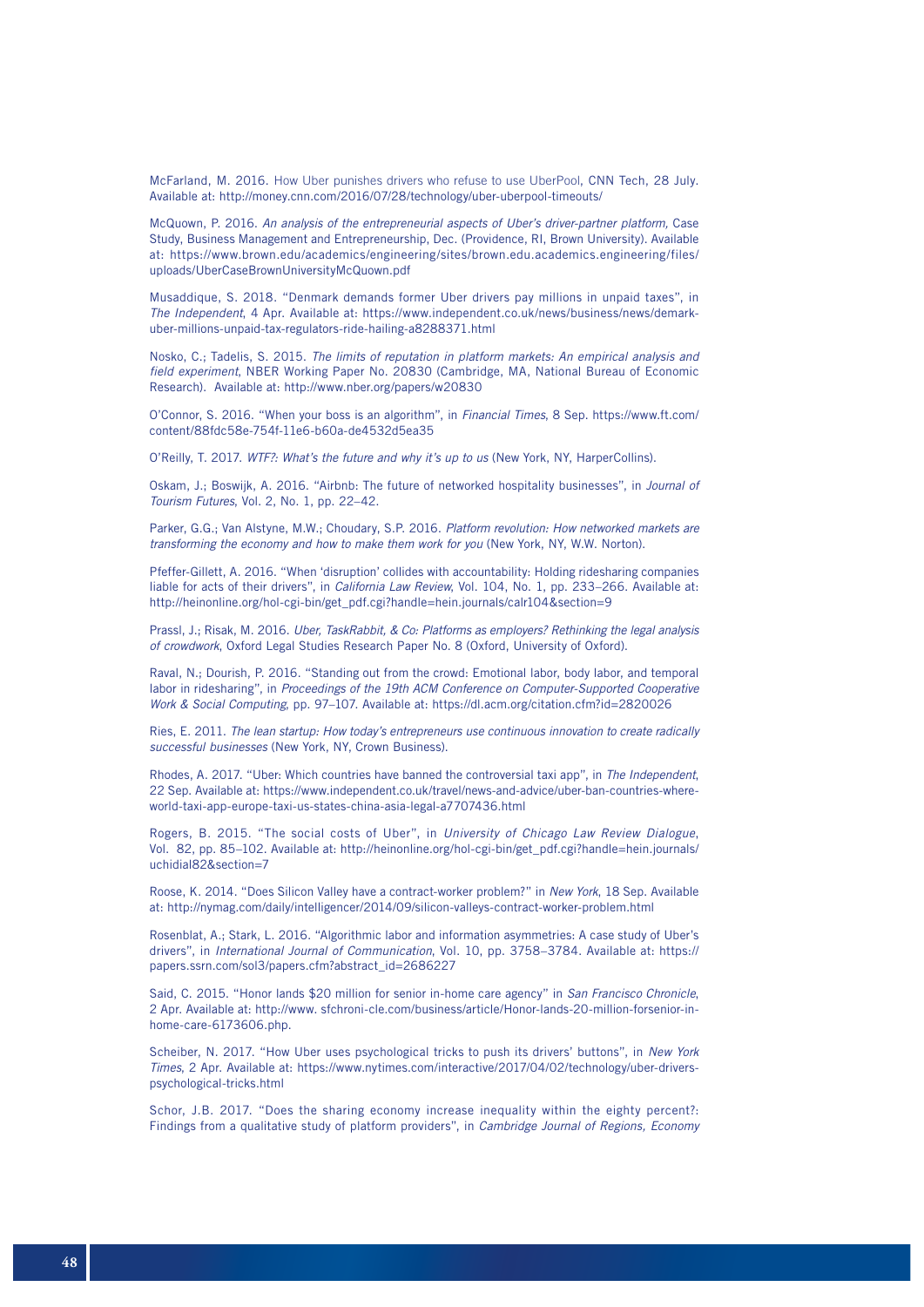*and Society*, Vol. 10, No. 2, pp. 263–279. Available at: https://academic.oup.com/cjres/articleabstract/10/2/263/2982086

Shapiro, C.; Varian, H.R. 1998. *Information rules: A strategic guide to the network economy* (Boston, MA, Harvard Business Publishing).

Sherman, E. 2017. *Uber costs too much because drivers trick the system. Here's how to fight back*, Inc., 2 Aug. Available at: https://www.inc.com/erik-sherman/new-study-shows-uber-drivers-trick-algorithmto-ma.html

Shirky, C. 2011. "The political power of social media: Technology, the public sphere, and political change" in *Foreign Affairs*, Jan.–Feb. issue.

Singer, N. 2014. "In the sharing economy, workers find both freedom and uncertainty", in *New York Times*, 16 Aug. Available at: https://www.nytimes.com/2014/08/17/technology/in-the-sharing-economyworkers-find-both-freedom-and-uncertainty.html

Slee, T. 2015. *What's yours is mine: Against the sharing economy* (New York, NY, OR Books).

Sperling, G. 2015. *How Airbnb combats middle class income stagnation*. Available at: http://www. stgeorgeutah.com/wp-content/uploads/2015/07/MiddleClassReport-MT-061915\_r1.pdf

Sundararajan, A. 2016a. *The sharing economy: The end of employment and the rise of crowd-based capitalism* (Cambridge, MA, MIT Press).

—. 2016b. "Crowd-based capitalism? Empowering entrepreneurs in the sharing economy", in *MIT Sloan Management Review*.

Suzor, N. 2016. *Digital constitutionalism: Using the rule of law to evaluate the legitimacy of governance by platforms*, GigaNet: Global Internet Governance Academic Network, Annual Symposium 2016. Available at: https://papers.ssrn.com/sol3/papers.cfm?abstract\_id=2909889

Tanz, J. 2014. *How Airbnb and Lyft finally got Americans to trust each other*, Wired, 23 Apr. Available at: https://www.wired.com/2014/04/trust-in-the-share-economy/

Tobias, C. 2015. *Why the restaurant industry hates Postmates*, The Stranger, 26 Aug. Available at: https://www.thestranger.com/food-and-drink/feature/2015/08/26/22755941/why-the-restaurantindustry-hates-postmates

Van Alstyne, M.W.; Parker, G.G.; Choudary, S.P. 2016. "Pipelines, platforms, and the new rules of strategy", in *Harvard Business Review*, Apr.

Van Buren, H.; Greenwood, M. 2008. "Enhancing employee voice: Are voluntary employer-employee partnerships enough?", in *Journal of Business Ethics*, Vol. 81, No. 1, pp. 209–221. Available at: https:// link.springer.com/article/10.1007/s10551-007-9489-y

Van Doorn, N. 2017. "Platform labor: On the gendered and racialized exploitation of low income service work in the 'on-demand' economy", in *Information, Communication & Society*, Vol. 20, No. 6. Available at: http://www.tandfonline.com/doi/abs/10.1080/1369118X.2017.1294194

Wardrip-Fruin, N. 2009. *Expressive processing: Digital fictions, computer games, and software studies*  (Cambridge, MA, MIT Press).

Wolverton, T. 2018. *The Facebook-Cambridge Analytica scandal is the textbook case for why we need new privacy protections*, Quartz. Available at: http://www.businessinsider.com/facebook-cambridgeanalytica-shows-the-need-for-a-new-privacy-law-2018-3/?IR=T

Wosskow, D. 2014. *Unlocking the sharing economy. An independent review* (London, Department for Business, Innovation & Skills). Available at: http://collaborativeeconomy.com/wp/wp-content/ uploads/2015/04/Wosskow-D.2014.Unlocking-the-UK-Sharing-Economy.pdf

Zervas, G.; Proserpio, D.; Byers, J. 2015. *A first look at online reputation on Airbnb, where every stay is above average*, SSRN Electronic Journal. Available at: https://papers.ssrn.com/sol3/papers. cfm?abstract\_id=2554500

Zott, C.; Amit, R. 2010. "Business model design: An activity system perspective", in *Long Range Planning*, Vol. 43, pp. 2016–2026.